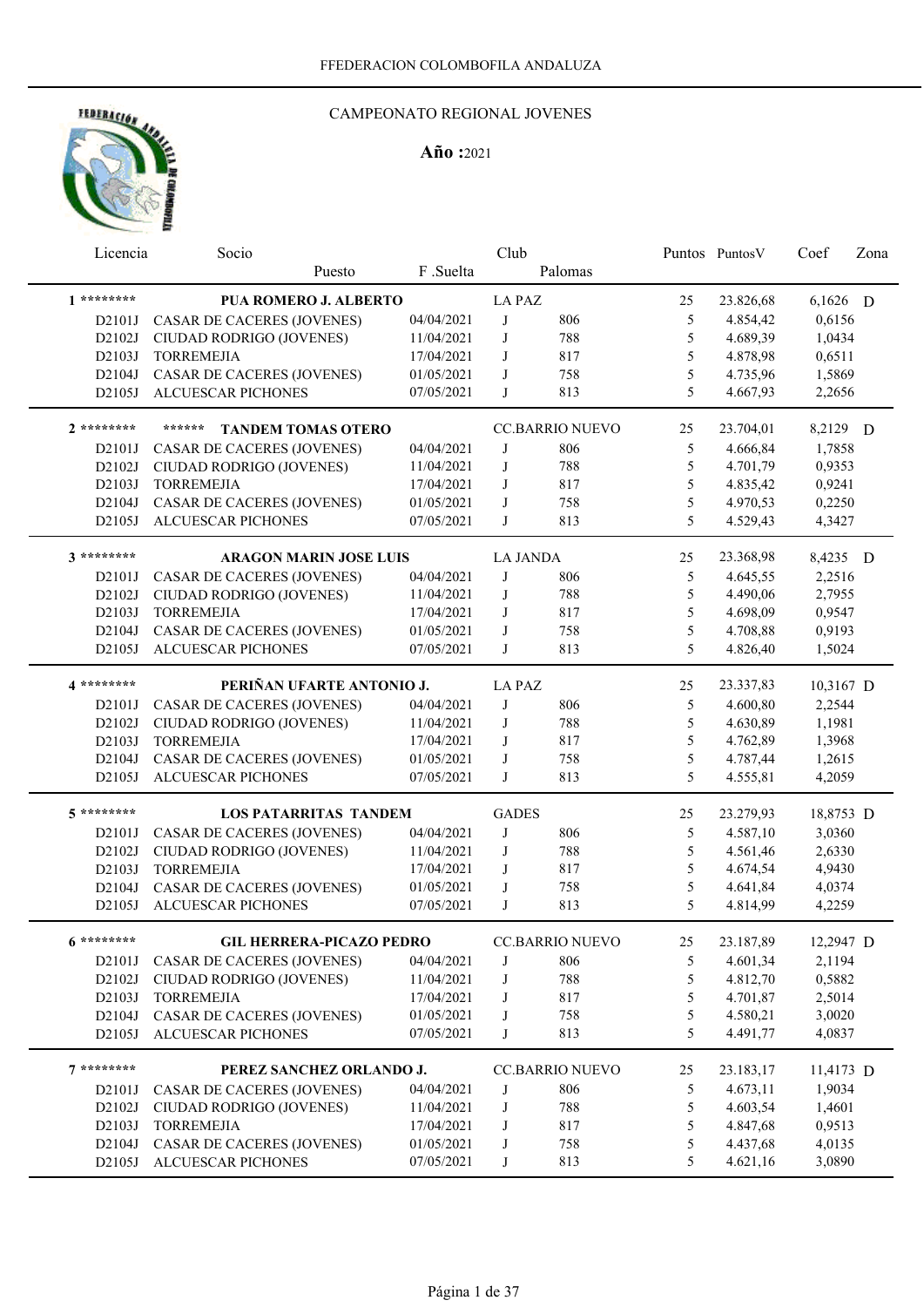

|               | Club<br>Socio<br>Licencia                                            |                          |               |                        | Puntos PuntosV | Coef                 | Zona             |  |
|---------------|----------------------------------------------------------------------|--------------------------|---------------|------------------------|----------------|----------------------|------------------|--|
|               | Puesto                                                               | F .Suelta                |               | Palomas                |                |                      |                  |  |
| 8 *********   | <b>GUTIERREZ PONCE FRANCISCO</b>                                     |                          |               | <b>CC.BARRIO NUEVO</b> | 25             | 23.179,08            | 12,4716 D        |  |
| D2101J        | CASAR DE CACERES (JOVENES)                                           | 04/04/2021               | J             | 806                    | 5              | 4.602,71             | 2,6686           |  |
| D2102J        | CIUDAD RODRIGO (JOVENES)                                             | 11/04/2021               | J             | 788                    | 5              | 4.730,01             | 1,8920           |  |
| D2103J        | <b>TORREMEJIA</b>                                                    | 17/04/2021               | J             | 817                    | 5              | 4.502,87             | 3,0977           |  |
| D2104J        | CASAR DE CACERES (JOVENES)                                           | 01/05/2021               | J             | 758                    | 5              | 4.700,78             | 0,8523           |  |
| D2105J        | <b>ALCUESCAR PICHONES</b>                                            | 07/05/2021               | J             | 813                    | 5              | 4.642,71             | 3,9610           |  |
|               |                                                                      |                          |               |                        |                |                      |                  |  |
| $9*******$    | <b>ADRIAN SCRIECIU ALBERT</b>                                        |                          | A MIEL        |                        | 25             | 23.139,98            | 7,3285 E         |  |
| E2101J        | VALDEPEÑAS                                                           | 14/03/2021               | J             | 370                    | 5              | 4.654,08             | 1,0296           |  |
| E2102J        | TEMBLEQUE JOVENES                                                    | 21/03/2021               | J             | 326                    | 5              | 4.783,20             | 1,2217           |  |
| E2103J        | TEMBLEQUE JOVENES 2                                                  | 28/03/2021               | J             | 330                    | 5              | 4.261,16             | 3,0475           |  |
| E2104J        | MANZANARES JOVENES                                                   | 11/04/2021               | J             | 306                    | 5              | 4.660,34             | 1,1751           |  |
| E2105J        | COLLADO VILLALBA JOVENES                                             | 24/04/2021               | J             | 290                    | 5              | 4.781,20             | 0,8546           |  |
| $10*******$   | ORTEGA CASTAÑEDA IVAN                                                |                          | <b>LA PAZ</b> |                        | 25             | 23.130,71            | 12,4756 D        |  |
| D2101J        | <b>CASAR DE CACERES (JOVENES)</b>                                    | 04/04/2021               | J             | 806                    | 5              | 4.753,93             | 1,2432           |  |
| D2102J        | CIUDAD RODRIGO (JOVENES)                                             | 11/04/2021               | J             | 788                    | 5              | 4.581,22             | 1,7638           |  |
| D2103J        | <b>TORREMEJIA</b>                                                    | 17/04/2021               | J             | 817                    | 5              | 4.538,34             | 3,9504           |  |
| D2104J        | <b>CASAR DE CACERES (JOVENES)</b>                                    | 01/05/2021               | J             | 758                    | 5              | 4.634,84             | 2,2410           |  |
| D2105J        | ALCUESCAR PICHONES                                                   | 07/05/2021               | J             | 813                    | 5              | 4.622,38             | 3,2772           |  |
| 11 ********   |                                                                      |                          |               |                        |                |                      |                  |  |
|               | <b>VICTOR PASCU ADRIAN</b>                                           |                          | A MIEL        |                        | 25             | 23.048,17            | 8,3446 E         |  |
| E2101J        | VALDEPEÑAS                                                           | 14/03/2021               | J             | 370                    | 5              | 4.708,01             | 0,8689           |  |
| E2102J        | TEMBLEQUE JOVENES                                                    | 21/03/2021               | J             | 326                    | 5              | 4.689,26             | 1,6560           |  |
| E2103J        | TEMBLEQUE JOVENES 2                                                  | 28/03/2021               | J             | 330                    | 5              | 4.646,42             | 1,7693           |  |
| E2104J        | MANZANARES JOVENES                                                   | 11/04/2021               | J             | 306                    | 5              | 4.583,35             | 1,9560           |  |
| E2105J        | COLLADO VILLALBA JOVENES                                             | 24/04/2021               | J             | 290                    | 5              | 4.421,13             | 2,0944           |  |
| $12$ ******** | ******<br><b>CORTES CARO JOSE M</b>                                  |                          | <b>GADES</b>  |                        | 25             | 23.047,79            | 22,6003 D        |  |
| D2101J        | CASAR DE CACERES (JOVENES)                                           | 04/04/2021               | J             | 806                    | 5              | 4.767,05             | 1,5846           |  |
| D2102J        | CIUDAD RODRIGO (JOVENES)                                             | 11/04/2021               | J             | 788                    | 5              | 4.552,56             | 2,4681           |  |
| D2103J        | <b>TORREMEJIA</b>                                                    | 17/04/2021               | J             | 817                    | 5              | 4.580,40             | 6,5120           |  |
| D2104J        | CASAR DE CACERES (JOVENES)                                           | 01/05/2021               | J             | 758                    | 5              | 4.489,16             | 5,5614           |  |
| D2105J        | <b>ALCUESCAR PICHONES</b>                                            | 07/05/2021               | J             | 813                    | 5              | 4.658,62             | 6,4742           |  |
| 13 ********   | ****** ALAS DE LA JANDA                                              |                          | LA PAZ        |                        | $25\,$         | 23.033,35            | 10,9956 D        |  |
|               |                                                                      |                          | J             |                        |                | 4.577,62             |                  |  |
|               | D2101J CASAR DE CACERES (JOVENES)<br>D2102J CIUDAD RODRIGO (JOVENES) | 04/04/2021               |               | 806                    | 5              | 4.530,34             | 2,6761<br>2,6575 |  |
|               |                                                                      | 11/04/2021               | J             | 788                    | 5              |                      |                  |  |
|               | D2103J TORREMEJIA                                                    | 17/04/2021               | J             | 817                    | 5              | 4.667,70             | 1,1047           |  |
|               | D2104J CASAR DE CACERES (JOVENES)<br>D2105J ALCUESCAR PICHONES       | 01/05/2021<br>07/05/2021 | J<br>J        | 758<br>813             | 5<br>5         | 4.544,66<br>4.713,03 | 1,7900<br>2,7673 |  |
|               |                                                                      |                          |               |                        |                |                      |                  |  |
| 14 ********   | <b>GUERRERO RODRIGUEZ MANUEL ALF LA PAZ</b>                          |                          |               |                        | 25             | 23.028,73            | 10,9958 D        |  |
| D2101J        | <b>CASAR DE CACERES (JOVENES)</b>                                    | 04/04/2021               | J             | 806                    | 5              | 4.371,27             | 3,7855           |  |
| D2102J        | CIUDAD RODRIGO (JOVENES)                                             | 11/04/2021               | J             | 788                    | 5              | 4.490,48             | 2,0133           |  |
| D2103J        | <b>TORREMEJIA</b>                                                    | 17/04/2021               | J             | 817                    | 5              | 4.713,34             | 1,7463           |  |
| D2104J        | CASAR DE CACERES (JOVENES)                                           | 01/05/2021               | J             | 758                    | 5              | 4.739,10             | 1,4132           |  |
|               | D2105J ALCUESCAR PICHONES                                            | 07/05/2021               | J             | 813                    | 5              | 4.714,54             | 2,0375           |  |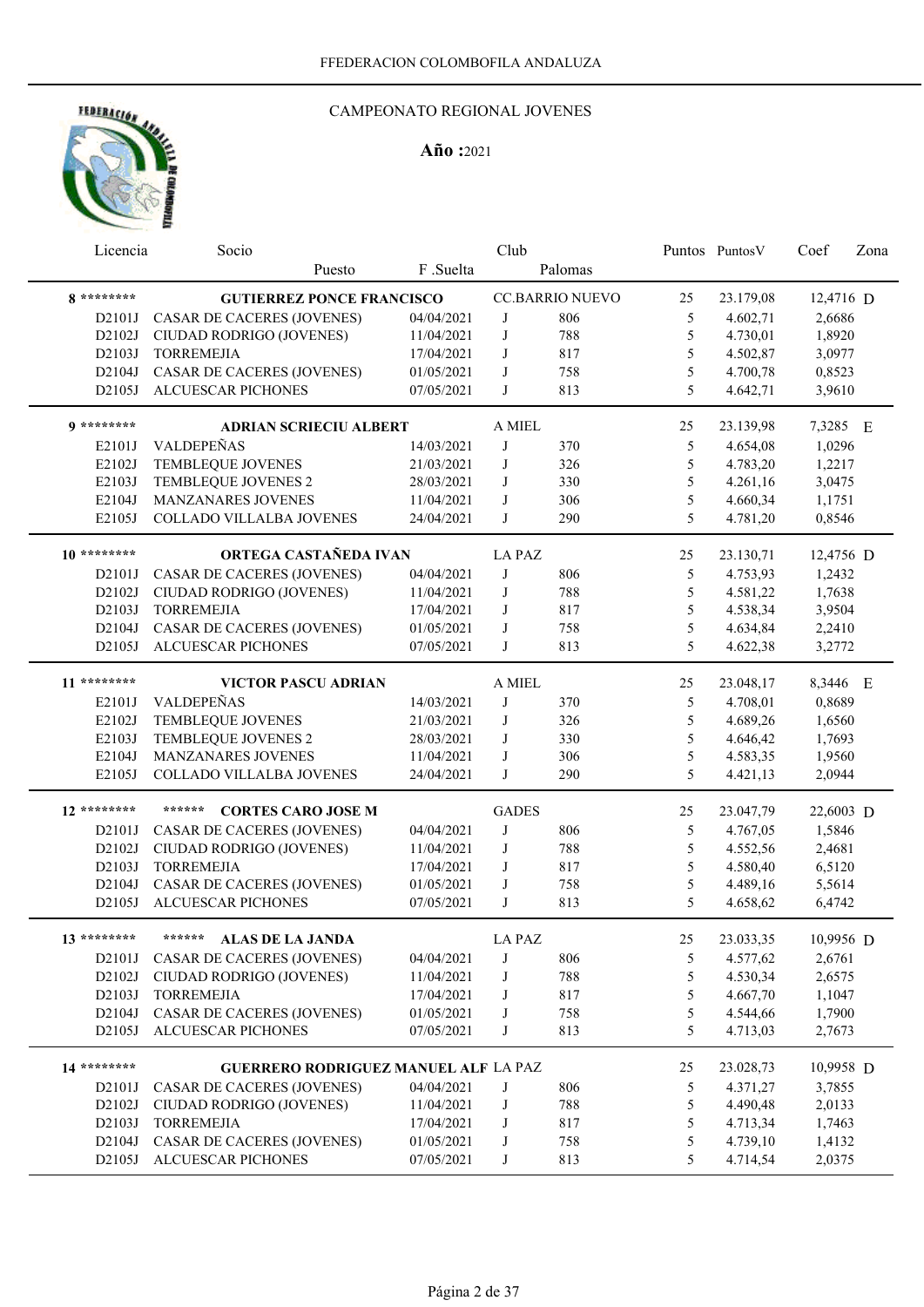

| Licencia    | Socio                                       |            | Club          |                        |               | Puntos Puntos V | Coef      | Zona |
|-------------|---------------------------------------------|------------|---------------|------------------------|---------------|-----------------|-----------|------|
|             | Puesto                                      | F .Suelta  |               | Palomas                |               |                 |           |      |
| $15******$  | <b>BUSTAMANTE MOREJON JOSE MARIA LA PAZ</b> |            |               |                        | 25            | 23.005,26       | 12,7134 D |      |
| D2101J      | CASAR DE CACERES (JOVENES)                  | 04/04/2021 | J             | 806                    | 5             | 4.771,25        | 1,0229    |      |
| D2102J      | CIUDAD RODRIGO (JOVENES)                    | 11/04/2021 | J             | 788                    | 5             | 4.509,92        | 2,0672    |      |
| D2103J      | <b>TORREMEJIA</b>                           | 17/04/2021 | J             | 817                    | 5             | 4.601,64        | 2,8045    |      |
| D2104J      | CASAR DE CACERES (JOVENES)                  | 01/05/2021 | J             | 758                    | 5             | 4.576,51        | 2,6837    |      |
| D2105J      | <b>ALCUESCAR PICHONES</b>                   | 07/05/2021 | J             | 813                    | 5             | 4.545,94        | 4,1351    |      |
| 16 ******** | ******<br><b>TANDEM HNOS ALBA SANCHEZ</b>   |            |               | <b>CC.BARRIO NUEVO</b> | 25            | 22.987,85       | 13,67     | D    |
| D2101J      | <b>CASAR DE CACERES (JOVENES)</b>           | 04/04/2021 | J             | 806                    | 5             | 4.642,63        | 2,3111    |      |
| D2102J      | CIUDAD RODRIGO (JOVENES)                    | 11/04/2021 | J             | 788                    | 5             | 4.646,64        | 2,3255    |      |
| D2103J      | <b>TORREMEJIA</b>                           | 17/04/2021 | J             | 817                    | 5             | 4.277,94        | 5,8712    |      |
| D2104J      | CASAR DE CACERES (JOVENES)                  | 01/05/2021 | J             | 758                    | 5             | 4.669,27        | 0,9544    |      |
| D2105J      | <b>ALCUESCAR PICHONES</b>                   | 07/05/2021 | J             | 813                    | 5             | 4.751,37        | 2,2078    |      |
| $17******$  | <b>BRAVO RODRIGUEZ LAZARO</b>               |            | LA PAZ        |                        | 25            | 22.981,79       | 13,6058 D |      |
| D2101J      | <b>CASAR DE CACERES (JOVENES)</b>           | 04/04/2021 | J             | 806                    | 5             | 4.485,35        | 2,9155    |      |
| D2102J      | CIUDAD RODRIGO (JOVENES)                    | 11/04/2021 | J             | 788                    | $\mathfrak s$ | 4.702,20        | 0,9153    |      |
| D2103J      | <b>TORREMEJIA</b>                           | 17/04/2021 | J             | 817                    | 5             | 4.328,62        | 6,7943    |      |
| D2104J      | <b>CASAR DE CACERES (JOVENES)</b>           | 01/05/2021 | J             | 758                    | 5             | 4.592,72        | 2,6393    |      |
| D2105J      | ALCUESCAR PICHONES                          | 07/05/2021 | J             | 813                    | 5             | 4.872,90        | 0,3414    |      |
| 18 ******** | <b>GRANDAL REYES MANUEL D.</b>              |            | <b>LA PAZ</b> |                        | 25            | 22.977,26       | 11,6996 D |      |
| D2101J      | <b>CASAR DE CACERES (JOVENES)</b>           | 04/04/2021 | J             | 806                    | 5             | 4.772,36        | 1,0323    |      |
| D2102J      | CIUDAD RODRIGO (JOVENES)                    | 11/04/2021 | J             | 788                    | 5             | 4.223,84        | 3,2704    |      |
| D2103J      | <b>TORREMEJIA</b>                           | 17/04/2021 | J             | 817                    | 5             | 4.608,18        | 2,8474    |      |
| D2104J      | <b>CASAR DE CACERES (JOVENES)</b>           | 01/05/2021 | J             | 758                    | 5             | 4.585,30        | 2,6405    |      |
| D2105J      | <b>ALCUESCAR PICHONES</b>                   | 07/05/2021 | J             | 813                    | 5             | 4.787,58        | 1,9090    |      |
| 19 ******** | <b>MARIN RUIZ AGUSTIN</b>                   |            |               | <b>CC.BARRIO NUEVO</b> | 25            | 22.766,39       | 13,6008 D |      |
| D2101J      | CASAR DE CACERES (JOVENES)                  | 04/04/2021 | J             | 806                    | 5             | 4.472,94        | 3,1207    |      |
| D2102J      | CIUDAD RODRIGO (JOVENES)                    | 11/04/2021 | J             | 788                    | 5             | 4.372,85        | 2,4457    |      |
| D2103J      | <b>TORREMEJIA</b>                           | 17/04/2021 | J             | 817                    | 5             | 4.620,28        | 2,7937    |      |
| D2104J      | <b>CASAR DE CACERES (JOVENES)</b>           | 01/05/2021 | J             | 758                    | 5             | 4.727,05        | 1,5411    |      |
| D2105J      | <b>ALCUESCAR PICHONES</b>                   | 07/05/2021 | J             | 813                    | 5             | 4.573,27        | 3,6996    |      |
| $20******$  | PEREZ LOPEZ JESUS                           |            | <b>GADES</b>  |                        | 25            | 22.718,23       | 23,8104 D |      |
| D2101J      | CASAR DE CACERES (JOVENES)                  | 04/04/2021 | J             | 806                    | 5             | 4.249,97        | 5,1041    |      |
| D2102J      | CIUDAD RODRIGO (JOVENES)                    | 11/04/2021 | J             | 788                    | 5             | 4.552,78        | 2,6459    |      |
| D2103J      | <b>TORREMEJIA</b>                           | 17/04/2021 | J             | 817                    | 5             | 4.543,97        | 7,1265    |      |
| D2104J      | CASAR DE CACERES (JOVENES)                  | 01/05/2021 | J             | 758                    | $\mathfrak s$ | 4.549,05        | 4,9865    |      |
| D2105J      | ALCUESCAR PICHONES                          | 07/05/2021 | J             | 813                    | 5             | 4.822,46        | 3,9474    |      |
| 21 ******** | <b>BALBUENA VIZCAINO VICENTE</b>            |            | A MIEL        |                        | 25            | 22.706,74       | 9,4491 E  |      |
| E2101J      | VALDEPEÑAS                                  | 14/03/2021 | J             | 370                    | 5             | 4.358,72        | 2,9718    |      |
| E2102J      | TEMBLEQUE JOVENES                           | 21/03/2021 | J             | 326                    | 5             | 4.668,40        | 2,2466    |      |
| E2103J      | TEMBLEQUE JOVENES 2                         | 28/03/2021 | J             | 330                    | $\mathfrak s$ | 4.608,34        | 0,9844    |      |
| E2104J      | <b>MANZANARES JOVENES</b>                   | 11/04/2021 | J             | 306                    | $\mathfrak s$ | 4.391,75        | 2,0094    |      |
| E2105J      | COLLADO VILLALBA JOVENES                    | 24/04/2021 | J             | 290                    | 5             | 4.679,53        | 1,2369    |      |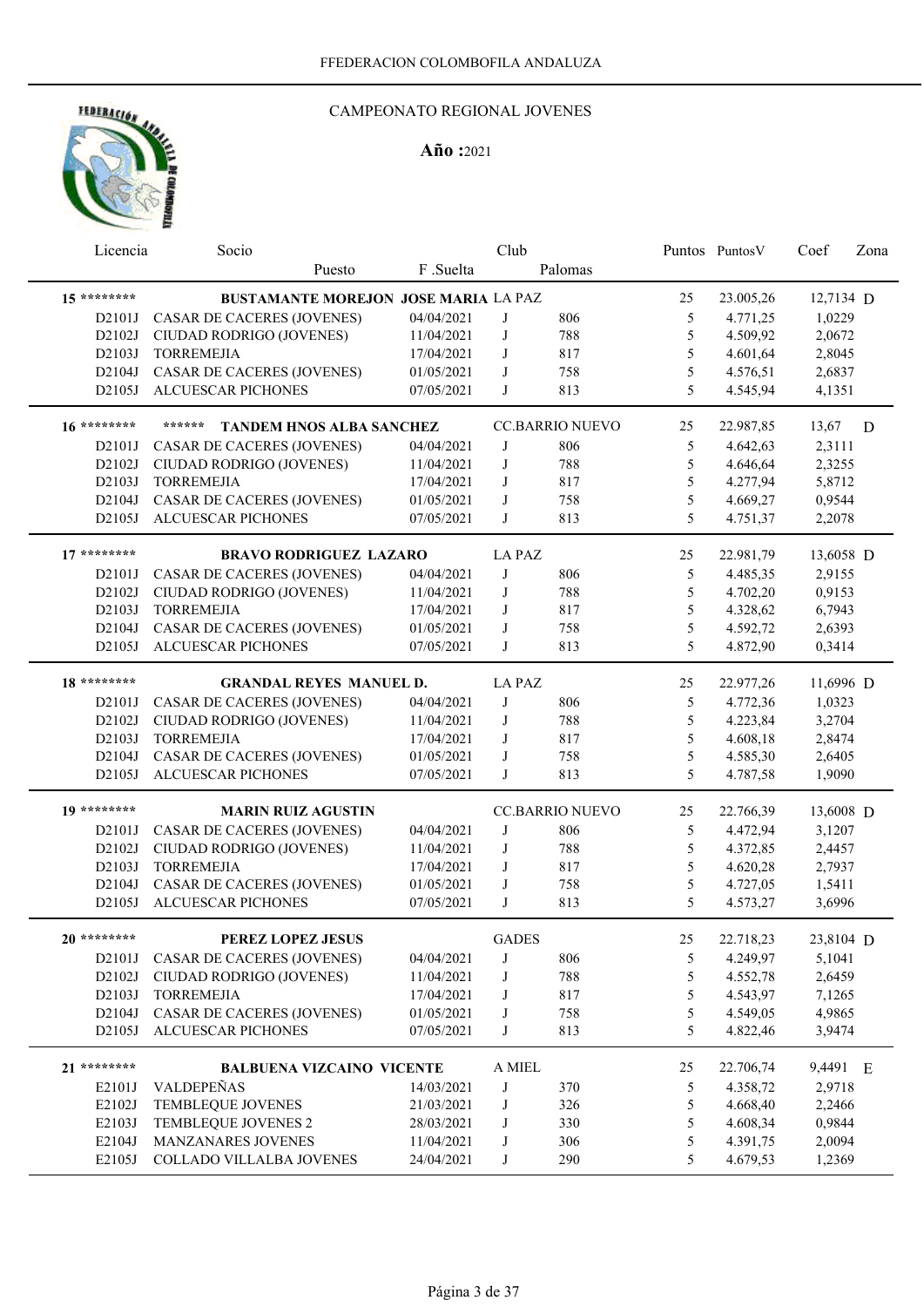

| Licencia      | Socio                             |            | Club          |                        |    | Puntos Puntos V | Coef      | Zona |
|---------------|-----------------------------------|------------|---------------|------------------------|----|-----------------|-----------|------|
|               | Puesto                            | F .Suelta  |               | Palomas                |    |                 |           |      |
| 22 ********   | PERTOSO RIVERO JOSE               |            | <b>GADES</b>  |                        | 25 | 22.651,14       | 28,1713 D |      |
| D2101J        | CASAR DE CACERES (JOVENES)        | 04/04/2021 | J             | 806                    | 5  | 4.747,25        | 1,7962    |      |
| D2102J        | CIUDAD RODRIGO (JOVENES)          | 11/04/2021 | J             | 788                    | 5  | 4.685,72        | 1,8180    |      |
| D2103J        | <b>TORREMEJIA</b>                 | 17/04/2021 | J             | 817                    | 5  | 4.469,04        | 8,3885    |      |
| D2104J        | CASAR DE CACERES (JOVENES)        | 01/05/2021 | J             | 758                    | 5  | 4.450,54        | 5,9445    |      |
| D2105J        | ALCUESCAR PICHONES                | 07/05/2021 | J             | 813                    | 5  | 4.298,59        | 10,2241   |      |
|               |                                   |            |               |                        |    |                 |           |      |
| 23 ********   | PACHECO PEREZ JUANA M.            |            |               | <b>CC.BARRIO NUEVO</b> | 25 | 22.604,19       | 13,6699 D |      |
| D2101J        | CASAR DE CACERES (JOVENES)        | 04/04/2021 | J             | 806                    | 5  | 4.179,98        | 4,6052    |      |
| D2102J        | CIUDAD RODRIGO (JOVENES)          | 11/04/2021 | J             | 788                    | 5  | 4.544,84        | 1,8391    |      |
| D2103J        | <b>TORREMEJIA</b>                 | 17/04/2021 | J             | 817                    | 5  | 4.615,95        | 2,7261    |      |
| D2104J        | CASAR DE CACERES (JOVENES)        | 01/05/2021 | J             | 758                    | 5  | 4.540,86        | 3,0109    |      |
| D2105J        | ALCUESCAR PICHONES                | 07/05/2021 | J             | 813                    | 5  | 4.722,56        | 1,4886    |      |
| 24 ********   | ARIZA VELAZQUEZ ERNESTO           |            | <b>LA PAZ</b> |                        | 25 | 22.576,16       | 11,7616 D |      |
| D2101J        | <b>CASAR DE CACERES (JOVENES)</b> | 04/04/2021 | J             | 806                    | 5  | 3.838,36        | 5,2069    |      |
| D2102J        | CIUDAD RODRIGO (JOVENES)          | 11/04/2021 | J             | 788                    | 5  | 4.603,76        | 1,3576    |      |
| D2103J        | <b>TORREMEJIA</b>                 | 17/04/2021 | J             | 817                    | 5  | 4.795,63        | 1,1282    |      |
| D2104J        | CASAR DE CACERES (JOVENES)        | 01/05/2021 | J             | 758                    | 5  | 4.563,70        | 2,9725    |      |
| D2105J        | ALCUESCAR PICHONES                | 07/05/2021 | J             | 813                    | 5  | 4.774,71        | 1,0964    |      |
|               |                                   |            |               |                        |    |                 |           |      |
| $25******$    | PADILLA GARCIA MANUEL             |            | <b>GADES</b>  |                        | 25 | 22.552,55       | 16,7295 D |      |
| D2101J        | <b>CASAR DE CACERES (JOVENES)</b> | 04/04/2021 | J             | 806                    | 5  | 4.405,02        | 3,6862    |      |
| D2102J        | CIUDAD RODRIGO (JOVENES)          | 11/04/2021 | J             | 788                    | 5  | 4.348,24        | 2,9272    |      |
| D2103J        | <b>TORREMEJIA</b>                 | 17/04/2021 | J             | 817                    | 5  | 4.444,22        | 6,3096    |      |
| D2104J        | <b>CASAR DE CACERES (JOVENES)</b> | 01/05/2021 | J             | 758                    | 5  | 4.651,23        | 2,3890    |      |
| D2105J        | <b>ALCUESCAR PICHONES</b>         | 07/05/2021 | J             | 813                    | 5  | 4.703,84        | 1,4175    |      |
|               |                                   |            |               |                        |    |                 |           |      |
| 26 ********   | <b>FLORIDO RODRIGUEZ ANTONIO</b>  |            | <b>GADES</b>  |                        | 25 | 22.478,87       | 27,806 D  |      |
| D2101J        | CASAR DE CACERES (JOVENES)        | 04/04/2021 | J             | 806                    | 5  | 4.433,30        | 4,1806    |      |
| D2102J        | CIUDAD RODRIGO (JOVENES)          | 11/04/2021 | J             | 788                    | 5  | 4.485,90        | 2,9956    |      |
| D2103J        | <b>TORREMEJIA</b>                 | 17/04/2021 | J             | 817                    | 5  | 4.516,87        | 7,7267    |      |
| D2104J        | <b>CASAR DE CACERES (JOVENES)</b> | 01/05/2021 | J             | 758                    | 5  | 4.418,93        | 6,2982    |      |
| D2105J        | ALCUESCAR PICHONES                | 07/05/2021 | J             | 813                    | 5  | 4.623,87        | 6,6049    |      |
| $27$ ******** | VILLALBA PINILLA MARIANO          |            | <b>GADES</b>  |                        | 25 | 22.453,35       | 17,7309 D |      |
|               | D2101J CASAR DE CACERES (JOVENES) | 04/04/2021 | J             | 806                    | 5  | 4.495,70        | 3,0832    |      |
|               | D2102J CIUDAD RODRIGO (JOVENES)   | 11/04/2021 | J             | 788                    | 5  | 4.385,30        | 2,6653    |      |
| D2103J        | <b>TORREMEJIA</b>                 | 17/04/2021 | J             | 817                    | 5  | 4.650,99        | 3,5322    |      |
| D2104J        | CASAR DE CACERES (JOVENES)        | 01/05/2021 | J             | 758                    | 5  | 4.430,07        | 4,2936    |      |
| D2105J        | ALCUESCAR PICHONES                | 07/05/2021 | J             | 813                    | 5  | 4.491,29        | 4,1566    |      |
|               |                                   |            |               |                        |    |                 |           |      |
| 28 ********   | CHACON TORREÑO JOSE A.            |            | A MIEL        |                        | 25 | 22.448,09       | 10,2777 E |      |
| E2101J        | VALDEPEÑAS                        | 14/03/2021 | J             | 370                    | 5  | 4.395,28        | 2,3943    |      |
| E2102J        | TEMBLEQUE JOVENES                 | 21/03/2021 | J             | 326                    | 5  | 4.753,41        | 1,5014    |      |
| E2103J        | TEMBLEQUE JOVENES 2               | 28/03/2021 | J             | 330                    | 5  | 4.504,69        | 1,8129    |      |
| E2104J        | MANZANARES JOVENES                | 11/04/2021 | J             | 306                    | 5  | 4.373,95        | 2,2786    |      |
| E2105J        | COLLADO VILLALBA JOVENES          | 24/04/2021 | J             | 290                    | 5  | 4.420,76        | 2,2905    |      |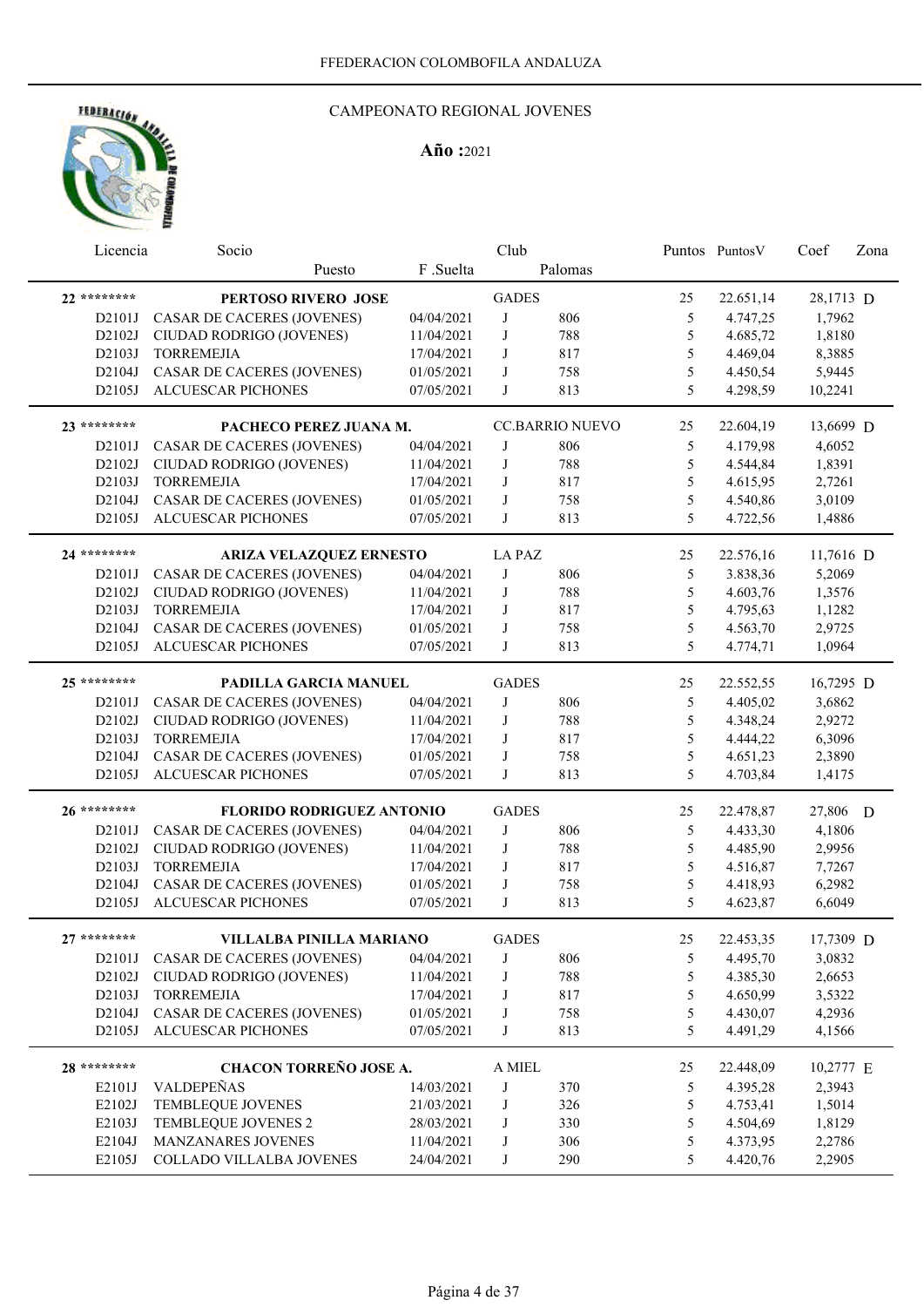

| Licencia     | Socio                             |            | Club            |                   |               | Puntos Puntos V | Coef      | Zona |
|--------------|-----------------------------------|------------|-----------------|-------------------|---------------|-----------------|-----------|------|
|              | Puesto                            | F .Suelta  |                 | Palomas           |               |                 |           |      |
| 29 ********  | <b>ALBA PEREZ MANUEL</b>          |            |                 | <b>SEVILLANA</b>  | 25            | 22.441,39       | 10,7588 A |      |
| A2101J       | <b>LA CAROLINA</b>                | 04/04/2021 | J               | 755               | 5             | 4.722,29        | 2,0709    |      |
| A2102J       | VALDEPEÑAS                        | 11/04/2021 | J               | 761               | 5             | 4.427,70        | 4,0381    |      |
| A2103J       | <b>ZAMORA</b>                     | 24/04/2021 | J               | 573               | 5             | 4.065,69        | 2,1602    |      |
| A2104J       | <b>JARILLA JOVENES</b>            | 06/05/2021 | J               | 561               | 5             | 4.709,74        | 0,9440    |      |
| A2105J       | FRESNO DE ALHANDIGA               | 14/05/2021 | J               | 546               | 5             | 4.515,97        | 1,5456    |      |
| 30 ********* | <b>BOLAÑOS RAFFO JOSE</b>         |            | <b>GADES</b>    |                   | 25            | 22.428,18       | 27,4992 D |      |
| D2101J       | CASAR DE CACERES (JOVENES)        | 04/04/2021 | J               | 806               | 5             | 4.356,65        | 4,8650    |      |
| D2102J       | CIUDAD RODRIGO (JOVENES)          | 11/04/2021 | J               | 788               | 5             | 4.360,17        | 3,8450    |      |
| D2103J       | <b>TORREMEJIA</b>                 | 17/04/2021 | $_{\rm J}$      | 817               | 5             | 4.370,23        | 9,8383    |      |
| D2104J       | CASAR DE CACERES (JOVENES)        | 01/05/2021 | $_{\rm J}$      | 758               | $\mathfrak s$ | 4.432,13        | 6,2363    |      |
| D2105J       | ALCUESCAR PICHONES                | 07/05/2021 | J               | 813               | 5             | 4.909,00        | 2,7146    |      |
|              |                                   |            |                 |                   |               |                 |           |      |
| 31 ********  | <b>CARRASCO GONZALEZ ALFREDO</b>  |            | <b>JEREZANO</b> |                   | 25            | 22.421,72       | 28,7241 D |      |
| D2101J       | CASAR DE CACERES (JOVENES)        | 04/04/2021 | J               | 806               | 5             | 4.614,36        | 2,8976    |      |
| D2102J       | CIUDAD RODRIGO (JOVENES)          | 11/04/2021 | J               | 788               | 5             | 4.371,43        | 3,3867    |      |
| D2103J       | <b>TORREMEJIA</b>                 | 17/04/2021 | J               | 817               | 5             | 4.552,37        | 7,1448    |      |
| D2104J       | CASAR DE CACERES (JOVENES)        | 01/05/2021 | J               | 758               | 5             | 4.514,25        | 5,4442    |      |
| D2105J       | ALCUESCAR PICHONES                | 07/05/2021 | J               | 813               | 5             | 4.369,31        | 9,8508    |      |
| 32 ********  | REYES VAZQUEZ FRANCISCO           |            | <b>GADES</b>    |                   | 25            | 22.418,51       | 29,4657 D |      |
| D2101J       | CASAR DE CACERES (JOVENES)        | 04/04/2021 | J               | 806               | 5             | 4.630,62        | 2,7727    |      |
| D2102J       | CIUDAD RODRIGO (JOVENES)          | 11/04/2021 | J               | 788               | 5             | 4.395,89        | 3,5376    |      |
| D2103J       | <b>TORREMEJIA</b>                 | 17/04/2021 | J               | 817               | 5             | 4.318,03        | 10,7484   |      |
| D2104J       | <b>CASAR DE CACERES (JOVENES)</b> | 01/05/2021 | J               | 758               | 5             | 4.303,14        | 7,4147    |      |
| D2105J       | <b>ALCUESCAR PICHONES</b>         | 07/05/2021 | J               | 813               | 5             | 4.770,83        | 4,9923    |      |
|              |                                   |            |                 |                   |               |                 |           |      |
| 33 ********  | <b>LOPEZ CONEJO ANTONIO</b>       |            | <b>JEREZANO</b> |                   | 25            | 22.401,45       | 17,7743 D |      |
| D2101J       | <b>CASAR DE CACERES (JOVENES)</b> | 04/04/2021 | J               | 806               | 5             | 4.093,38        | 5,9217    |      |
| D2102J       | CIUDAD RODRIGO (JOVENES)          | 11/04/2021 | J               | 788               | 5             | 4.460,01        | 2,3081    |      |
| D2103J       | <b>TORREMEJIA</b>                 | 17/04/2021 | J               | 817               | 5             | 4.854,90        | 1,1450    |      |
| D2104J       | <b>CASAR DE CACERES (JOVENES)</b> | 01/05/2021 | J               | 758               | 5             | 4.710,60        | 1,9142    |      |
| D2105J       | <b>ALCUESCAR PICHONES</b>         | 07/05/2021 | J               | 813               | 5             | 4.282,56        | 6,4853    |      |
| 34 ********  | FERNANDEZ BASTERRA MANUEL         |            |                 | <b>ITALICENSE</b> | $25\,$        | 22.398,97       | 14,1974 A |      |
|              | A2101J LA CAROLINA                | 04/04/2021 | J               | 755               | 5             | 4.504,62        | 5,6803    |      |
| A2102J       | VALDEPEÑAS                        | 11/04/2021 | J               | 761               | $\mathfrak s$ | 4.031,15        | 3,7027    |      |
| A2103J       | <b>ZAMORA</b>                     | 24/04/2021 | J               | 573               | $\mathfrak s$ | 4.748,42        | 0,9322    |      |
| A2104J       | <b>JARILLA JOVENES</b>            | 06/05/2021 | J               | 561               | $\mathfrak s$ | 4.573,72        | 1,7421    |      |
| A2105J       | FRESNO DE ALHANDIGA               | 14/05/2021 | J               | 546               | 5             | 4.541,06        | 2,1401    |      |
| 35 ********  |                                   |            | <b>GADES</b>    |                   |               |                 |           |      |
|              | <b>JURADO GUTIERREZ JOSE A.</b>   |            |                 |                   | 25            | 22.366,87       | 26,8147 D |      |
| D2101J       | CASAR DE CACERES (JOVENES)        | 04/04/2021 | J               | 806               | $\mathfrak s$ | 4.059,33        | 5,4901    |      |
| D2102J       | CIUDAD RODRIGO (JOVENES)          | 11/04/2021 | J               | 788               | $\mathfrak s$ | 4.687,63        | 1,8167    |      |
| D2103J       | <b>TORREMEJIA</b>                 | 17/04/2021 | J               | 817               | 5             | 4.532,29        | 7,2279    |      |
| D2104J       | CASAR DE CACERES (JOVENES)        | 01/05/2021 | J               | 758               | 5             | 4.431,48        | 6,1361    |      |
| D2105J       | ALCUESCAR PICHONES                | 07/05/2021 | J               | 813               | 5             | 4.656,14        | 6,1439    |      |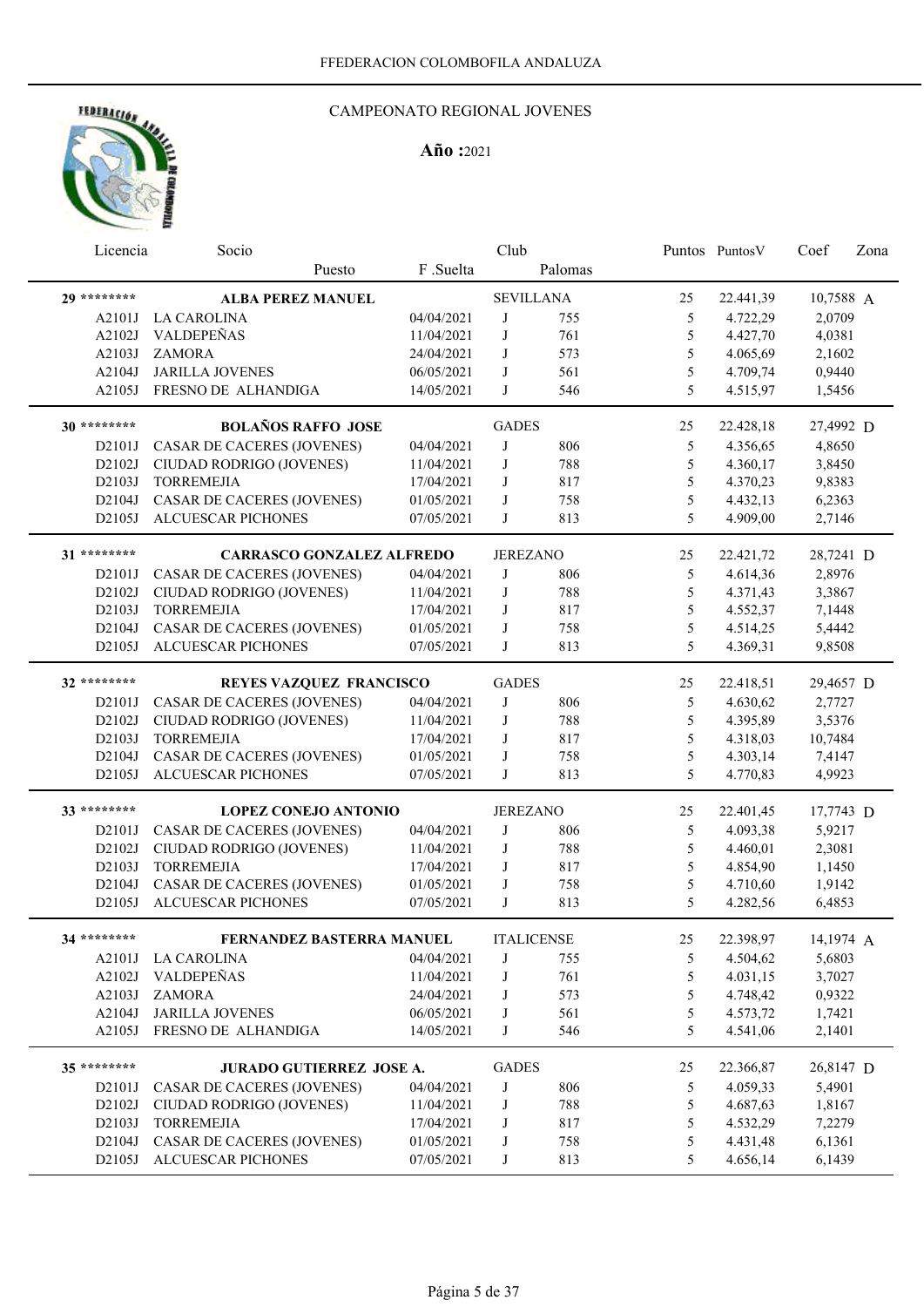

| Licencia     | Socio                             |            | Club              |         |               | Puntos PuntosV | Coef      | Zona |
|--------------|-----------------------------------|------------|-------------------|---------|---------------|----------------|-----------|------|
|              | Puesto                            | F.Suelta   |                   | Palomas |               |                |           |      |
| 36 ********* | <b>RUIZ GARCIA MANUEL</b>         |            | <b>ITALICENSE</b> |         | 25            | 22.351,85      | 15,1892 A |      |
| A2101J       | <b>LA CAROLINA</b>                | 04/04/2021 | J                 | 755     | 5             | 4.779,26       | 3,9953    |      |
| A2102J       | VALDEPEÑAS                        | 11/04/2021 | J                 | 761     | 5             | 4.026,70       | 3,4436    |      |
| A2103J       | <b>ZAMORA</b>                     | 24/04/2021 | J                 | 573     | 5             | 4.286,85       | 2,4894    |      |
| A2104J       | <b>JARILLA JOVENES</b>            | 06/05/2021 | J                 | 561     | 5             | 4.479,50       | 3,5822    |      |
| A2105J       | FRESNO DE ALHANDIGA               | 14/05/2021 | J                 | 546     | 5             | 4.779,54       | 1,6787    |      |
| 37 ********  | <b>RUIZ SAENZ MANUEL</b>          |            | <b>GADES</b>      |         | 25            | 22.338,43      | 28,4986 D |      |
| D2101J       | CASAR DE CACERES (JOVENES)        | 04/04/2021 | J                 | 806     | 5             | 4.338,56       | 4,9879    |      |
| D2102J       | CIUDAD RODRIGO (JOVENES)          | 11/04/2021 | J                 | 788     | 5             | 4.237,33       | 4,3004    |      |
| D2103J       | <b>TORREMEJIA</b>                 | 17/04/2021 | J                 | 817     | 5             | 4.411,11       | 9,4603    |      |
| D2104J       | CASAR DE CACERES (JOVENES)        | 01/05/2021 | J                 | 758     | 5             | 4.583,23       | 4,8903    |      |
| D2105J       | <b>ALCUESCAR PICHONES</b>         | 07/05/2021 | J                 | 813     | 5             | 4.768,20       | 4,8597    |      |
| 38 ********* | <b>SACE CORTES JOSE A</b>         |            | <b>GADES</b>      |         | 25            | 22.324,65      | 28,2805 D |      |
| D2101J       | <b>CASAR DE CACERES (JOVENES)</b> | 04/04/2021 | J                 | 806     | 5             | 4.437,86       | 4,0364    |      |
| D2102J       | CIUDAD RODRIGO (JOVENES)          | 11/04/2021 | J                 | 788     | 5             | 4.592,81       | 2,4362    |      |
| D2103J       | <b>TORREMEJIA</b>                 | 17/04/2021 | J                 | 817     | 5             | 4.701,03       | 4,5854    |      |
| D2104J       | <b>CASAR DE CACERES (JOVENES)</b> | 01/05/2021 | J                 | 758     | 5             | 3.929,34       | 10,9329   |      |
| D2105J       | <b>ALCUESCAR PICHONES</b>         | 07/05/2021 | J                 | 813     | 5             | 4.663,61       | 6,2896    |      |
| 39 ********  | <b>VEGA SOTO JOSE MARIA</b>       |            | <b>JEREZANO</b>   |         | 25            | 22.322,16      | 18,5068 D |      |
| D2101J       | CASAR DE CACERES (JOVENES)        | 04/04/2021 | J                 | 806     | 5             | 4.375,51       | 3,8594    |      |
| D2102J       | CIUDAD RODRIGO (JOVENES)          | 11/04/2021 | J                 | 788     | 5             | 4.467,73       | 2,2076    |      |
| D2103J       | <b>TORREMEJIA</b>                 | 17/04/2021 | J                 | 817     | 5             | 4.601,03       | 3,9657    |      |
| D2104J       | <b>CASAR DE CACERES (JOVENES)</b> | 01/05/2021 | J                 | 758     | 5             | 4.172,07       | 6,9385    |      |
| D2105J       | <b>ALCUESCAR PICHONES</b>         | 07/05/2021 | J                 | 813     | 5             | 4.705,82       | 1,5356    |      |
|              |                                   |            |                   |         |               |                |           |      |
| 40 ********* | ******<br>T. HERMANOS DOMINGUEZ   |            | <b>ITALICENSE</b> |         | 25            | 22.312,15      | 11,6909 A |      |
| A2101J       | <b>LA CAROLINA</b>                | 04/04/2021 | J                 | 755     | 5             | 4.615,96       | 3,9406    |      |
| A2102J       | VALDEPEÑAS                        | 11/04/2021 | J                 | 761     | 5             | 4.611,41       | 0,9210    |      |
| A2103J       | <b>ZAMORA</b>                     | 24/04/2021 | J                 | 573     | 5             | 4.084,85       | 2,0127    |      |
| A2104J       | <b>JARILLA JOVENES</b>            | 06/05/2021 | J                 | 561     | 5             | 4.351,97       | 3,2453    |      |
| A2105J       | FRESNO DE ALHANDIGA               | 14/05/2021 | J                 | 546     | 5             | 4.647,96       | 1,5713    |      |
| 41 ********  | SANCHEZ RODRIGUEZ JUAN JOSE       |            | <b>GADES</b>      |         | 25            | 22.302,92      | 25,9005 D |      |
| D2101J       | CASAR DE CACERES (JOVENES)        | 04/04/2021 | J                 | 806     | 5             | 3.741,23       | 6,9025    |      |
| D2102J       | CIUDAD RODRIGO (JOVENES)          | 11/04/2021 | J                 | 788     | $\mathfrak s$ | 4.680,17       | 1,8805    |      |
| D2103J       | <b>TORREMEJIA</b>                 | 17/04/2021 | J                 | 817     | 5             | 4.513,49       | 7,5149    |      |
| D2104J       | <b>CASAR DE CACERES (JOVENES)</b> | 01/05/2021 | J                 | 758     | $\mathfrak s$ | 4.570,25       | 5,0406    |      |
| D2105J       | ALCUESCAR PICHONES                | 07/05/2021 | J                 | 813     | 5             | 4.797,78       | 4,5620    |      |
| 42 ********  | <b>GAMEZ CASTRO M.ANGEL</b>       |            | <b>ITALICENSE</b> |         | 25            | 22.218,25      | 12,8367 A |      |
| A2101J       | LA CAROLINA                       | 04/04/2021 | J                 | 755     | 5             | 4.767,38       | 2,4127    |      |
| A2102J       | VALDEPEÑAS                        | 11/04/2021 | J                 | 761     | 5             | 4.161,19       | 2,4536    |      |
| A2103J       | <b>ZAMORA</b>                     | 24/04/2021 | J                 | 573     | 5             | 4.495,59       | 1,6865    |      |
| A2104J       | JARILLA JOVENES                   | 06/05/2021 | J                 | 561     | 5             | 4.442,94       | 2,7731    |      |
| A2105J       | FRESNO DE ALHANDIGA               | 14/05/2021 | J                 | 546     | 5             | 4.351,15       | 3,5108    |      |
|              |                                   |            |                   |         |               |                |           |      |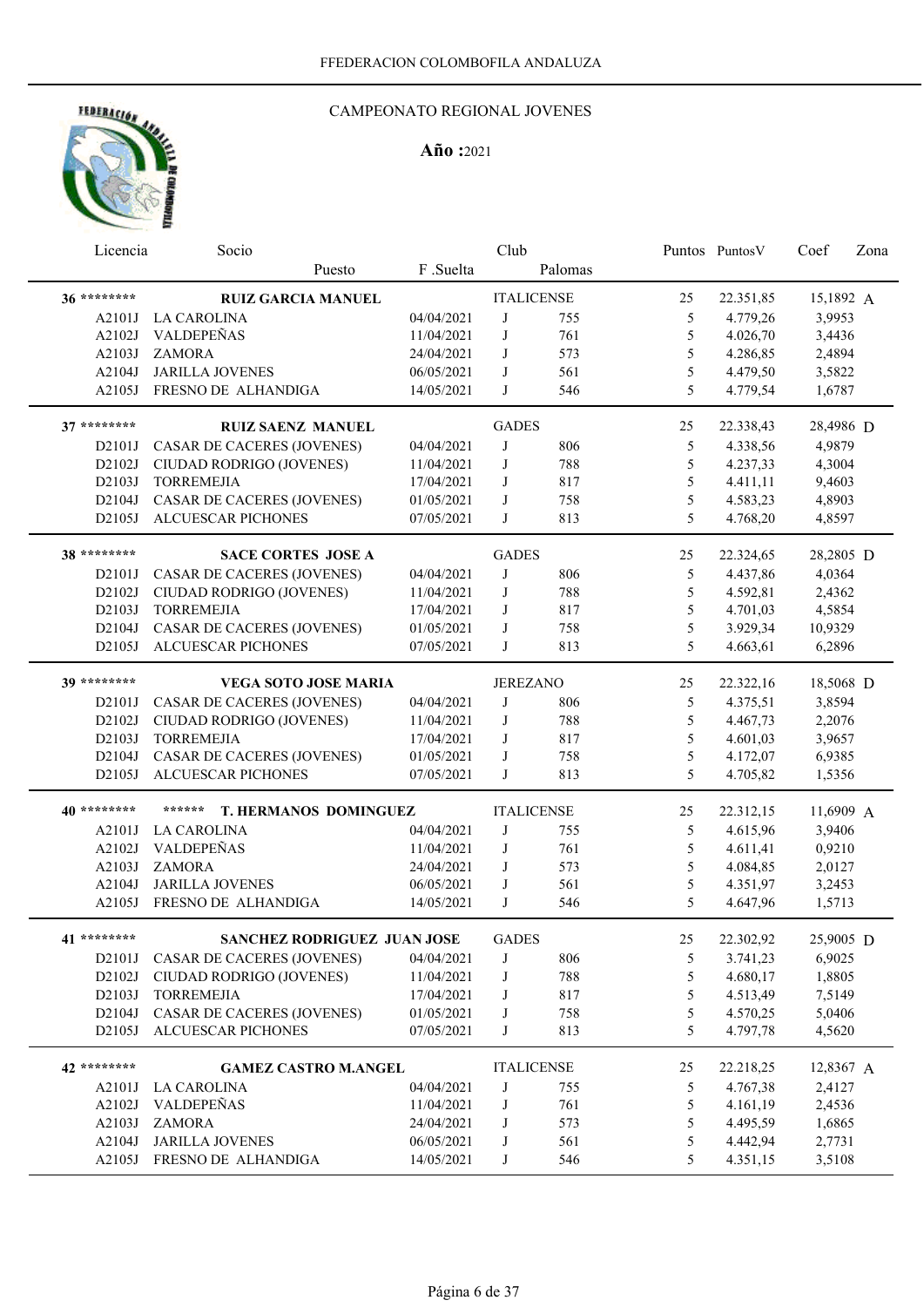

| Licencia            | Socio                                          |            | Club         |                   |               | Puntos PuntosV | Coef      | Zona |
|---------------------|------------------------------------------------|------------|--------------|-------------------|---------------|----------------|-----------|------|
|                     | Puesto                                         | F.Suelta   |              | Palomas           |               |                |           |      |
| 43 *********        | RODRIGUEZ MORENO MANUEL                        |            |              | <b>ITALICENSE</b> | 25            | 22.163,64      | 12,8871 A |      |
| A2101J              | <b>LA CAROLINA</b>                             | 04/04/2021 | J            | 755               | 5             | 4.751,69       | 2,6708    |      |
| A2102J              | VALDEPEÑAS                                     | 11/04/2021 | J            | 761               | 5             | 3.946,51       | 4,1546    |      |
| A2103J              | <b>ZAMORA</b>                                  | 24/04/2021 | J            | 573               | 5             | 4.206,50       | 2,7309    |      |
| A2104J              | <b>JARILLA JOVENES</b>                         | 06/05/2021 | J            | 561               | 5             | 4.635,41       | 1,7572    |      |
| A2105J              | FRESNO DE ALHANDIGA                            | 14/05/2021 | J            | 546               | 5             | 4.623,53       | 1,5736    |      |
| 44 ********         | <b>CARRILLO DE LOS ANGELES MARTIN AYAMONTE</b> |            |              |                   | 25            | 22.161,51      | 5,1466 H  |      |
| H <sub>2</sub> 101J | <b>VALDEPEÑAS</b>                              | 11/04/2021 | J            | 467               | 5             | 4.221,01       | 0,9882    |      |
| H2102J              | <b>JARILLA</b>                                 | 16/04/2021 | J            | 367               | 5             | 4.804,92       | 0,4540    |      |
| H2103J              | <b>ZAMORA</b>                                  | 24/04/2021 | J            | 270               | 5             | 4.624,88       | 0,6491    |      |
| H2104J              | MALPARTIDA DE PLASENCIA                        | 30/04/2021 | J            | 304               | 5             | 4.398,46       | 1,6336    |      |
| H2105J              | FRESNO DE ALHAMBICA                            | 14/05/2021 | J            | 410               | 5             | 4.112,24       | 1,4217    |      |
| 45 ********         | <b>GARCIA DOMINGUEZ ANTONIO</b>                |            | <b>GADES</b> |                   | 25            | 22.149,11      | 26,6051 D |      |
|                     | <b>CASAR DE CACERES (JOVENES)</b>              |            | J            |                   |               |                |           |      |
| D2101J              |                                                | 04/04/2021 |              | 806               | 5             | 3.683,26       | 7,4220    |      |
| D2102J              | CIUDAD RODRIGO (JOVENES)                       | 11/04/2021 | J            | 788               | 5             | 4.654,78       | 2,0636    |      |
| D2103J              | <b>TORREMEJIA</b>                              | 17/04/2021 | J            | 817               | 5             | 4.561,04       | 6,8086    |      |
| D2104J              | <b>CASAR DE CACERES (JOVENES)</b>              | 01/05/2021 | J            | 758               | 5             | 4.462,73       | 5,7454    |      |
| D2105J              | ALCUESCAR PICHONES                             | 07/05/2021 | J            | 813               | 5             | 4.787,30       | 4,5655    |      |
| 46 *********        | <b>SANABRIA VEGA RAFAEL</b>                    |            |              | <b>GUADAIRA</b>   | 25            | 22.135,54      | 11,8555 A |      |
| A2101J              | <b>LA CAROLINA</b>                             | 04/04/2021 | J            | 755               | 5             | 4.783,11       | 1,1941    |      |
| A2102J              | VALDEPEÑAS                                     | 11/04/2021 | J            | 761               | 5             | 4.587,19       | 2,5869    |      |
| A2103J              | <b>ZAMORA</b>                                  | 24/04/2021 | J            | 573               | 5             | 3.936,84       | 2,5682    |      |
| A2104J              | <b>JARILLA JOVENES</b>                         | 06/05/2021 | J            | 561               | 5             | 4.276,89       | 4,1499    |      |
| A2105J              | FRESNO DE ALHANDIGA                            | 14/05/2021 | J            | 546               | 5             | 4.551,51       | 1,3564    |      |
| 47 ********         | ORDOÑEZ MELLADO RAFAEL                         |            | <b>GADES</b> |                   | 25            | 22.127,61      | 30,0365 D |      |
| D2101J              | CASAR DE CACERES (JOVENES)                     | 04/04/2021 | J            | 806               | 5             | 4.031,00       | 5,8657    |      |
| D2102J              | CIUDAD RODRIGO (JOVENES)                       | 11/04/2021 | J            | 788               | 5             | 4.755,85       | 1,4878    |      |
| D2103J              | <b>TORREMEJIA</b>                              | 17/04/2021 | J            | 817               | 5             | 4.537,01       | 7,3204    |      |
| D2104J              | CASAR DE CACERES (JOVENES)                     | 01/05/2021 | J            | 758               | 5             | 4.431,58       | 6,2330    |      |
| D2105J              | ALCUESCAR PICHONES                             | 07/05/2021 | J            | 813               | 5             | 4.372,17       | 9,1296    |      |
| 48 ********         | <b>MARTIN PICHACO MIGUEL</b>                   |            | A MIEL       |                   | 25            | 22.086,83      | 13,1403 E |      |
|                     |                                                |            |              |                   |               |                |           |      |
| E2101J              | VALDEPEÑAS                                     | 14/03/2021 | J            | 370               | 5             | 4.480,62       | 2,3037    |      |
| E2102J              | TEMBLEQUE JOVENES                              | 21/03/2021 | J            | 326               | $\mathfrak s$ | 4.906,11       | 0,5050    |      |
| E2103J              | TEMBLEQUE JOVENES 2                            | 28/03/2021 | J            | 330               | 5             | 4.456,72       | 2,4144    |      |
| E2104J              | MANZANARES JOVENES                             | 11/04/2021 | J            | 306               | $\mathfrak s$ | 4.005,60       | 5,2084    |      |
| E2105J              | COLLADO VILLALBA JOVENES                       | 24/04/2021 | J            | 290               | 5             | 4.237,78       | 2,7088    |      |
| 49 ********         | <b>MORENO MELLADO JOAQUIN</b>                  |            | <b>GADES</b> |                   | 25            | 22.076,46      | 29,7033 D |      |
| D2101J              | <b>CASAR DE CACERES (JOVENES)</b>              | 04/04/2021 | J            | 806               | $\mathfrak s$ | 4.085,59       | 5,3877    |      |
| D2102J              | CIUDAD RODRIGO (JOVENES)                       | 11/04/2021 | J            | 788               | $\sqrt{5}$    | 4.518,61       | 2,7766    |      |
| D2103J              | <b>TORREMEJIA</b>                              | 17/04/2021 | J            | 817               | 5             | 4.478,42       | 8,2298    |      |
| D2104J              | <b>CASAR DE CACERES (JOVENES)</b>              | 01/05/2021 | J            | 758               | 5             | 4.316,47       | 7,2809    |      |
| D2105J              | ALCUESCAR PICHONES                             | 07/05/2021 | J            | 813               | 5             | 4.677,37       | 6,0283    |      |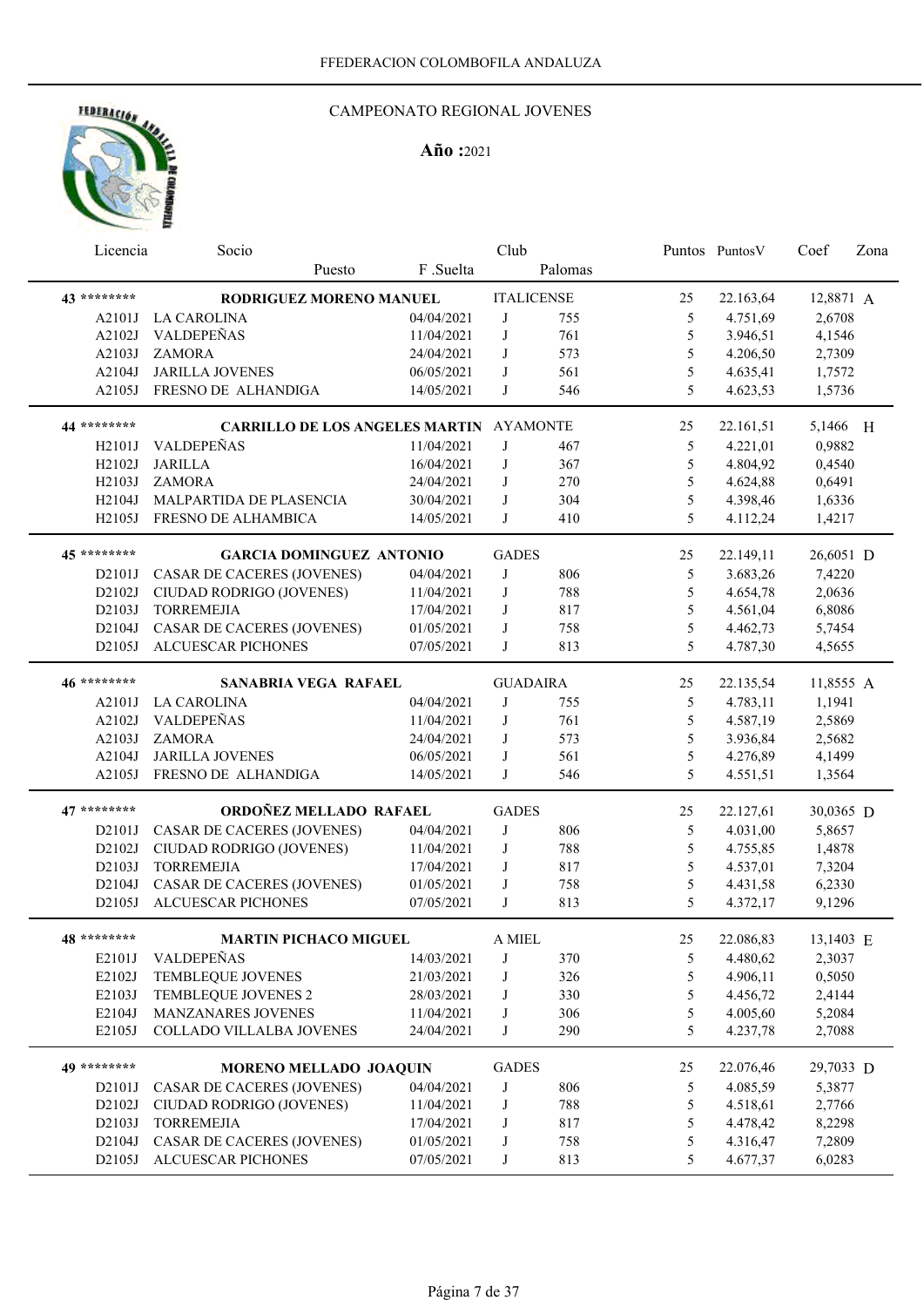

| Licencia     | Socio                                    |            | Club            |                        |               | Puntos Puntos V | Coef      | Zona |
|--------------|------------------------------------------|------------|-----------------|------------------------|---------------|-----------------|-----------|------|
|              | Puesto                                   | F .Suelta  |                 | Palomas                |               |                 |           |      |
| 50 ********  | <b>ARAGON GUZMAN JOSE S.</b>             |            | <b>LA JANDA</b> |                        | 25            | 22.073,92       | 14,7379 D |      |
| D2101J       | CASAR DE CACERES (JOVENES)               | 04/04/2021 | J               | 806                    | 5             | 4.364,94        | 3,2350    |      |
| D2102J       | CIUDAD RODRIGO (JOVENES)                 | 11/04/2021 | J               | 788                    | 5             | 3.877,15        | 4,4216    |      |
| D2103J       | <b>TORREMEJIA</b>                        | 17/04/2021 | J               | 817                    | 5             | 4.674,61        | 1,5869    |      |
| D2104J       | <b>CASAR DE CACERES (JOVENES)</b>        | 01/05/2021 | J               | 758                    | 5             | 4.388,94        | 3,2602    |      |
| D2105J       | ALCUESCAR PICHONES                       | 07/05/2021 | J               | 813                    | 5             | 4.768,28        | 2,2342    |      |
| 51 ********  | NIETO DIAZ ANGEL JOSE                    |            |                 | <b>CC.BARRIO NUEVO</b> | 25            | 22.061,90       | 20,4311 D |      |
| D2101J       | CASAR DE CACERES (JOVENES)               | 04/04/2021 | J               | 806                    | 5             | 4.656,57        | 1,8383    |      |
| D2102J       | CIUDAD RODRIGO (JOVENES)                 | 11/04/2021 | J               | 788                    | 5             | 4.144,28        | 3,8287    |      |
| D2103J       | <b>TORREMEJIA</b>                        | 17/04/2021 | J               | 817                    | 5             | 4.329,24        | 6,6495    |      |
| D2104J       | <b>CASAR DE CACERES (JOVENES)</b>        | 01/05/2021 | J               | 758                    | 5             | 4.289,32        | 5,2186    |      |
| D2105J       | ALCUESCAR PICHONES                       | 07/05/2021 | J               | 813                    | 5             | 4.642,49        | 2,8960    |      |
|              |                                          |            |                 |                        |               |                 |           |      |
| 52 ********  | <b>YUPI SOCORRO SANTOS CARMELO</b>       |            |                 | <b>SEVILLANA</b>       | 25            | 22.053,70       | 15,9333 A |      |
| A2101J       | <b>LA CAROLINA</b>                       | 04/04/2021 | J               | 755                    | 5             | 4.515,65        | 5,9091    |      |
| A2102J       | VALDEPEÑAS                               | 11/04/2021 | J               | 761                    | 5             | 4.054,54        | 3,3028    |      |
| A2103J       | <b>ZAMORA</b>                            | 24/04/2021 | J               | 573                    | 5             | 4.529,45        | 1,5883    |      |
| A2104J       | <b>JARILLA JOVENES</b>                   | 06/05/2021 | J               | 561                    | 5             | 4.364,93        | 3,3318    |      |
| A2105J       | FRESNO DE ALHANDIGA                      | 14/05/2021 | J               | 546                    | 5             | 4.589,13        | 1,8013    |      |
| 53 ********  | ******<br><b>STRUNGA COSMIN Y GEORGE</b> |            |                 | <b>ITALICENSE</b>      | 25            | 22.020,62       | 16,5745 A |      |
| A2101J       | LA CAROLINA                              | 04/04/2021 | J               | 755                    | 5             | 4.751,38        | 3,8970    |      |
| A2102J       | VALDEPEÑAS                               | 11/04/2021 | J               | 761                    | 5             | 4.345,10        | 1,6391    |      |
| A2103J       | <b>ZAMORA</b>                            | 24/04/2021 | J               | 573                    | 5             | 4.026,34        | 3,3367    |      |
| A2104J       | <b>JARILLA JOVENES</b>                   | 06/05/2021 | J               | 561                    | 5             | 4.292,53        | 4,9402    |      |
| A2105J       | FRESNO DE ALHANDIGA                      | 14/05/2021 | J               | 546                    | 5             | 4.605,27        | 2,7615    |      |
|              |                                          |            |                 |                        |               |                 |           |      |
| 54 ********  | <b>GARCIA LACALLE RAFAEL</b>             |            | <b>JEREZANO</b> |                        | 25            | 22.017,07       | 18,0262 D |      |
| D2101J       | <b>CASAR DE CACERES (JOVENES)</b>        | 04/04/2021 | J               | 806                    | 5             | 4.111,65        | 4,7323    |      |
| D2102J       | CIUDAD RODRIGO (JOVENES)                 | 11/04/2021 | J               | 788                    | 5             | 4.445,13        | 2,3641    |      |
| D2103J       | <b>TORREMEJIA</b>                        | 17/04/2021 | J               | 817                    | 5             | 4.676,03        | 2,2324    |      |
| D2104J       | <b>CASAR DE CACERES (JOVENES)</b>        | 01/05/2021 | J               | 758                    | 5             | 4.131,94        | 5,9500    |      |
| D2105J       | <b>ALCUESCAR PICHONES</b>                | 07/05/2021 | J               | 813                    | 5             | 4.652,32        | 2,7474    |      |
| 55 ********* | DELGADO SELLEZ SERGIO                    |            | A MIEL          |                        | 25            | 22.016,70       | 14,4968 E |      |
| E2101J       | VALDEPEÑAS                               | 14/03/2021 | J               | 370                    | 5             | 3.874,19        | 6,5421    |      |
| E2102J       | TEMBLEQUE JOVENES                        | 21/03/2021 | J               | 326                    | $\mathfrak s$ | 4.455,49        | 3,5149    |      |
| E2103J       | TEMBLEQUE JOVENES 2                      | 28/03/2021 | J               | 330                    | $\mathfrak s$ | 4.320,37        | 2,5418    |      |
| E2104J       | MANZANARES JOVENES                       | 11/04/2021 | J               | 306                    | 5             | 4.626,28        | 0,9913    |      |
| E2105J       | COLLADO VILLALBA JOVENES                 | 24/04/2021 | J               | 290                    | 5             | 4.740,37        | 0,9067    |      |
|              |                                          |            |                 |                        |               |                 |           |      |
| 56 ********  | <b>BARBA LISTAN DAVID</b>                |            | <b>GADES</b>    |                        | 25            | 21.995,98       | 31,1972 D |      |
| D2101J       | <b>CASAR DE CACERES (JOVENES)</b>        | 04/04/2021 | J               | 806                    | 5             | 4.443,64        | 4,2622    |      |
| D2102J       | CIUDAD RODRIGO (JOVENES)                 | 11/04/2021 | J               | 788                    | 5             | 4.087,57        | 4,9198    |      |
| D2103J       | <b>TORREMEJIA</b>                        | 17/04/2021 | J               | 817                    | 5             | 4.476,96        | 8,4549    |      |
| D2104J       | <b>CASAR DE CACERES (JOVENES)</b>        | 01/05/2021 | J               | 758                    | 5             | 4.338,93        | 7,1470    |      |
| D2105J       | <b>ALCUESCAR PICHONES</b>                | 07/05/2021 | J               | 813                    | 5             | 4.648,88        | 6,4133    |      |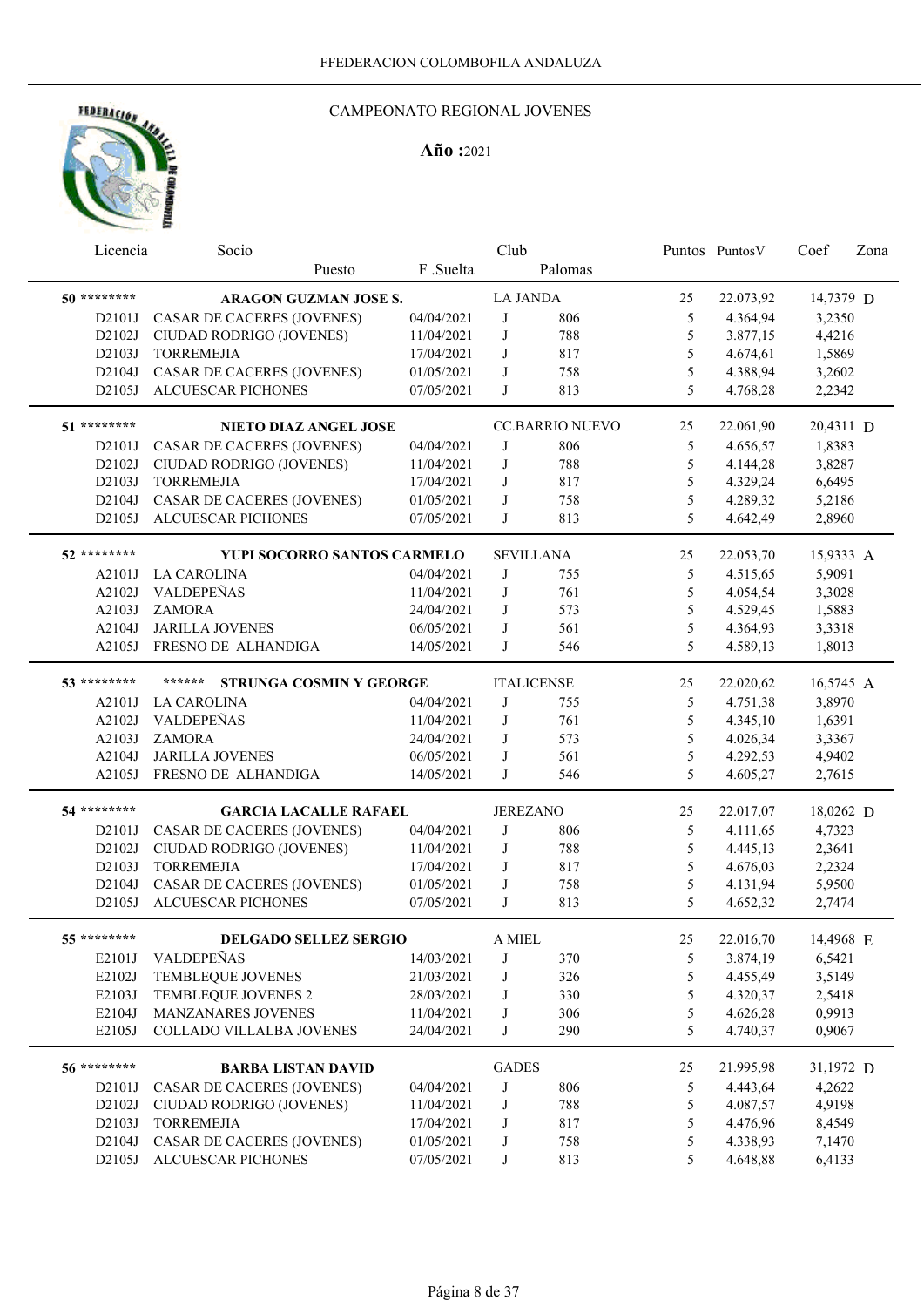

|              | Licencia | Socio                             |            | Club              |                        |               | Puntos PuntosV | Coef      | Zona |
|--------------|----------|-----------------------------------|------------|-------------------|------------------------|---------------|----------------|-----------|------|
|              |          | Puesto                            | F .Suelta  |                   | Palomas                |               |                |           |      |
| 57 ********  |          | <b>GARCIA BARBA ANTONIO</b>       |            | <b>GADES</b>      |                        | 25            | 21.974,34      | 29,9834 D |      |
| D2101J       |          | CASAR DE CACERES (JOVENES)        | 04/04/2021 | J                 | 806                    | 5             | 3.943,14       | 6,2403    |      |
| D2102J       |          | CIUDAD RODRIGO (JOVENES)          | 11/04/2021 | J                 | 788                    | 5             | 4.634,78       | 2,1192    |      |
| D2103J       |          | <b>TORREMEJIA</b>                 | 17/04/2021 | J                 | 817                    | 5             | 4.587,24       | 6,1474    |      |
| D2104J       |          | <b>CASAR DE CACERES (JOVENES)</b> | 01/05/2021 | J                 | 758                    | 5             | 4.439,11       | 5,8397    |      |
| D2105J       |          | ALCUESCAR PICHONES                | 07/05/2021 | J                 | 813                    | 5             | 4.370,07       | 9,6368    |      |
|              |          |                                   |            |                   |                        |               |                |           |      |
| 58 ********* |          | <b>RAKOVIC ZORAN</b>              |            | A MIEL            |                        | 25            | 21.947,78      | 12,6749 E |      |
| E2101J       |          | VALDEPEÑAS                        | 14/03/2021 | J                 | 370                    | 5             | 4.386,46       | 2,2984    |      |
| E2102J       |          | <b>TEMBLEQUE JOVENES</b>          | 21/03/2021 | $\bf J$           | 326                    | $\mathfrak s$ | 4.301,50       | 4,5080    |      |
| E2103J       |          | TEMBLEQUE JOVENES 2               | 28/03/2021 | J                 | 330                    | 5             | 4.529,01       | 1,4197    |      |
| E2104J       |          | <b>MANZANARES JOVENES</b>         | 11/04/2021 | J                 | 306                    | 5             | 4.669,29       | 0,8454    |      |
| E2105J       |          | COLLADO VILLALBA JOVENES          | 24/04/2021 | J                 | 290                    | 5             | 4.061,52       | 3,6034    |      |
| 59 ********* |          | <b>LORENZO SANCHEZ DOMINGO</b>    |            | <b>GADES</b>      |                        | 25            | 21.851,86      | 33,5493 D |      |
| D2101J       |          | <b>CASAR DE CACERES (JOVENES)</b> | 04/04/2021 | J                 | 806                    | 5             | 4.211,84       | 5,0119    |      |
| D2102J       |          | CIUDAD RODRIGO (JOVENES)          | 11/04/2021 | J                 | 788                    | 5             | 4.494,15       | 2,9180    |      |
| D2103J       |          | <b>TORREMEJIA</b>                 | 17/04/2021 | J                 | 817                    | 5             | 4.314,10       | 10,5540   |      |
| D2104J       |          | CASAR DE CACERES (JOVENES)        | 01/05/2021 | J                 | 758                    | 5             | 4.295,22       | 7,5634    |      |
| D2105J       |          | ALCUESCAR PICHONES                | 07/05/2021 | J                 | 813                    | 5             | 4.536,55       | 7,5020    |      |
|              |          |                                   |            |                   |                        |               |                |           |      |
| 60 ********* |          | DEL MORAL DAZA J, ANTONIO         |            | <b>JEREZANO</b>   |                        | 25            | 21.845,20      | 33,2438 D |      |
| D2101J       |          | <b>CASAR DE CACERES (JOVENES)</b> | 04/04/2021 | J                 | 806                    | 5             | 3.871,79       | 7,1700    |      |
| D2102J       |          | CIUDAD RODRIGO (JOVENES)          | 11/04/2021 | J                 | 788                    | 5             | 4.633,94       | 2,1968    |      |
| D2103J       |          | <b>TORREMEJIA</b>                 | 17/04/2021 | J                 | 817                    | 5             | 4.470,17       | 8,5783    |      |
| D2104J       |          | CASAR DE CACERES (JOVENES)        | 01/05/2021 | J                 | 758                    | 5             | 4.393,44       | 6,7280    |      |
| D2105J       |          | ALCUESCAR PICHONES                | 07/05/2021 | J                 | 813                    | 5             | 4.475,86       | 8,5707    |      |
|              |          |                                   |            |                   |                        |               |                |           |      |
| 61 ********* |          | <b>GONZALEZ RECACHA NATALIA</b>   |            | <b>SEVILLANA</b>  |                        | 25            | 21.770,54      | 15,3791 A |      |
| A2101J       |          | <b>LA CAROLINA</b>                | 04/04/2021 | J                 | 755                    | 5             | 4.386,62       | 6,2091    |      |
| A2102J       |          | VALDEPEÑAS                        | 11/04/2021 | J                 | 761                    | 5             | 4.294,62       | 3,2272    |      |
| A2103J       |          | <b>ZAMORA</b>                     | 24/04/2021 | J                 | 573                    | 5             | 4.065,27       | 1,9806    |      |
| A2104J       |          | <b>JARILLA JOVENES</b>            | 06/05/2021 | J                 | 561                    | 5             | 4.672,17       | 0,6891    |      |
| A2105J       |          | FRESNO DE ALHANDIGA               | 14/05/2021 | J                 | 546                    | 5             | 4.351,86       | 3,2731    |      |
| 62 ********  |          | AMORES DIAZ PEDRO J.              |            |                   | <b>CC.BARRIO NUEVO</b> | 25            | 21.759,02      | 18,837 D  |      |
|              |          | D2101J CASAR DE CACERES (JOVENES) | 04/04/2021 | J                 | 806                    | 5             | 4.571,47       | 2,4539    |      |
| D2102J       |          | CIUDAD RODRIGO (JOVENES)          | 11/04/2021 | J                 | 788                    | 5             | 3.580,03       | 5,4625    |      |
| D2103J       |          | <b>TORREMEJIA</b>                 | 17/04/2021 | J                 | 817                    | 5             | 4.491,66       | 4,3345    |      |
| D2104J       |          | CASAR DE CACERES (JOVENES)        | 01/05/2021 | J                 | 758                    | 5             | 4.471,00       | 3,8853    |      |
| D2105J       |          | <b>ALCUESCAR PICHONES</b>         | 07/05/2021 | J                 | 813                    | 5             | 4.644,86       | 2,7008    |      |
|              |          |                                   |            |                   |                        |               |                |           |      |
| 63 ********  |          | ******<br>T. JOAQUIN CLARO E HIJO |            | <b>ITALICENSE</b> |                        | 25            | 21.719,19      | 21,1497 A |      |
|              | A2101J   | LA CAROLINA                       | 04/04/2021 | J                 | 755                    | 5             | 4.641,15       | 5,4177    |      |
| A2102J       |          | VALDEPEÑAS                        | 11/04/2021 | J                 | 761                    | 5             | 3.389,72       | 8,0082    |      |
| A2103J       |          | <b>ZAMORA</b>                     | 24/04/2021 | J                 | 573                    | 5             | 4.561,19       | 1,5522    |      |
| A2104J       |          | <b>JARILLA JOVENES</b>            | 06/05/2021 | J                 | 561                    | 5             | 4.665,36       | 2,3922    |      |
|              | A2105J   | FRESNO DE ALHANDIGA               | 14/05/2021 | J                 | 546                    | 5             | 4.461,77       | 3,7794    |      |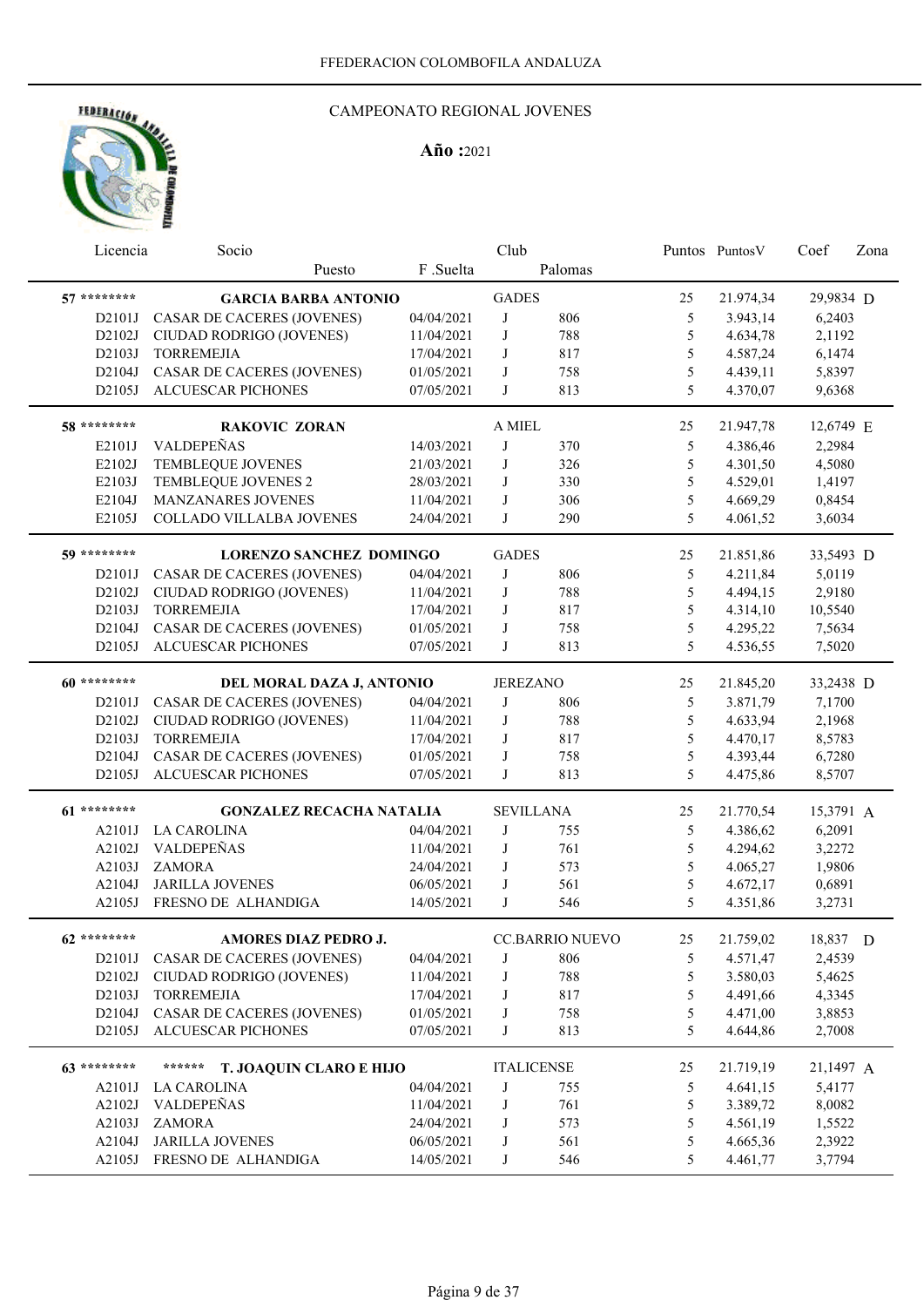

| Licencia      | Socio                              |            | Club           |                   |               | Puntos Puntos V | Coef      | Zona |
|---------------|------------------------------------|------------|----------------|-------------------|---------------|-----------------|-----------|------|
|               | Puesto                             | F .Suelta  |                | Palomas           |               |                 |           |      |
| 64 ********   | <b>CASADO VEGA JUAN MANUE</b>      |            |                | <b>GUADAIRA</b>   | 25            | 21.690,81       | 13,5348 A |      |
| A2101J        | LA CAROLINA                        | 04/04/2021 | J              | 755               | 5             | 4.705,17        | 2,8563    |      |
| A2102J        | VALDEPEÑAS                         | 11/04/2021 | J              | 761               | 5             | 4.614,59        | 1,0672    |      |
| A2103J        | <b>ZAMORA</b>                      | 24/04/2021 | J              | 573               | 5             | 3.573,86        | 4,1090    |      |
| A2104J        | <b>JARILLA JOVENES</b>             | 06/05/2021 | J              | 561               | 5             | 4.503,72        | 1,8181    |      |
| A2105J        | FRESNO DE ALHANDIGA                | 14/05/2021 | J              | 546               | 5             | 4.293,47        | 3,6842    |      |
| 65 ********   | <b>VICENTE ROMERO FRANCISCO</b>    |            | <b>CAMPIÑA</b> |                   | 25            | 21.662,42       | 15,0319 A |      |
| A2101J        | LA CAROLINA                        | 04/04/2021 | J              | 755               | 5             | 4.836,23        | 0,7728    |      |
| A2102J        | VALDEPEÑAS                         | 11/04/2021 | J              | 761               | 5             | 4.517,82        | 3,5436    |      |
| A2103J        | <b>ZAMORA</b>                      | 24/04/2021 | J              | 573               | 5             | 3.955,50        | 2,4812    |      |
| A2104J        | <b>JARILLA JOVENES</b>             | 06/05/2021 | J              | 561               | 5             | 4.171,77        | 4,3649    |      |
| A2105J        | FRESNO DE ALHANDIGA                | 14/05/2021 | J              | 546               | 5             | 4.181,10        | 3,8694    |      |
|               |                                    |            |                |                   |               |                 |           |      |
| 66 *********  | <b>MAGRO PEREZ MIGUEL</b>          |            |                | <b>AYAMONTE</b>   | 25            | 21.650,06       | 9,0812 H  |      |
| H2101J        | VALDEPEÑAS                         | 11/04/2021 | J              | 467               | 5             | 4.624,52        | 0,4249    |      |
| H2102J        | <b>JARILLA</b>                     | 16/04/2021 | J              | 367               | 5             | 4.629,25        | 1,2391    |      |
| H2103J        | <b>ZAMORA</b>                      | 24/04/2021 | J              | 270               | 5             | 4.325,32        | 1,3462    |      |
| H2104J        | MALPARTIDA DE PLASENCIA            | 30/04/2021 | J              | 304               | 5             | 3.972,06        | 4,8043    |      |
| H2105J        | FRESNO DE ALHAMBICA                | 14/05/2021 | J              | 410               | 5             | 4.098,91        | 1,2667    |      |
| $67*******$   | ******<br>T. VITO Y VITILLO GAMEZ. |            |                | <b>ITALICENSE</b> | 25            | 21.643,72       | 19,0277 A |      |
| A2101J        | <b>LA CAROLINA</b>                 | 04/04/2021 | J              | 755               | 5             | 4.376,11        | 7,0129    |      |
| A2102J        | VALDEPEÑAS                         | 11/04/2021 | J              | 761               | 5             | 3.866,51        | 4,9569    |      |
| A2103J        | <b>ZAMORA</b>                      | 24/04/2021 | J              | 573               | 5             | 4.402,30        | 1,9539    |      |
| A2104J        | <b>JARILLA JOVENES</b>             | 06/05/2021 | J              | 561               | 5             | 4.338,23        | 3,5596    |      |
| A2105J        | FRESNO DE ALHANDIGA                | 14/05/2021 | J              | 546               | 5             | 4.660,57        | 1,5444    |      |
| 68 *********  | <b>CARRANZA ARTEAGA FRANCISCO</b>  |            |                | <b>GUADAIRA</b>   | 25            | 21.598,26       | 14,627 A  |      |
| A2101J        | <b>LA CAROLINA</b>                 | 04/04/2021 | J              | 755               | 5             | 4.788,77        | 1,6471    |      |
| A2102J        | VALDEPEÑAS                         | 11/04/2021 | J              | 761               | 5             | 4.476,86        | 2,1223    |      |
| A2103J        | <b>ZAMORA</b>                      | 24/04/2021 | J              | 573               | 5             | 3.951,62        | 2,4179    |      |
| A2104J        | <b>JARILLA JOVENES</b>             | 06/05/2021 | J              | 561               | 5             | 4.119,84        | 4,5831    |      |
| A2105J        | FRESNO DE ALHANDIGA                | 14/05/2021 | J              | 546               | 5             | 4.261,17        | 3,8566    |      |
|               |                                    |            |                |                   |               |                 |           |      |
| $69$ ******** | <b>GUTIERREZ GUTIERREZ PACO</b>    |            |                | <b>ITALICENSE</b> | 25            | 21.577,34       | 16,5532 A |      |
|               | A2101J LA CAROLINA                 | 04/04/2021 | J              | 755               | 5             | 4.657,63        | 4,0961    |      |
|               | A2102J VALDEPEÑAS                  | 11/04/2021 | J              | 761               | 5             | 4.007,44        | 3,8140    |      |
| A2103J        | <b>ZAMORA</b>                      | 24/04/2021 | J              | 573               | 5             | 3.949,57        | 3,5647    |      |
| A2104J        | <b>JARILLA JOVENES</b>             | 06/05/2021 | J              | 561               | 5             | 4.487,75        | 2,4388    |      |
| A2105J        | FRESNO DE ALHANDIGA                | 14/05/2021 | J              | 546               | 5             | 4.474,95        | 2,6396    |      |
| $70*******$   | <b>REINA ANDRADE MANUEL</b>        |            |                | <b>GUADAIRA</b>   | 25            | 21.502,83       | 19,3388 A |      |
|               | A2101J LA CAROLINA                 | 04/04/2021 | J              | 755               | 5             | 4.123,00        | 8,3955    |      |
| A2102J        | VALDEPEÑAS                         | 11/04/2021 | J              | 761               | $\mathfrak s$ | 4.485,81        | 3,3033    |      |
| A2103J        | ZAMORA                             | 24/04/2021 | J              | 573               | $\mathfrak s$ | 4.086,23        | 2,1301    |      |
| A2104J        | <b>JARILLA JOVENES</b>             | 06/05/2021 | J              | 561               | $\mathfrak s$ | 4.472,57        | 2,7600    |      |
|               | A2105J FRESNO DE ALHANDIGA         | 14/05/2021 | J              | 546               | 5             | 4.335,22        | 2,7499    |      |
|               |                                    |            |                |                   |               |                 |           |      |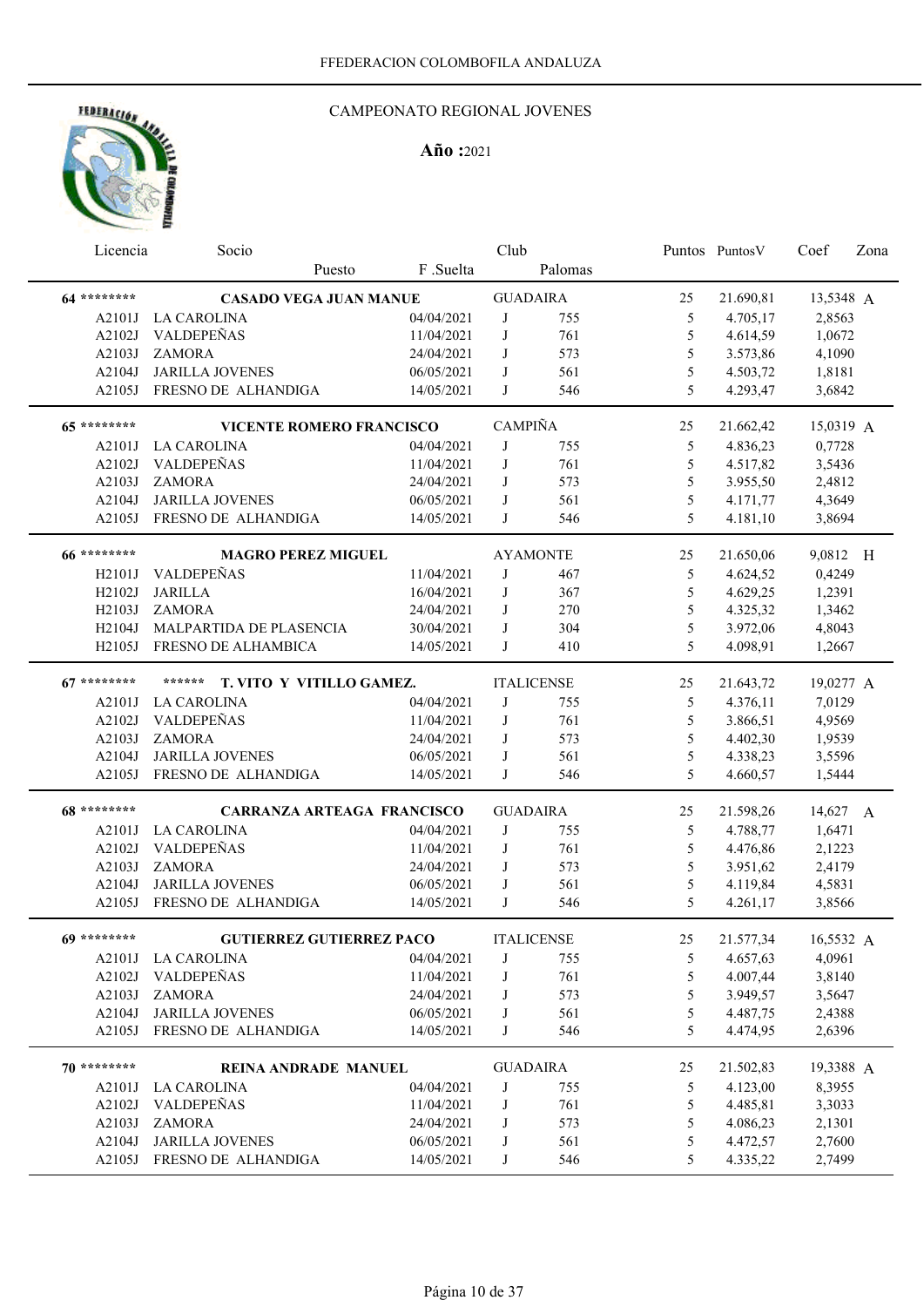

| Licencia    | Socio                                   |            | Club          |                        |               | Puntos Puntos V | Coef      | Zona |
|-------------|-----------------------------------------|------------|---------------|------------------------|---------------|-----------------|-----------|------|
|             | Puesto                                  | F.Suelta   |               | Palomas                |               |                 |           |      |
| 71 ******** | <b>REYES DOMINGUEZ LUCAS</b>            |            | <b>GADES</b>  |                        | 25            | 21.453,48       | 35,8562 D |      |
| D2101J      | CASAR DE CACERES (JOVENES)              | 04/04/2021 | J             | 806                    | 5             | 4.318,50        | 4,2414    |      |
| D2102J      | CIUDAD RODRIGO (JOVENES)                | 11/04/2021 | J             | 788                    | 5             | 4.210,86        | 4,0450    |      |
| D2103J      | <b>TORREMEJIA</b>                       | 17/04/2021 | J             | 817                    | 5             | 4.273,63        | 11,1166   |      |
| D2104J      | CASAR DE CACERES (JOVENES)              | 01/05/2021 | J             | 758                    | 5             | 4.264,26        | 7,9790    |      |
| D2105J      | ALCUESCAR PICHONES                      | 07/05/2021 | J             | 813                    | 5             | 4.386,23        | 8,4742    |      |
| 72 ******** | <b>ALMAGRO GOMEZ J. MANUEL</b>          |            |               | <b>JEREZANO</b>        | 25            | 21.420,32       | 24,7144 D |      |
| D2101J      | <b>CASAR DE CACERES (JOVENES)</b>       | 04/04/2021 | J             | 806                    | 5             | 3.790,47        | 6,2904    |      |
| D2102J      | CIUDAD RODRIGO (JOVENES)                | 11/04/2021 | J             | 788                    | $\mathfrak s$ | 4.355,18        | 2,8042    |      |
| D2103J      | <b>TORREMEJIA</b>                       | 17/04/2021 | J             | 817                    | 5             | 4.478,60        | 5,8187    |      |
| D2104J      | <b>CASAR DE CACERES (JOVENES)</b>       | 01/05/2021 | J             | 758                    | 5             | 4.320,98        | 5,4486    |      |
| D2105J      | <b>ALCUESCAR PICHONES</b>               | 07/05/2021 | J             | 813                    | 5             | 4.475,09        | 4,3525    |      |
| 73 ******** | <b>MILLAN FERNADEZ JESUS</b>            |            | A MIEL        |                        | 25            | 21.341,30       | 17,4071 E |      |
| E2101J      | VALDEPEÑAS                              | 14/03/2021 | J             | 370                    | 5             | 4.380,04        | 2,9087    |      |
| E2102J      | TEMBLEQUE JOVENES                       | 21/03/2021 | J             | 326                    | 5             | 4.346,51        | 4,1890    |      |
| E2103J      | TEMBLEQUE JOVENES 2                     | 28/03/2021 | J             | 330                    | 5             | 4.280,40        | 3,2011    |      |
| E2104J      | MANZANARES JOVENES                      | 11/04/2021 | J             | 306                    | 5             | 4.085,80        | 4,1163    |      |
| E2105J      | COLLADO VILLALBA JOVENES                | 24/04/2021 | J             | 290                    | 5             | 4.248,55        | 2,9920    |      |
| 74 ******** |                                         |            |               |                        |               |                 |           |      |
|             | ESSERHANI ABDERRAHIM                    |            |               | <b>C.DEL SOL</b>       | 25            | 21.278,55       | 16,0884 E |      |
| E2101J      | VALDEPEÑAS                              | 14/03/2021 | J             | 370                    | 5             | 4.087,37        | 4,0535    |      |
| E2102J      | TEMBLEQUE JOVENES                       | 21/03/2021 | J             | 326                    | 5             | 4.202,93        | 4,9042    |      |
| E2103J      | TEMBLEQUE JOVENES 2                     | 28/03/2021 | J             | 330                    | 5             | 4.437,35        | 1,5713    |      |
| E2104J      | MANZANARES JOVENES                      | 11/04/2021 | J             | 306                    | 5             | 3.999,03        | 3,9400    |      |
| E2105J      | COLLADO VILLALBA JOVENES                | 24/04/2021 | J             | 290                    | 5             | 4.551,87        | 1,6194    |      |
| $75******$  | ******<br><b>GUERRERO &amp; SAUCEDO</b> |            | <b>LA PAZ</b> |                        | 25            | 21.250,00       | 17,5193 D |      |
| D2101J      | CASAR DE CACERES (JOVENES)              | 04/04/2021 | J             | 806                    | 5             | 3.756,08        | 6,6263    |      |
| D2102J      | CIUDAD RODRIGO (JOVENES)                | 11/04/2021 | J             | 788                    | 5             | 3.298,88        | 5,8191    |      |
| D2103J      | <b>TORREMEJIA</b>                       | 17/04/2021 | J             | 817                    | 5             | 4.751,38        | 1,6958    |      |
| D2104J      | <b>CASAR DE CACERES (JOVENES)</b>       | 01/05/2021 | J             | 758                    | 5             | 4.683,80        | 1,8675    |      |
| D2105J      | <b>ALCUESCAR PICHONES</b>               | 07/05/2021 | J             | 813                    | 5             | 4.759,86        | 1,5106    |      |
| $76******$  | ESPINOSA RODRIGUEZ ENRIQUE              |            | <b>GADES</b>  |                        | 25            | 21.233,54       | 38,2523 D |      |
|             | D2101J CASAR DE CACERES (JOVENES)       | 04/04/2021 | J             | 806                    | 5             | 3.840,61        | 6,0042    |      |
|             | D2102J CIUDAD RODRIGO (JOVENES)         | 11/04/2021 | J             | 788                    | 5             | 4.602,00        | 2,4132    |      |
|             | D2103J TORREMEJIA                       | 17/04/2021 | J             | 817                    | $\mathfrak s$ | 4.227,94        | 11,9486   |      |
|             | D2104J CASAR DE CACERES (JOVENES)       | 01/05/2021 | J             | 758                    | 5             | 4.193,35        | 8,6468    |      |
|             | D2105J ALCUESCAR PICHONES               | 07/05/2021 | J             | 813                    | 5             | 4.369,64        | 9,2395    |      |
| $77******$  | ******<br>TANDEM MUÑOZ-RAMIREZ          |            |               | <b>CC.BARRIO NUEVO</b> | 25            | 21.208,07       | 23,5254 D |      |
| D2101J      | <b>CASAR DE CACERES (JOVENES)</b>       | 04/04/2021 | J             | 806                    | 5             | 4.423,42        | 3,7365    |      |
| D2102J      | CIUDAD RODRIGO (JOVENES)                | 11/04/2021 | J             | 788                    | 5             | 3.806,53        | 4,6922    |      |
| D2103J      | <b>TORREMEJIA</b>                       | 17/04/2021 | J             | 817                    | 5             | 4.450,38        | 3,3170    |      |
| D2104J      | CASAR DE CACERES (JOVENES)              | 01/05/2021 | J             | 758                    | 5             | 4.061,45        | 6,1004    |      |
|             | D2105J ALCUESCAR PICHONES               | 07/05/2021 | J             | 813                    | 5             | 4.466,29        | 5,6793    |      |
|             |                                         |            |               |                        |               |                 |           |      |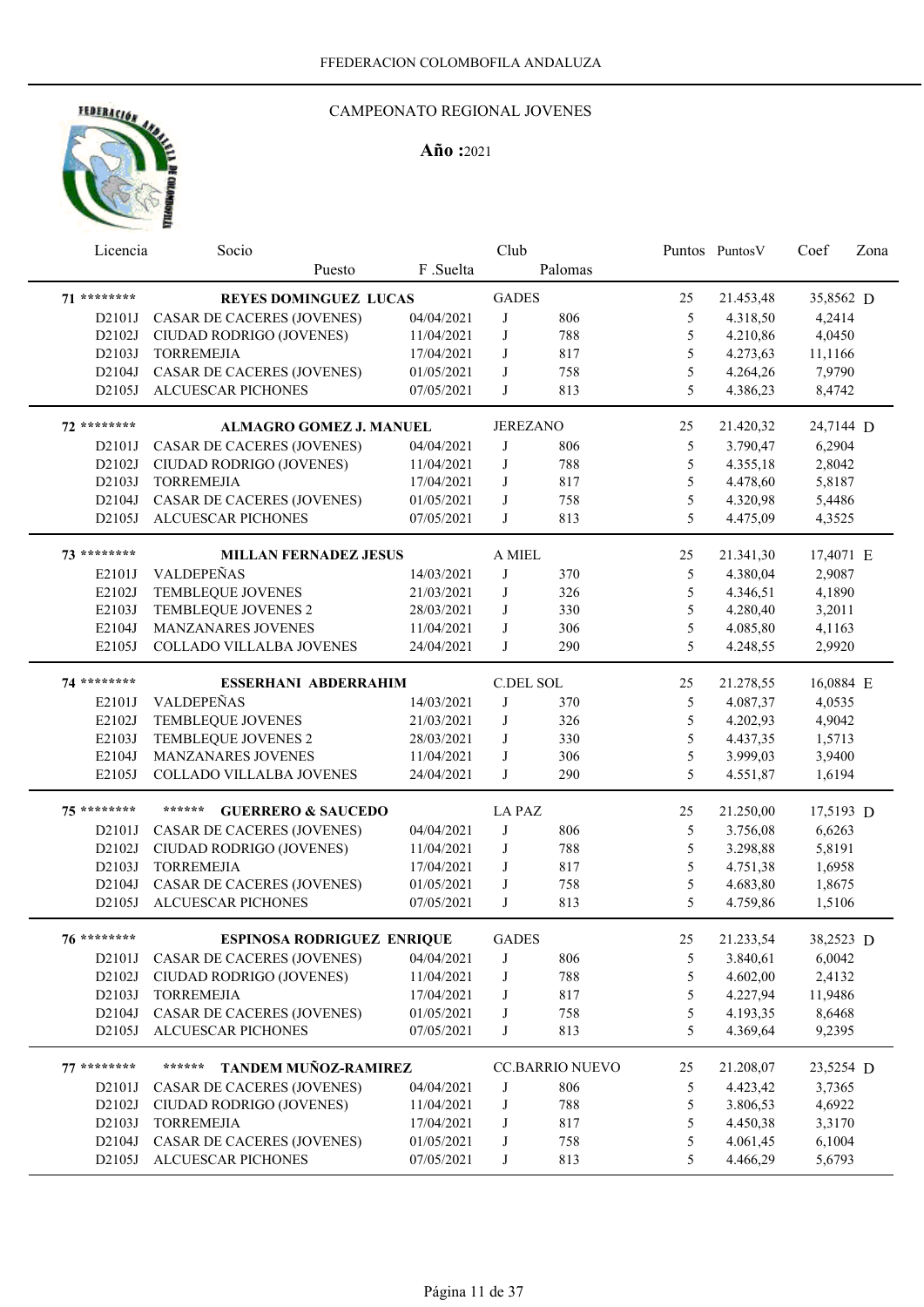# HEBERACIÓN AND

#### CAMPEONATO REGIONAL JOVENES

| Licencia     | Socio                           |            | Club            |                  |    | Puntos PuntosV | Coef      | Zona |
|--------------|---------------------------------|------------|-----------------|------------------|----|----------------|-----------|------|
|              | Puesto                          | F.Suelta   |                 | Palomas          |    |                |           |      |
| 78 ********  | <b>ACEDO DOMINGUEZ ANTONIO</b>  |            |                 | MALAGUEÑO        | 25 | 21.143,71      | 19,4685 E |      |
| E2101J       | VALDEPEÑAS                      | 14/03/2021 | J               | 370              | 5  | 4.285,65       | 3,9396    |      |
| E2102J       | TEMBLEQUE JOVENES               | 21/03/2021 | J               | 326              | 5  | 4.439,08       | 3,3422    |      |
| E2103J       | TEMBLEQUE JOVENES 2             | 28/03/2021 | J               | 330              | 5  | 4.193,04       | 4,1963    |      |
| E2104J       | MANZANARES JOVENES              | 11/04/2021 | J               | 306              | 5  | 3.916,07       | 5,5604    |      |
| E2105J       | COLLADO VILLALBA JOVENES        | 24/04/2021 | J               | 290              | 5  | 4.309,87       | 2,4300    |      |
|              |                                 |            |                 |                  |    |                |           |      |
| 70 ********* | <b>GARCIA ALONSO JUAN CARLO</b> |            |                 | <b>AYAMONTE</b>  | 25 | 21.138,93      | 8,523     | H    |
| H2101J       | <b>VALDEPEÑAS</b>               | 11/04/2021 | J               | 467              | 5  | 4.201,17       | 1,0182    |      |
| H2102J       | <b>JARILLA</b>                  | 16/04/2021 | J               | 367              | 5  | 4.732,83       | 0,7240    |      |
| H2103J       | <b>ZAMORA</b>                   | 24/04/2021 | J               | 270              | 5  | 4.129,20       | 1,8623    |      |
| H2104J       | MALPARTIDA DE PLASENCIA         | 30/04/2021 | J               | 304              | 5  | 4.170,48       | 3,1399    |      |
| H2105J       | FRESNO DE ALHAMBICA             | 14/05/2021 | J               | 410              | 5  | 3.905,25       | 1,7786    |      |
|              |                                 |            |                 |                  |    |                |           |      |
| 80 ********* | ******<br>HNOS. RODRIGUEZ LAVI  |            | <b>JEREZANO</b> |                  | 25 | 21.133,24      | 27,6914 D |      |
| D2101J       | CASAR DE CACERES (JOVENES)      | 04/04/2021 | J               | 806              | 5  | 4.334,79       | 3,7075    |      |
| D2102J       | CIUDAD RODRIGO (JOVENES)        | 11/04/2021 | J               | 788              | 5  | 3.753,51       | 5,4920    |      |
| D2103J       | <b>TORREMEJIA</b>               | 17/04/2021 | J               | 817              | 5  | 4.400,93       | 7,2372    |      |
| D2104J       | CASAR DE CACERES (JOVENES)      | 01/05/2021 | J               | 758              | 5  | 4.142,42       | 7,2418    |      |
| D2105J       | ALCUESCAR PICHONES              | 07/05/2021 | J               | 813              | 5  | 4.501,59       | 4,0129    |      |
| 81 ********* | <b>LORENZO GOMEZ J. ANTONIO</b> |            | <b>GADES</b>    |                  | 25 | 21.128,61      | 39,3398 D |      |
| D2101J       | CASAR DE CACERES (JOVENES)      | 04/04/2021 | J               | 806              | 5  | 4.067,91       | 5,2662    |      |
| D2102J       | CIUDAD RODRIGO (JOVENES)        | 11/04/2021 | J               | 788              | 5  |                | 3,8510    |      |
|              |                                 |            | J               |                  |    | 4.346,78       |           |      |
| D2103J       | <b>TORREMEJIA</b>               | 17/04/2021 |                 | 817              | 5  | 4.174,21       | 12,5701   |      |
| D2104J       | CASAR DE CACERES (JOVENES)      | 01/05/2021 | J               | 758              | 5  | 4.208,62       | 8,2962    |      |
| D2105J       | ALCUESCAR PICHONES              | 07/05/2021 | J               | 813              | 5  | 4.331,09       | 9,3563    |      |
| 82 ********  | <b>CAUSSE PRADO MANUEL</b>      |            |                 | MALAGUEÑO        | 25 | 21.105,96      | 15,5269 E |      |
| E2101J       | VALDEPEÑAS                      | 14/03/2021 | J               | 370              | 5  | 4.398,41       | 2,2557    |      |
| E2102J       | TEMBLEQUE JOVENES               | 21/03/2021 | J               | 326              | 5  | 4.681,28       | 1,6631    |      |
| E2103J       | TEMBLEQUE JOVENES 2             | 28/03/2021 | J               | 330              | 5  | 4.059,59       | 3,5363    |      |
| E2104J       | MANZANARES JOVENES              | 11/04/2021 | J               | 306              | 5  | 4.131,36       | 3,7321    |      |
| E2105J       | COLLADO VILLALBA JOVENES        | 24/04/2021 | J               | 290              | 5  | 3.835,32       | 4,3397    |      |
|              |                                 |            |                 |                  |    |                |           |      |
| 83 ********* | FERNANDEZ LOPEZ NARCISO         |            |                 | <b>AYAMONTE</b>  | 25 | 21.049,17      | 10,1039 H |      |
|              | H2101J VALDEPEÑAS               | 11/04/2021 | J               | 467              | 5  | 4.208,95       | 1,0740    |      |
| H2102J       | <b>JARILLA</b>                  | 16/04/2021 | J               | 367              | 5  | 4.197,37       | 3,2931    |      |
|              | H2103J ZAMORA                   | 24/04/2021 | J               | 270              | 5  | 4.164,92       | 1,7492    |      |
|              | H2104J MALPARTIDA DE PLASENCIA  | 30/04/2021 | J               | 304              | 5  | 4.207,86       | 2,9640    |      |
|              | H2105J FRESNO DE ALHAMBICA      | 14/05/2021 | J               | 410              | 5  | 4.270,07       | 1,0236    |      |
| 84 ********* | <b>MOHEDANO OSTOS GUILLERMO</b> |            |                 |                  |    |                |           |      |
|              |                                 |            |                 | <b>SEVILLANA</b> | 25 | 21.035,41      | 22,6755 A |      |
|              | A2101J LA CAROLINA              | 04/04/2021 | J               | 755              | 5  | 4.455,63       | 6,7788    |      |
| A2102J       | VALDEPEÑAS                      | 11/04/2021 | J               | 761              | 5  | 4.262,01       | 3,8925    |      |
| A2103J       | <b>ZAMORA</b>                   | 24/04/2021 | J               | 573              | 5  | 4.084,67       | 1,9730    |      |
| A2104J       | <b>JARILLA JOVENES</b>          | 06/05/2021 | J               | 561              | 5  | 3.804,58       | 7,2683    |      |
|              | A2105J FRESNO DE ALHANDIGA      | 14/05/2021 | J               | 546              | 5  | 4.428,52       | 2,7629    |      |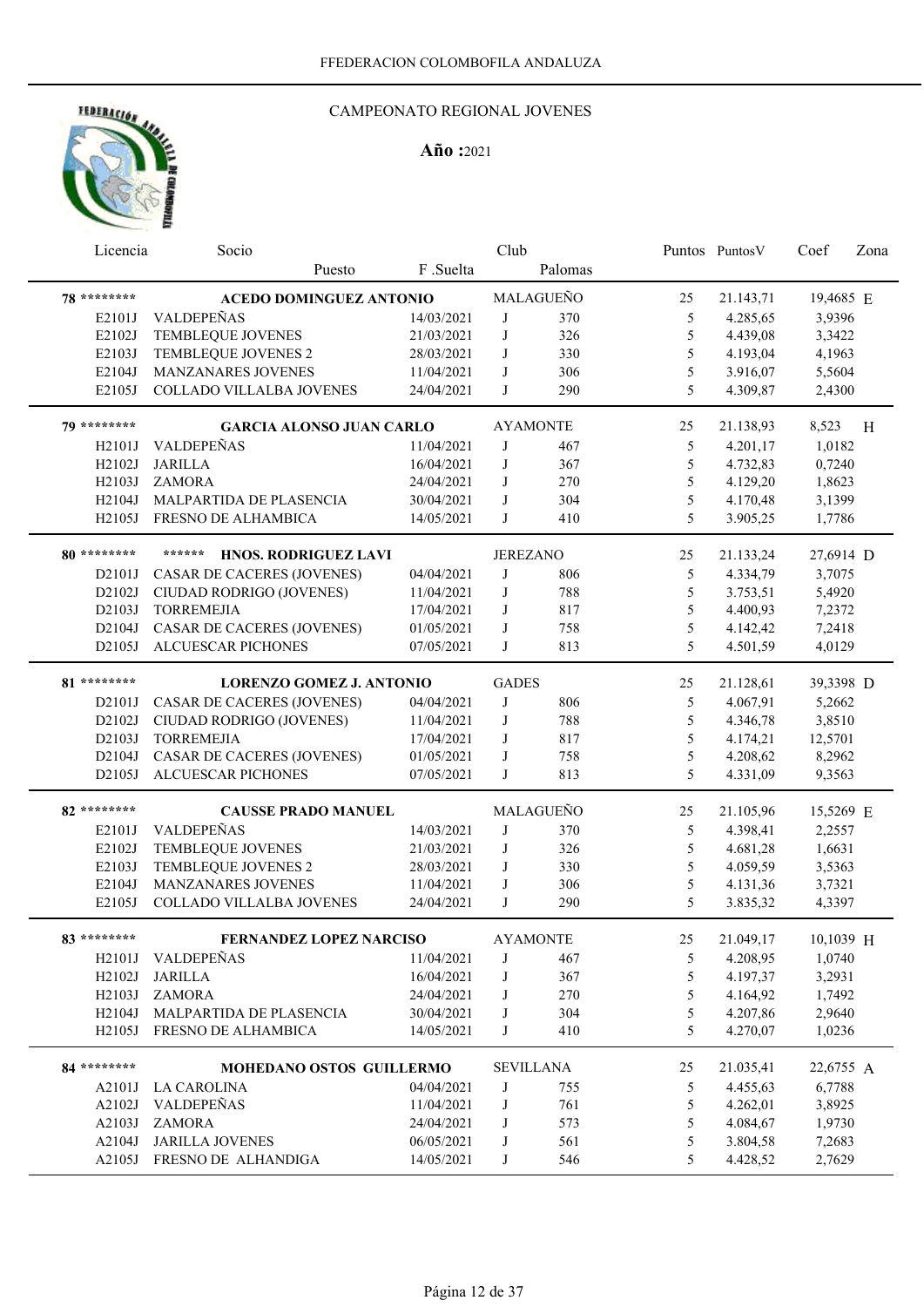## CAMPEONATO REGIONAL JOVENES

| F .Suelta<br>Palomas<br>Puesto<br>85 *********<br><b>ITALICENSE</b><br><b>ARENAS GUTIERREZ MIGUEL</b><br>21.028,60<br>18,8476 A<br>25<br>04/04/2021<br>5<br>4.699,18<br>3,1842<br>A2101J LA CAROLINA<br>J<br>755<br>VALDEPEÑAS<br>11/04/2021<br>761<br>5<br>4.212,01<br>2,1264<br>A2102J<br>J<br>5<br>A2103J<br><b>ZAMORA</b><br>24/04/2021<br>573<br>3.593,28<br>4,7613<br>J<br>5<br>A2104J<br><b>JARILLA JOVENES</b><br>06/05/2021<br>561<br>4.143,51<br>5,2744<br>J<br>5<br>FRESNO DE ALHANDIGA<br>546<br>4.380,62<br>A2105J<br>14/05/2021<br>J<br>3,5013<br>86 *********<br><b>GUADAIRA</b><br>21.024,60<br>19,2429 A<br><b>IGLESIAS MURILLO JOSE MANUE</b><br>25<br>A2101J LA CAROLINA<br>5<br>4.602,72<br>4,1480<br>04/04/2021<br>J<br>755<br>VALDEPEÑAS<br>5<br>761<br>A2102J<br>11/04/2021<br>J<br>4.020,32<br>5,6248<br>5<br>A2103J<br><b>ZAMORA</b><br>573<br>3.688,53<br>3,3479<br>24/04/2021<br>J<br>5<br>A2104J<br><b>JARILLA JOVENES</b><br>561<br>4.403,40<br>06/05/2021<br>J<br>2,5524<br>5<br>A2105J FRESNO DE ALHANDIGA<br>J<br>546<br>4.309,63<br>14/05/2021<br>3,5698<br>87 ********<br><b>AYAMONTE</b><br>20.899,67<br>10,024 H<br><b>LOPEZ SALGUERO MIGUEL</b><br>25 |  |
|--------------------------------------------------------------------------------------------------------------------------------------------------------------------------------------------------------------------------------------------------------------------------------------------------------------------------------------------------------------------------------------------------------------------------------------------------------------------------------------------------------------------------------------------------------------------------------------------------------------------------------------------------------------------------------------------------------------------------------------------------------------------------------------------------------------------------------------------------------------------------------------------------------------------------------------------------------------------------------------------------------------------------------------------------------------------------------------------------------------------------------------------------------------------------------------------|--|
|                                                                                                                                                                                                                                                                                                                                                                                                                                                                                                                                                                                                                                                                                                                                                                                                                                                                                                                                                                                                                                                                                                                                                                                            |  |
|                                                                                                                                                                                                                                                                                                                                                                                                                                                                                                                                                                                                                                                                                                                                                                                                                                                                                                                                                                                                                                                                                                                                                                                            |  |
|                                                                                                                                                                                                                                                                                                                                                                                                                                                                                                                                                                                                                                                                                                                                                                                                                                                                                                                                                                                                                                                                                                                                                                                            |  |
|                                                                                                                                                                                                                                                                                                                                                                                                                                                                                                                                                                                                                                                                                                                                                                                                                                                                                                                                                                                                                                                                                                                                                                                            |  |
|                                                                                                                                                                                                                                                                                                                                                                                                                                                                                                                                                                                                                                                                                                                                                                                                                                                                                                                                                                                                                                                                                                                                                                                            |  |
|                                                                                                                                                                                                                                                                                                                                                                                                                                                                                                                                                                                                                                                                                                                                                                                                                                                                                                                                                                                                                                                                                                                                                                                            |  |
|                                                                                                                                                                                                                                                                                                                                                                                                                                                                                                                                                                                                                                                                                                                                                                                                                                                                                                                                                                                                                                                                                                                                                                                            |  |
|                                                                                                                                                                                                                                                                                                                                                                                                                                                                                                                                                                                                                                                                                                                                                                                                                                                                                                                                                                                                                                                                                                                                                                                            |  |
|                                                                                                                                                                                                                                                                                                                                                                                                                                                                                                                                                                                                                                                                                                                                                                                                                                                                                                                                                                                                                                                                                                                                                                                            |  |
|                                                                                                                                                                                                                                                                                                                                                                                                                                                                                                                                                                                                                                                                                                                                                                                                                                                                                                                                                                                                                                                                                                                                                                                            |  |
|                                                                                                                                                                                                                                                                                                                                                                                                                                                                                                                                                                                                                                                                                                                                                                                                                                                                                                                                                                                                                                                                                                                                                                                            |  |
|                                                                                                                                                                                                                                                                                                                                                                                                                                                                                                                                                                                                                                                                                                                                                                                                                                                                                                                                                                                                                                                                                                                                                                                            |  |
|                                                                                                                                                                                                                                                                                                                                                                                                                                                                                                                                                                                                                                                                                                                                                                                                                                                                                                                                                                                                                                                                                                                                                                                            |  |
|                                                                                                                                                                                                                                                                                                                                                                                                                                                                                                                                                                                                                                                                                                                                                                                                                                                                                                                                                                                                                                                                                                                                                                                            |  |
|                                                                                                                                                                                                                                                                                                                                                                                                                                                                                                                                                                                                                                                                                                                                                                                                                                                                                                                                                                                                                                                                                                                                                                                            |  |
| VALDEPEÑAS<br>11/04/2021<br>J<br>5<br>4.199,03<br>1,3671<br>H2101J<br>467                                                                                                                                                                                                                                                                                                                                                                                                                                                                                                                                                                                                                                                                                                                                                                                                                                                                                                                                                                                                                                                                                                                  |  |
| 5<br><b>JARILLA</b><br>16/04/2021<br>J<br>4.344,66<br>2,3297<br>H2102J<br>367                                                                                                                                                                                                                                                                                                                                                                                                                                                                                                                                                                                                                                                                                                                                                                                                                                                                                                                                                                                                                                                                                                              |  |
| 5<br>24/04/2021<br>J<br>3.801,55<br>H2103J<br><b>ZAMORA</b><br>270<br>2,5908                                                                                                                                                                                                                                                                                                                                                                                                                                                                                                                                                                                                                                                                                                                                                                                                                                                                                                                                                                                                                                                                                                               |  |
| 5<br>MALPARTIDA DE PLASENCIA<br>30/04/2021<br>304<br>4.269,49<br>2,6700<br>H2104J<br>J                                                                                                                                                                                                                                                                                                                                                                                                                                                                                                                                                                                                                                                                                                                                                                                                                                                                                                                                                                                                                                                                                                     |  |
| 5<br>FRESNO DE ALHAMBICA<br>J<br>4.284,94<br>1,0664<br>H2105J<br>14/05/2021<br>410                                                                                                                                                                                                                                                                                                                                                                                                                                                                                                                                                                                                                                                                                                                                                                                                                                                                                                                                                                                                                                                                                                         |  |
| 88 *********<br>******<br><b>T.LOPEZ COLLANTES E HIJO.</b><br><b>ITALICENSE</b><br>20.873,41<br>24,7057 A<br>25                                                                                                                                                                                                                                                                                                                                                                                                                                                                                                                                                                                                                                                                                                                                                                                                                                                                                                                                                                                                                                                                            |  |
| <b>LA CAROLINA</b><br>04/04/2021<br>J<br>5<br>3.438,81<br>14,9855<br>A2101J<br>755                                                                                                                                                                                                                                                                                                                                                                                                                                                                                                                                                                                                                                                                                                                                                                                                                                                                                                                                                                                                                                                                                                         |  |
| VALDEPEÑAS<br>J                                                                                                                                                                                                                                                                                                                                                                                                                                                                                                                                                                                                                                                                                                                                                                                                                                                                                                                                                                                                                                                                                                                                                                            |  |
| A2102J<br>11/04/2021<br>761<br>5<br>4.693,24<br>1,8254                                                                                                                                                                                                                                                                                                                                                                                                                                                                                                                                                                                                                                                                                                                                                                                                                                                                                                                                                                                                                                                                                                                                     |  |
| A2103J<br><b>ZAMORA</b><br>24/04/2021<br>573<br>5<br>3.948,33<br>2,5450<br>J                                                                                                                                                                                                                                                                                                                                                                                                                                                                                                                                                                                                                                                                                                                                                                                                                                                                                                                                                                                                                                                                                                               |  |
| <b>JARILLA JOVENES</b><br>06/05/2021<br>561<br>5<br>3,4999<br>A2104J<br>J<br>4.336,50                                                                                                                                                                                                                                                                                                                                                                                                                                                                                                                                                                                                                                                                                                                                                                                                                                                                                                                                                                                                                                                                                                      |  |
| 5<br>A2105J<br>FRESNO DE ALHANDIGA<br>14/05/2021<br>J<br>546<br>4.456,53<br>1,8499                                                                                                                                                                                                                                                                                                                                                                                                                                                                                                                                                                                                                                                                                                                                                                                                                                                                                                                                                                                                                                                                                                         |  |
| 89 *********<br>A MIEL<br>25<br>20.802,08<br>18,1116 E<br><b>ARNORD RENARD STEEN</b>                                                                                                                                                                                                                                                                                                                                                                                                                                                                                                                                                                                                                                                                                                                                                                                                                                                                                                                                                                                                                                                                                                       |  |
| VALDEPEÑAS<br>14/03/2021<br>J<br>370<br>4.372,48<br>2,7071<br>E2101J<br>5                                                                                                                                                                                                                                                                                                                                                                                                                                                                                                                                                                                                                                                                                                                                                                                                                                                                                                                                                                                                                                                                                                                  |  |
| E2102J<br>TEMBLEQUE JOVENES<br>J<br>326<br>5<br>4.520,93<br>21/03/2021<br>3,1426                                                                                                                                                                                                                                                                                                                                                                                                                                                                                                                                                                                                                                                                                                                                                                                                                                                                                                                                                                                                                                                                                                           |  |
| 5<br>E2103J<br>TEMBLEQUE JOVENES 2<br>4.381,67<br>28/03/2021<br>J<br>330<br>2,6547                                                                                                                                                                                                                                                                                                                                                                                                                                                                                                                                                                                                                                                                                                                                                                                                                                                                                                                                                                                                                                                                                                         |  |
| 5<br>E2104J<br><b>MANZANARES JOVENES</b><br>4.052,71<br>11/04/2021<br>J<br>306<br>4,4073                                                                                                                                                                                                                                                                                                                                                                                                                                                                                                                                                                                                                                                                                                                                                                                                                                                                                                                                                                                                                                                                                                   |  |
| 5<br>E2105J<br>COLLADO VILLALBA JOVENES<br>24/04/2021<br>$\mathbf{J}$<br>290<br>3.474,29<br>5,1999                                                                                                                                                                                                                                                                                                                                                                                                                                                                                                                                                                                                                                                                                                                                                                                                                                                                                                                                                                                                                                                                                         |  |
| 17,5169 E<br>25<br>20.797,26<br><b>FLAVIUS MATEI MORARIU</b><br>C.DEL SOL<br>90 ********                                                                                                                                                                                                                                                                                                                                                                                                                                                                                                                                                                                                                                                                                                                                                                                                                                                                                                                                                                                                                                                                                                   |  |
|                                                                                                                                                                                                                                                                                                                                                                                                                                                                                                                                                                                                                                                                                                                                                                                                                                                                                                                                                                                                                                                                                                                                                                                            |  |
| VALDEPEÑAS<br>E2101J<br>14/03/2021<br>J<br>5<br>4.166,17<br>3,5729<br>370                                                                                                                                                                                                                                                                                                                                                                                                                                                                                                                                                                                                                                                                                                                                                                                                                                                                                                                                                                                                                                                                                                                  |  |
| 5<br>E2102J<br>TEMBLEQUE JOVENES<br>4.314,99<br>4,0854<br>21/03/2021<br>326<br>J                                                                                                                                                                                                                                                                                                                                                                                                                                                                                                                                                                                                                                                                                                                                                                                                                                                                                                                                                                                                                                                                                                           |  |
| 5<br>E2103J<br>TEMBLEQUE JOVENES 2<br>28/03/2021<br>330<br>4.321,15<br>2,4184<br>J                                                                                                                                                                                                                                                                                                                                                                                                                                                                                                                                                                                                                                                                                                                                                                                                                                                                                                                                                                                                                                                                                                         |  |
| 5<br>E2104J<br>306<br>MANZANARES JOVENES<br>11/04/2021<br>3.959,59<br>4,2088<br>J                                                                                                                                                                                                                                                                                                                                                                                                                                                                                                                                                                                                                                                                                                                                                                                                                                                                                                                                                                                                                                                                                                          |  |
| COLLADO VILLALBA JOVENES<br>290<br>5<br>E2105J<br>24/04/2021<br>J<br>4.035,36<br>3,2314                                                                                                                                                                                                                                                                                                                                                                                                                                                                                                                                                                                                                                                                                                                                                                                                                                                                                                                                                                                                                                                                                                    |  |
|                                                                                                                                                                                                                                                                                                                                                                                                                                                                                                                                                                                                                                                                                                                                                                                                                                                                                                                                                                                                                                                                                                                                                                                            |  |
| 91 ********<br>10,4038 H<br><b>GONZALEZ GOMEZ JAVIER</b><br><b>AYAMONTE</b><br>25<br>20.788,81                                                                                                                                                                                                                                                                                                                                                                                                                                                                                                                                                                                                                                                                                                                                                                                                                                                                                                                                                                                                                                                                                             |  |
| VALDEPEÑAS<br>11/04/2021<br>5<br>4.196,97<br>1,0398<br>J<br>467<br>H2101J                                                                                                                                                                                                                                                                                                                                                                                                                                                                                                                                                                                                                                                                                                                                                                                                                                                                                                                                                                                                                                                                                                                  |  |
| <b>JARILLA</b><br>5<br>4.329,55<br>H2102J<br>16/04/2021<br>J<br>367<br>2,5909                                                                                                                                                                                                                                                                                                                                                                                                                                                                                                                                                                                                                                                                                                                                                                                                                                                                                                                                                                                                                                                                                                              |  |
| 5<br>H2103J<br>ZAMORA<br>24/04/2021<br>J<br>270<br>3.599,67                                                                                                                                                                                                                                                                                                                                                                                                                                                                                                                                                                                                                                                                                                                                                                                                                                                                                                                                                                                                                                                                                                                                |  |
| 3,3755<br>5<br>4.226,89<br>H2104J<br>MALPARTIDA DE PLASENCIA<br>30/04/2021<br>J<br>304<br>2,7688                                                                                                                                                                                                                                                                                                                                                                                                                                                                                                                                                                                                                                                                                                                                                                                                                                                                                                                                                                                                                                                                                           |  |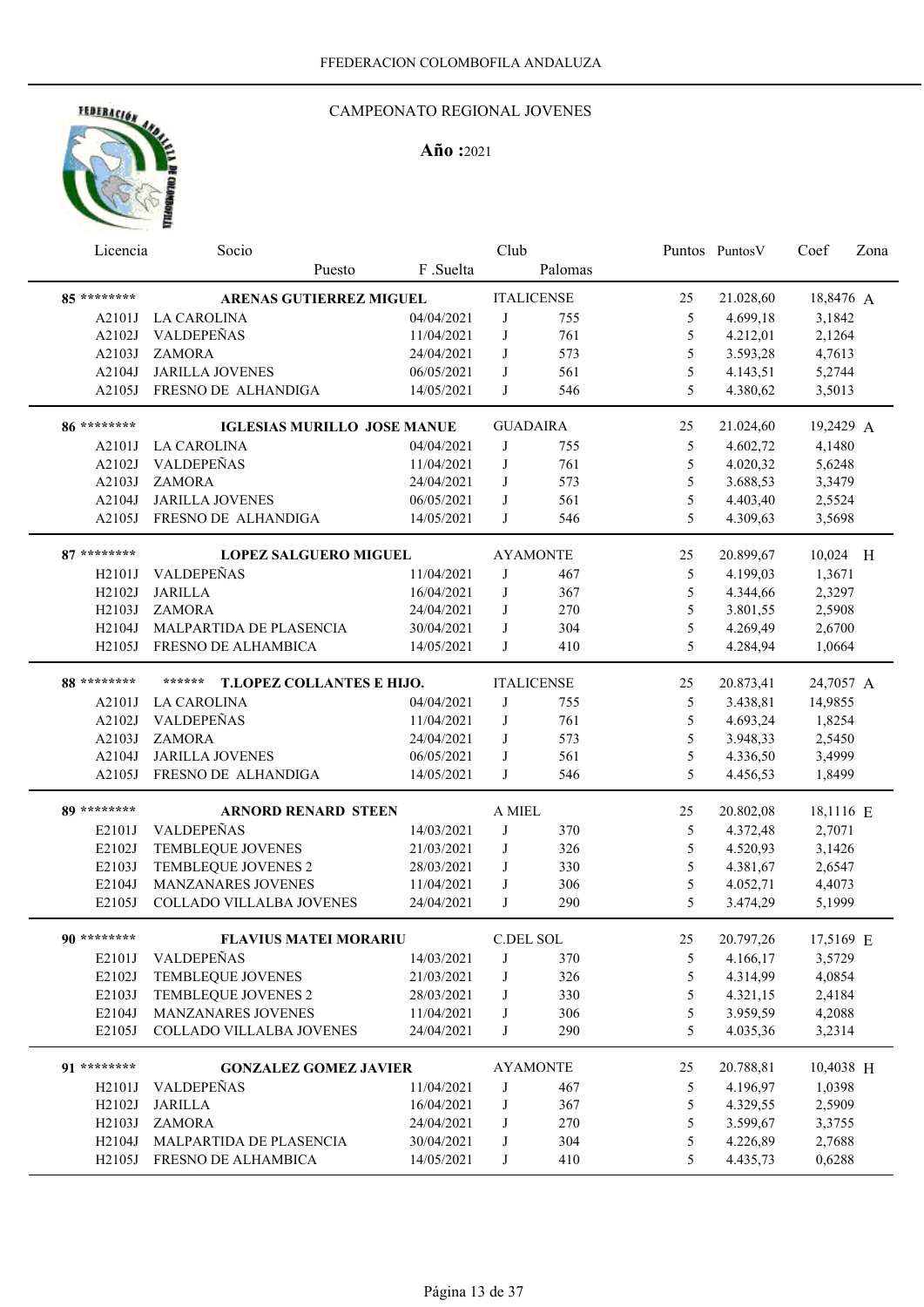

| Licencia     | Socio                             |            | Club            |                   |                | Puntos Puntos V | Coef      | Zona |
|--------------|-----------------------------------|------------|-----------------|-------------------|----------------|-----------------|-----------|------|
|              | Puesto                            | F.Suelta   |                 | Palomas           |                |                 |           |      |
| 92 ********  | <b>AVILA ARREBOLA MANUEL</b>      |            |                 | <b>SEVILLANA</b>  | 25             | 20.784,76       | 21,4528 A |      |
| A2101J       | <b>LA CAROLINA</b>                | 04/04/2021 | J               | 755               | 5              | 4.375,57        | 7,3026    |      |
| A2102J       | VALDEPEÑAS                        | 11/04/2021 | J               | 761               | 5              | 4.284,68        | 3,8817    |      |
| A2103J       | <b>ZAMORA</b>                     | 24/04/2021 | J               | 573               | 5              | 3.404,57        | 3,8977    |      |
| A2104J       | <b>JARILLA JOVENES</b>            | 06/05/2021 | J               | 561               | 5              | 4.282,04        | 3,6500    |      |
| A2105J       | FRESNO DE ALHANDIGA               | 14/05/2021 | J               | 546               | 5              | 4.437,90        | 2,7208    |      |
| 93 ********* | ZARAZAGA BERNAL MANUEL            |            | <b>GADES</b>    |                   | 25             | 20.782,74       | 42,9943 D |      |
| D2101J       | CASAR DE CACERES (JOVENES)        | 04/04/2021 | J               | 806               | 5              | 4.546,00        | 3,2996    |      |
| D2102J       | CIUDAD RODRIGO (JOVENES)          | 11/04/2021 | J               | 788               | 5              | 4.139,70        | 4,4906    |      |
| D2103J       | <b>TORREMEJIA</b>                 | 17/04/2021 | J               | 817               | 5              | 4.042,57        | 13,8916   |      |
| D2104J       | CASAR DE CACERES (JOVENES)        | 01/05/2021 | J               | 758               | 5              | 3.845,47        | 11,5713   |      |
| D2105J       | <b>ALCUESCAR PICHONES</b>         | 07/05/2021 | J               | 813               | 5              | 4.209,00        | 9,7412    |      |
| 94 ********* | <b>VEGUILLA DAVALOS AGUSTIN</b>   |            |                 | <b>ITALICENSE</b> | 25             | 20.720,49       | 24,4158 A |      |
| A2101J       | <b>LA CAROLINA</b>                | 04/04/2021 | J               | 755               | 5              | 4.551,49        | 4,4244    |      |
| A2102J       | VALDEPEÑAS                        | 11/04/2021 | J               | 761               | $\mathfrak s$  | 4.246,76        | 5,4183    |      |
| A2103J       | <b>ZAMORA</b>                     | 24/04/2021 | J               | 573               | 5              | 4.064,13        | 2,1219    |      |
| A2104J       | <b>JARILLA JOVENES</b>            | 06/05/2021 | J               | 561               | 5              | 4.043,22        | 5,9269    |      |
| A2105J       | FRESNO DE ALHANDIGA               | 14/05/2021 | J               | 546               | 5              | 3.814,89        | 6,5243    |      |
| 95 ********* | PEREZ REYES DIEGO                 |            | <b>LA JANDA</b> |                   | 23             | 20.708,41       | 10,9238 D |      |
| D2101J       | <b>CASAR DE CACERES (JOVENES)</b> | 04/04/2021 | J               | 806               | 5              | 4.492,03        | 2,7619    |      |
| D2102J       | CIUDAD RODRIGO (JOVENES)          | 11/04/2021 | J               | 788               | 3              | 2.272,33        | 1,9734    |      |
| D2103J       | <b>TORREMEJIA</b>                 | 17/04/2021 | J               | 817               | 5              | 4.486,49        | 2,9239    |      |
| D2104J       | CASAR DE CACERES (JOVENES)        | 01/05/2021 | J               | 758               | 5              | 4.690,29        | 0,9606    |      |
| D2105J       | <b>ALCUESCAR PICHONES</b>         | 07/05/2021 | J               | 813               | 5              | 4.767,27        | 2,3040    |      |
| 96 ********* |                                   |            |                 |                   |                |                 |           |      |
|              | <b>ROBLEDO CID JORGE</b>          |            |                 | <b>GUADAIRA</b>   | 25             | 20.682,08       | 25,9296 A |      |
| A2101J       | <b>LA CAROLINA</b>                | 04/04/2021 | J               | 755               | 5              | 4.056,56        | 10,3718   |      |
| A2102J       | VALDEPEÑAS                        | 11/04/2021 | J               | 761               | 5              | 3.866,14        | 8,0385    |      |
| A2103J       | <b>ZAMORA</b>                     | 24/04/2021 | J               | 573               | 5              | 3.974,82        | 2,3072    |      |
| A2104J       | <b>JARILLA JOVENES</b>            | 06/05/2021 | J               | 561               | 5              | 4.502,06        | 2,1317    |      |
| A2105J       | FRESNO DE ALHANDIGA               | 14/05/2021 | J               | 546               | 5              | 4.282,50        | 3,0804    |      |
| 97 ********  | DE RIOJA PEÑARANDA FRANCISCO      |            |                 | <b>GUADAIRA</b>   | 24             | 20.651,53       | 14,0328 A |      |
|              | A2101J LA CAROLINA                | 04/04/2021 | J               | 755               | 5              | 4.684,89        | 3,6213    |      |
| A2102J       | VALDEPEÑAS                        | 11/04/2021 | J               | 761               | 5              | 4.511,52        | 3,7412    |      |
| A2103J       | <b>ZAMORA</b>                     | 24/04/2021 | J               | 573               | $\overline{4}$ | 2.253,45        | 3,9841    |      |
| A2104J       | <b>JARILLA JOVENES</b>            | 06/05/2021 | J               | 561               | 5              | 4.494,40        | 2,0815    |      |
|              | A2105J FRESNO DE ALHANDIGA        | 14/05/2021 | J               | 546               | 5              | 4.707,27        | 0,6047    |      |
| 98 ********* | <b>GUISADO CONEJERO MANUEL</b>    |            | <b>CAMPIÑA</b>  |                   | 25             | 20.607,87       | 19,9542 A |      |
|              | A2101J LA CAROLINA                | 04/04/2021 | J               | 755               | 5              | 4.711,05        | 2,5160    |      |
| A2102J       | VALDEPEÑAS                        | 11/04/2021 | $_{\rm J}$      | 761               | $\mathfrak s$  | 4.420,79        | 4,2957    |      |
| A2103J       | ZAMORA                            | 24/04/2021 | J               | 573               | 5              | 2.912,94        | 5,5995    |      |
| A2104J       | <b>JARILLA JOVENES</b>            | 06/05/2021 | J               | 561               | 5              | 4.194,31        | 4,5219    |      |
|              | A2105J FRESNO DE ALHANDIGA        | 14/05/2021 | J               | 546               | 5              | 4.368,78        | 3,0211    |      |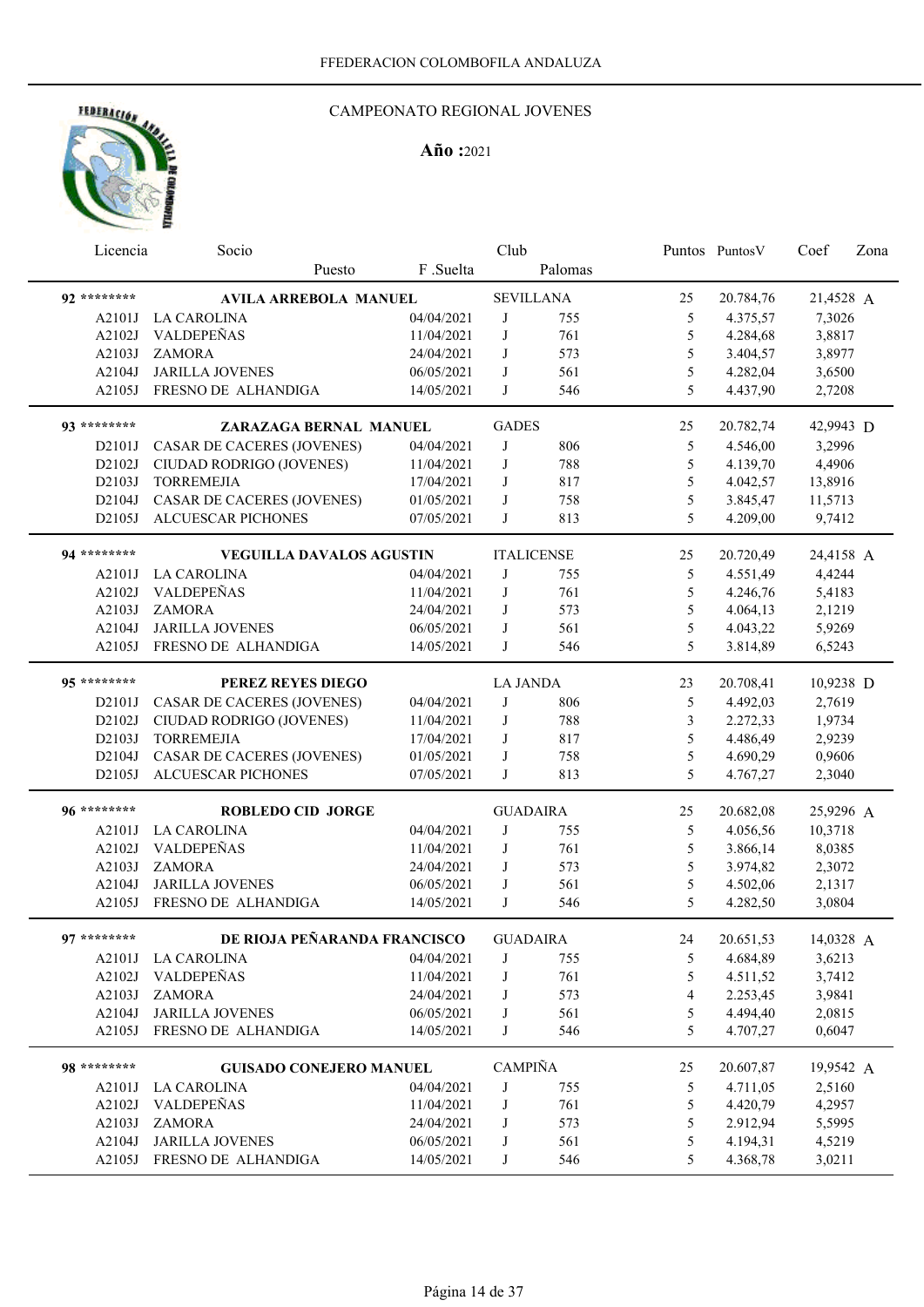

| Licencia            | Socio                              |            | Club            |                        |        | Puntos Puntos V | Coef      | Zona |
|---------------------|------------------------------------|------------|-----------------|------------------------|--------|-----------------|-----------|------|
|                     | Puesto                             | F .Suelta  |                 | Palomas                |        |                 |           |      |
| 00 *********        | DOMINGUEZ ALVAREZ JUANI            |            | <b>JEREZANO</b> |                        | 25     | 20.582,99       | 34,037 D  |      |
| D2101J              | CASAR DE CACERES (JOVENES)         | 04/04/2021 | J               | 806                    | 5      | 3.091,26        | 8,4228    |      |
| D2102J              | CIUDAD RODRIGO (JOVENES)           | 11/04/2021 | J               | 788                    | 5      | 3.865,05        | 5,9687    |      |
| D2103J              | <b>TORREMEJIA</b>                  | 17/04/2021 | J               | 817                    | 5      | 4.648,19        | 5,6660    |      |
| D2104J              | CASAR DE CACERES (JOVENES)         | 01/05/2021 | J               | 758                    | 5      | 4.398,40        | 6,6807    |      |
| D2105J              | ALCUESCAR PICHONES                 | 07/05/2021 | J               | 813                    | 5      | 4.580,09        | 7,2988    |      |
|                     |                                    |            |                 |                        |        |                 |           |      |
| $100$ ********      | <b>JUPP PAUL</b>                   |            | A MIEL          |                        | 25     | 20.535,14       | 19,0417 E |      |
| E2101J              | VALDEPEÑAS                         | 14/03/2021 | J               | 370                    | 5      | 4.083,59        | 4,5563    |      |
| E2102J              | TEMBLEQUE JOVENES                  | 21/03/2021 | J               | 326                    | 5      | 4.636,52        | 1,8596    |      |
| E2103J              | TEMBLEQUE JOVENES 2                | 28/03/2021 | J               | 330                    | 5      | 3.286,02        | 6,6635    |      |
| E2104J              | MANZANARES JOVENES                 | 11/04/2021 | J               | 306                    | 5      | 4.158,87        | 3,3823    |      |
| E2105J              | COLLADO VILLALBA JOVENES           | 24/04/2021 | J               | 290                    | 5      | 4.370,14        | 2,5800    |      |
| 101 ********        | <b>MANCERA GONZALEZ JOSE MANUE</b> |            |                 | <b>GUADAIRA</b>        | 25     | 20.528,12       | 22,041 A  |      |
|                     | A2101J LA CAROLINA                 | 04/04/2021 | J               | 755                    | 5      | 4.668,83        | 3,2792    |      |
| A2102J              | VALDEPEÑAS                         | 11/04/2021 | J               | 761                    | 5      | 4.409,67        | 2,4745    |      |
| A2103J              | <b>ZAMORA</b>                      | 24/04/2021 | J               | 573                    | 5      | 3.582,27        | 3,8650    |      |
| A2104J              | <b>JARILLA JOVENES</b>             | 06/05/2021 | J               | 561                    | 5      | 3.892,23        | 6,3650    |      |
| A2105J              | FRESNO DE ALHANDIGA                | 14/05/2021 | J               | 546                    | 5      | 3.975,12        | 6,0573    |      |
|                     |                                    |            |                 |                        |        |                 |           |      |
| $102$ ********      | <b>TORREGROSA SOTO MANUEL</b>      |            |                 | <b>AYAMONTE</b>        | 25     | 20.508,76       | 10,6474 H |      |
| H2101J              | VALDEPEÑAS                         | 11/04/2021 | J               | 467                    | 5      | 2.860,60        | 4,6153    |      |
| H2102J              | <b>JARILLA</b>                     | 16/04/2021 | J               | 367                    | 5      | 4.651,50        | 0,9784    |      |
| H2103J              | <b>ZAMORA</b>                      | 24/04/2021 | J               | 270                    | 5      | 4.810,74        | 0,2139    |      |
| H <sub>2</sub> 104J | MALPARTIDA DE PLASENCIA            | 30/04/2021 | J               | 304                    | 5      | 4.095,50        | 3,7345    |      |
| H2105J              | FRESNO DE ALHAMBICA                | 14/05/2021 | J               | 410                    | 5      | 4.090,42        | 1,1053    |      |
|                     |                                    |            |                 |                        |        |                 |           |      |
| $103$ ********      | <b>TORO FERNANDEZ MANUEL</b>       |            |                 | <b>GUADAIRA</b>        | 25     | 20.471,59       | 24,1726 A |      |
| A2101J              | <b>LA CAROLINA</b>                 | 04/04/2021 | J               | 755                    | 5      | 4.577,76        | 4,5041    |      |
| A2102J              | VALDEPEÑAS                         | 11/04/2021 | J               | 761                    | 5      | 3.961,76        | 7,3630    |      |
| A2103J              | <b>ZAMORA</b>                      | 24/04/2021 | J               | 573                    | 5      | 3.700,77        | 3,2795    |      |
| A2104J              | <b>JARILLA JOVENES</b>             | 06/05/2021 | J               | 561                    | 5      | 4.282,82        | 3,7784    |      |
| A2105J              | FRESNO DE ALHANDIGA                | 14/05/2021 | $\mathbf{J}$    | 546                    | 5      | 3.948,48        | 5,2476    |      |
| $104$ ********      | RODRIGUEZ YAGUE JOSE LUIS          |            |                 | SEVILLANA              | $25\,$ | 20.383,49       | 27,465 A  |      |
|                     | A2101J LA CAROLINA                 | 04/04/2021 | J               | 755                    | 5      | 3.712,05        | 12,2769   |      |
|                     | A2102J VALDEPEÑAS                  | 11/04/2021 | J               | 761                    | 5      | 3.703,29        | 6,1534    |      |
| A2103J              | ZAMORA                             | 24/04/2021 | J               | 573                    | 5      | 4.236,49        | 2,5475    |      |
| A2104J              | <b>JARILLA JOVENES</b>             | 06/05/2021 | J               | 561                    | 5      | 4.356,49        | 3,2738    |      |
| A2105J              | FRESNO DE ALHANDIGA                | 14/05/2021 | J               | 546                    | 5      | 4.375,17        | 3,2134    |      |
|                     |                                    |            |                 |                        |        |                 |           |      |
| 105 ********        | <b>BERMUDEZ PONCE JUAN MANUE</b>   |            |                 | <b>CC.BARRIO NUEVO</b> | 24     | 20.380,60       | 18,6552 D |      |
| D2101J              | <b>CASAR DE CACERES (JOVENES)</b>  | 04/04/2021 | J               | 806                    | 5      | 3.948,73        | 5,4138    |      |
| D2102J              | CIUDAD RODRIGO (JOVENES)           | 11/04/2021 | J               | 788                    | 4      | 2.692,72        | 4,4343    |      |
| D2103J              | <b>TORREMEJIA</b>                  | 17/04/2021 | J               | 817                    | 5      | 4.393,13        | 4,1423    |      |
| D2104J              | <b>CASAR DE CACERES (JOVENES)</b>  | 01/05/2021 | J               | 758                    | 5      | 4.746,09        | 0,5831    |      |
| D2105J              | <b>ALCUESCAR PICHONES</b>          | 07/05/2021 | J               | 813                    | 5      | 4.599,93        | 4,0817    |      |
|                     |                                    |            |                 |                        |        |                 |           |      |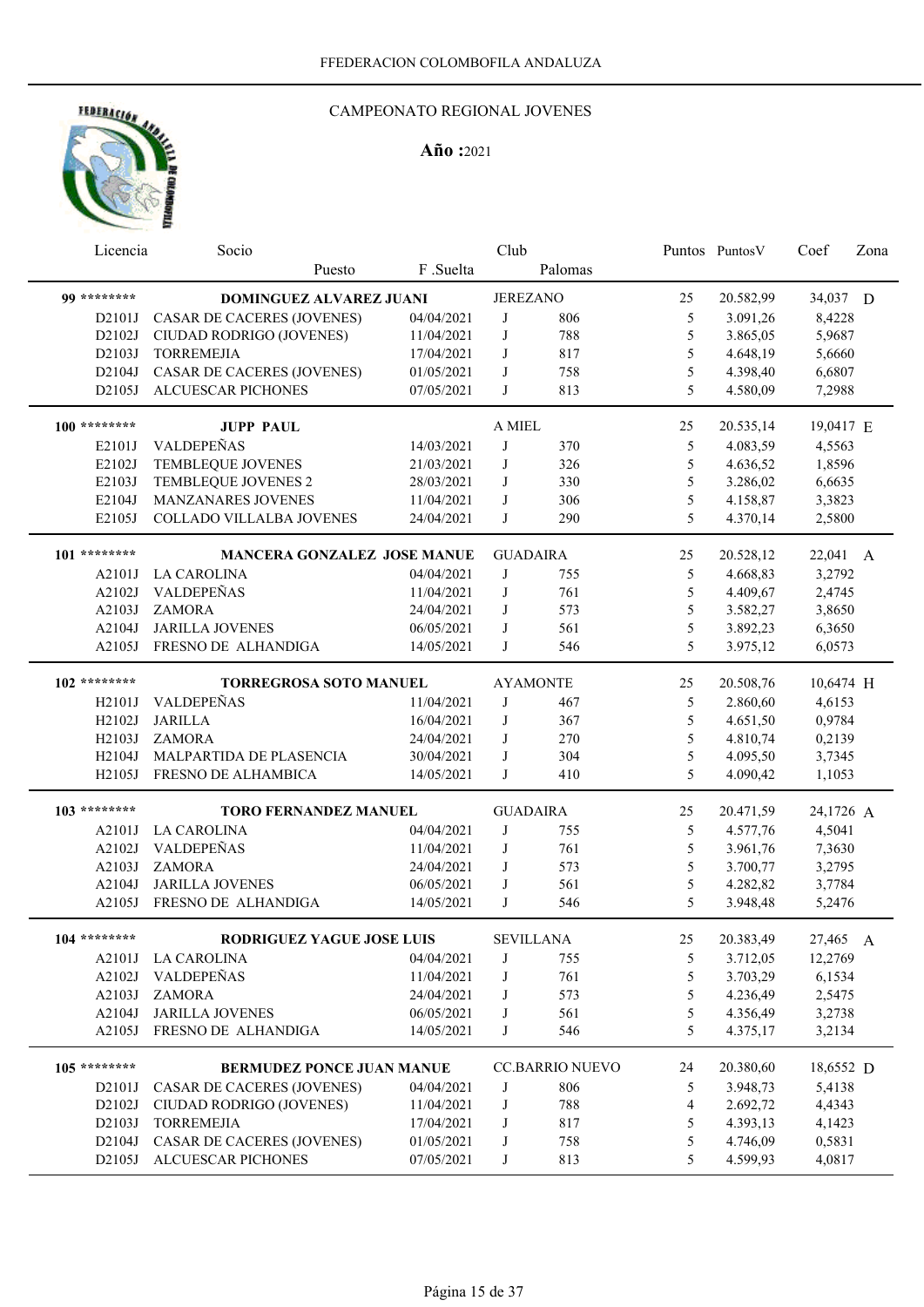

| Licencia       | Socio                                   |            | Club            |                        |                | Puntos Puntos V | Coef      | Zona |
|----------------|-----------------------------------------|------------|-----------------|------------------------|----------------|-----------------|-----------|------|
|                | Puesto                                  | F.Suelta   |                 | Palomas                |                |                 |           |      |
| 106 ********   | <b>CACERES GARCIA J.ANTONIO</b>         |            |                 | <b>ITALICENSE</b>      | 24             | 20.338,52       | 20,8561 A |      |
| A2101J         | LA CAROLINA                             | 04/04/2021 | J               | 755                    | 5              | 4.821,08        | 3,0371    |      |
| A2102J         | VALDEPEÑAS                              | 11/04/2021 | J               | 761                    | 5              | 3.685,29        | 6,0891    |      |
| A2103J         | <b>ZAMORA</b>                           | 24/04/2021 | J               | 573                    | $\overline{4}$ | 3.031,53        | 3,2222    |      |
| A2104J         | JARILLA JOVENES                         | 06/05/2021 | J               | 561                    | 5              | 4.333,82        | 4,7912    |      |
| A2105J         | FRESNO DE ALHANDIGA                     | 14/05/2021 | J               | 546                    | 5              | 4.466,80        | 3,7165    |      |
|                |                                         |            |                 |                        |                |                 |           |      |
| $107$ ******** | <b>MORARIO DORIN</b>                    |            | C.DEL SOL       |                        | 25             | 20.293,34       | 18,5319 E |      |
| E2101J         | VALDEPEÑAS                              | 14/03/2021 | J               | 370                    | 5              | 4.033,07        | 4,5339    |      |
| E2102J         | TEMBLEQUE JOVENES                       | 21/03/2021 | J               | 326                    | $\mathfrak s$  | 4.332,21        | 3,8283    |      |
| E2103J         | TEMBLEQUE JOVENES 2                     | 28/03/2021 | J               | 330                    | $\mathfrak s$  | 3.100,59        | 6,1618    |      |
| E2104J         | MANZANARES JOVENES                      | 11/04/2021 | J               | 306                    | 5              | 4.401,95        | 1,9411    |      |
| E2105J         | COLLADO VILLALBA JOVENES                | 24/04/2021 | J               | 290                    | 5              | 4.425,52        | 2,0668    |      |
|                |                                         |            |                 |                        |                |                 |           |      |
| 108 ********   | <b>SANCHEZ GONZALEZ GERMAN</b>          |            |                 | <b>AYAMONTE</b>        | 25             | 20.292,86       | 12,222 H  |      |
| H2101J         | VALDEPEÑAS                              | 11/04/2021 | J               | 467                    | 5              | 3.798,15        | 2,1806    |      |
| H2102J         | <b>JARILLA</b>                          | 16/04/2021 | J               | 367                    | 5              | 4.343,95        | 2,6458    |      |
| H2103J         | <b>ZAMORA</b>                           | 24/04/2021 | J               | 270                    | 5              | 3.899,89        | 2,5114    |      |
| H2104J         | MALPARTIDA DE PLASENCIA                 | 30/04/2021 | J               | 304                    | 5              | 4.121,61        | 3,5011    |      |
| H2105J         | FRESNO DE ALHAMBICA                     | 14/05/2021 | J               | 410                    | 5              | 4.129,26        | 1,3831    |      |
| $109$ ******** | PEREZ RAMIREZ MIGUEL                    |            | <b>JEREZANO</b> |                        | 25             | 20.189,92       | 30,2493 D |      |
| D2101J         | CASAR DE CACERES (JOVENES)              | 04/04/2021 | J               | 806                    | 5              | 2.937,81        | 7,5996    |      |
| D2102J         | CIUDAD RODRIGO (JOVENES)                | 11/04/2021 | J               | 788                    | 5              | 4.332,07        | 3,0007    |      |
| D2103J         | <b>TORREMEJIA</b>                       | 17/04/2021 | J               | 817                    | 5              | 4.516,71        | 5,4873    |      |
| D2104J         | CASAR DE CACERES (JOVENES)              | 01/05/2021 | J               | 758                    | 5              | 4.070,72        | 8,0023    |      |
| D2105J         | <b>ALCUESCAR PICHONES</b>               | 07/05/2021 | J               | 813                    | 5              | 4.332,61        | 6,1594    |      |
|                |                                         |            |                 |                        |                |                 |           |      |
| $110******$    | PEREZ GARCIA SALVADOR                   |            |                 | <b>CC.BARRIO NUEVO</b> | 24             | 20.172,78       | 22,2543 D |      |
| D2101J         | <b>CASAR DE CACERES (JOVENES)</b>       | 04/04/2021 | J               | 806                    | 5              | 3.851,35        | 5,5963    |      |
| D2102J         | CIUDAD RODRIGO (JOVENES)                | 11/04/2021 | J               | 788                    | $\overline{4}$ | 3.128,55        | 3,5710    |      |
| D2103J         | <b>TORREMEJIA</b>                       | 17/04/2021 | J               | 817                    | 5              | 4.107,00        | 7,2605    |      |
| D2104J         | <b>CASAR DE CACERES (JOVENES)</b>       | 01/05/2021 | J               | 758                    | 5              | 4.399,22        | 2,9394    |      |
| D2105J         | <b>ALCUESCAR PICHONES</b>               | 07/05/2021 | J               | 813                    | 5              | 4.686,66        | 2,8871    |      |
|                |                                         |            |                 |                        |                |                 |           |      |
| $111*******$   | FERNANDEZ ALAS-PUMARIÑO CARLOSMALAGUEÑO |            |                 |                        | 25             | 20.141,32       | 27,3125 E |      |
| E2101J         | VALDEPEÑAS                              | 14/03/2021 | J               | 370                    | 5              | 3.581,51        | 9,4805    |      |
| E2102J         | TEMBLEQUE JOVENES                       | 21/03/2021 | J               | 326                    | $\mathfrak s$  | 4.293,17        | 4,6560    |      |
| E2103J         | TEMBLEQUE JOVENES 2                     | 28/03/2021 | J               | 330                    | $\mathfrak s$  | 4.393,89        | 3,7800    |      |
| E2104J         | <b>MANZANARES JOVENES</b>               | 11/04/2021 | J               | 306                    | 5              | 3.902,13        | 5,6701    |      |
| E2105J         | COLLADO VILLALBA JOVENES                | 24/04/2021 | J               | 290                    | 5              | 3.970,62        | 3,7259    |      |
| 112 ********   | <b>LOPEZ ROMERO ADOLFO</b>              |            | <b>CAMPIÑA</b>  |                        | 25             | 20.101,77       | 25,4515 A |      |
|                | A2101J LA CAROLINA                      | 04/04/2021 | J               | 755                    | 5              | 4.773,47        | 2,3371    |      |
| A2102J         | VALDEPEÑAS                              | 11/04/2021 | J               | 761                    | $\mathfrak s$  | 3.982,19        | 7,9994    |      |
| A2103J         | <b>ZAMORA</b>                           | 24/04/2021 | J               | 573                    | 5              | 3.236,15        | 4,9490    |      |
| A2104J         | <b>JARILLA JOVENES</b>                  | 06/05/2021 | J               | 561                    | 5              | 3.899,73        | 6,3164    |      |
| A2105J         | FRESNO DE ALHANDIGA                     | 14/05/2021 | J               | 546                    | 5              | 4.210,23        | 3,8496    |      |
|                |                                         |            |                 |                        |                |                 |           |      |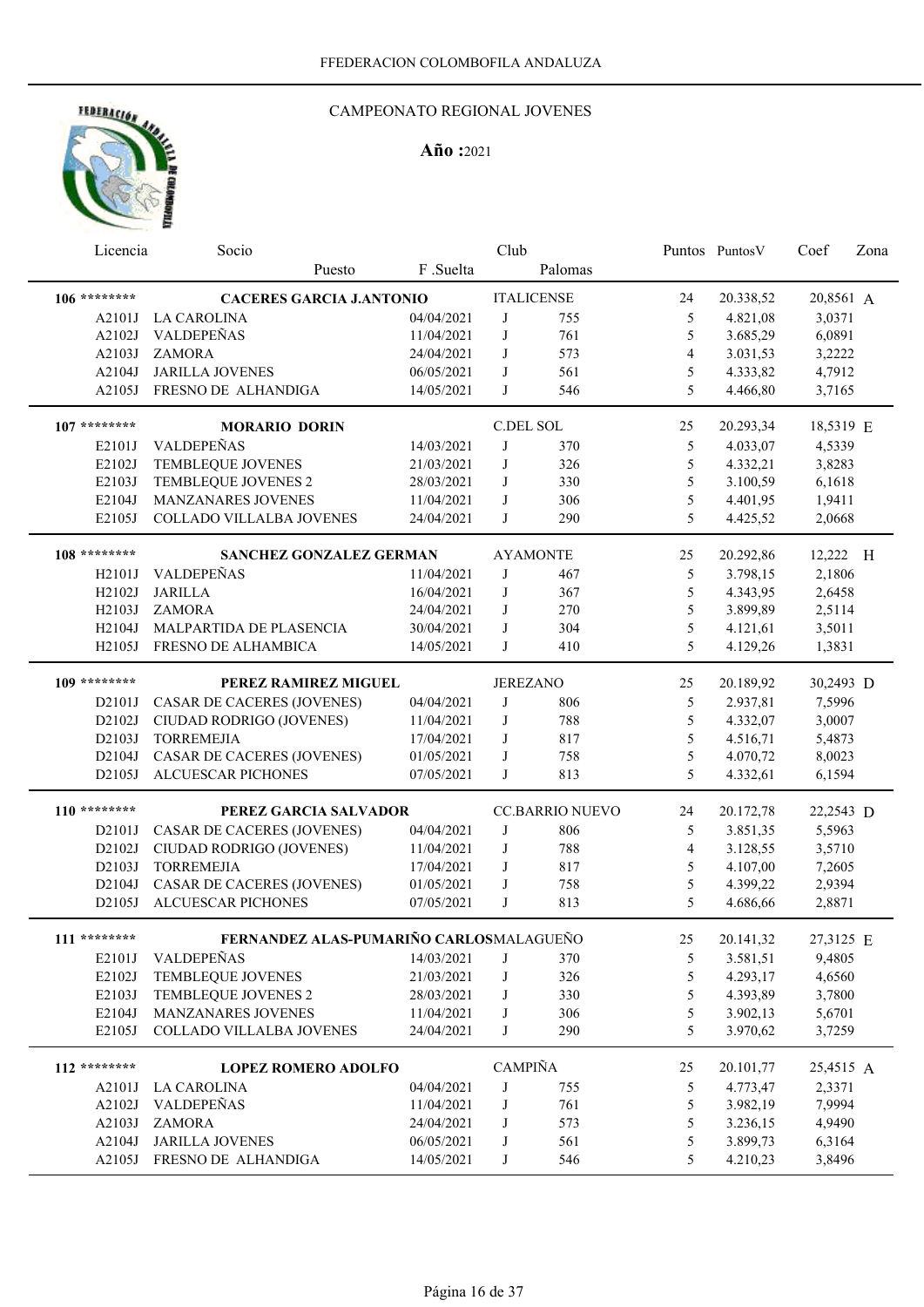

| Licencia       | Socio                              |            | Club                                |                        |    | Puntos Puntos V | Coef      | Zona |
|----------------|------------------------------------|------------|-------------------------------------|------------------------|----|-----------------|-----------|------|
|                | Puesto                             | F.Suelta   |                                     | Palomas                |    |                 |           |      |
| 113 ********   | <b>GARRIDO ZURITA JOSE</b>         |            |                                     | MANRIQUEÑO             | 25 | 20.088,57       | 27,1835 A |      |
| A2101J         | <b>LA CAROLINA</b>                 | 04/04/2021 | J                                   | 755                    | 5  | 4.177,92        | 8,6305    |      |
| A2102J         | VALDEPEÑAS                         | 11/04/2021 | J                                   | 761                    | 5  | 3.959,83        | 3,8075    |      |
| A2103J         | <b>ZAMORA</b>                      | 24/04/2021 | J                                   | 573                    | 5  | 3.616,65        | 4,0990    |      |
| A2104J         | <b>JARILLA JOVENES</b>             | 06/05/2021 | J                                   | 561                    | 5  | 4.354,60        | 4,4286    |      |
| A2105J         | FRESNO DE ALHANDIGA                | 14/05/2021 | J                                   | 546                    | 5  | 3.979,57        | 6,2179    |      |
| 114 ********   | DAVALOS LOZANO JOSE                |            |                                     | <b>ITALICENSE</b>      | 25 | 20.075,37       | 24,7064 A |      |
| A2101J         | <b>LA CAROLINA</b>                 | 04/04/2021 | J                                   | 755                    | 5  | 4.526,04        | 5,0365    |      |
| A2102J         | VALDEPEÑAS                         | 11/04/2021 | J                                   | 761                    | 5  | 4.516,22        | 3,0613    |      |
| A2103J         | ZAMORA                             | 24/04/2021 | J                                   | 573                    | 5  | 3.276,46        | 4,4382    |      |
| A2104J         | <b>JARILLA JOVENES</b>             | 06/05/2021 | J                                   | 561                    | 5  | 3.778,48        | 6,8945    |      |
| A2105J         | FRESNO DE ALHANDIGA                | 14/05/2021 | J                                   | 546                    | 5  | 3.978,17        | 5,2759    |      |
| 115 ********   | JIMENEZ DIZ JOAQUIN                |            | <b>CAMPIÑA</b>                      |                        | 25 | 20.046,29       | 28,0314 A |      |
|                | A2101J LA CAROLINA                 | 04/04/2021 | J                                   | 755                    | 5  | 4.504,81        | 5,8087    |      |
| A2102J         | VALDEPEÑAS                         | 11/04/2021 | J                                   | 761                    | 5  | 3.924,13        | 6,7713    |      |
| A2103J         | <b>ZAMORA</b>                      | 24/04/2021 | J                                   | 573                    | 5  | 3.630,84        | 3,6727    |      |
| A2104J         | <b>JARILLA JOVENES</b>             | 06/05/2021 | J                                   | 561                    | 5  | 4.041,82        | 5,5873    |      |
| A2105J         | FRESNO DE ALHANDIGA                | 14/05/2021 | J                                   | 546                    | 5  | 3.944,69        | 6,1914    |      |
| 116 ********   | ARAGON GUZMAN FRANCISCO            |            |                                     | <b>CC.BARRIO NUEVO</b> | 23 | 20.014,87       | 17,5287 D |      |
| D2101J         | <b>CASAR DE CACERES (JOVENES)</b>  | 04/04/2021 | J                                   | 806                    | 5  | 3.961,96        | 5,0037    |      |
| D2102J         | CIUDAD RODRIGO (JOVENES)           | 11/04/2021 | J                                   | 788                    | 3  | 2.465,21        | 2,7594    |      |
| D2103J         | <b>TORREMEJIA</b>                  | 17/04/2021 | J                                   | 817                    | 5  | 4.422,40        | 4,0085    |      |
| D2104J         | CASAR DE CACERES (JOVENES)         | 01/05/2021 | J                                   | 758                    | 5  | 4.513,30        | 2,0671    |      |
| D2105J         | <b>ALCUESCAR PICHONES</b>          | 07/05/2021 | J                                   | 813                    | 5  | 4.652,00        | 3,6900    |      |
|                |                                    |            |                                     |                        |    |                 |           |      |
| 117 ********   | <b>FERNANDEZ HERNANDEZ ANTONIO</b> |            |                                     | <b>SEVILLANA</b>       | 25 | 19.817,20       | 33,3548 A |      |
| A2101J         | <b>LA CAROLINA</b>                 | 04/04/2021 | J                                   | 755                    | 5  | 4.145,88        | 11,8218   |      |
| A2102J         | VALDEPEÑAS                         | 11/04/2021 | J                                   | 761                    | 5  | 4.199,59        | 5,0933    |      |
| A2103J         | <b>ZAMORA</b>                      | 24/04/2021 | J                                   | 573                    | 5  | 3.683,73        | 3,6692    |      |
| A2104J         | <b>JARILLA JOVENES</b>             | 06/05/2021 | J                                   | 561                    | 5  | 4.234,69        | 4,7781    |      |
| A2105J         | FRESNO DE ALHANDIGA                | 14/05/2021 | J                                   | 546                    | 5  | 3.553,31        | 7,9924    |      |
| $118$ ******** | <b>SUAREZ GONZALEZ FRANCISCO</b>   |            | $\mathop{\mathsf{CAMPI\tilde{N}A}}$ |                        | 24 | 19.500,81       | 20,5257 A |      |
|                | A2101J LA CAROLINA                 | 04/04/2021 | J                                   | 755                    | 5  | 4.787,77        | 1,2765    |      |
| A2102J         | VALDEPEÑAS                         | 11/04/2021 | J                                   | 761                    | 5  | 4.255,83        | 5,6218    |      |
| A2103J         | <b>ZAMORA</b>                      | 24/04/2021 | J                                   | 573                    | 4  | 2.507,02        | 3,9256    |      |
| A2104J         | <b>JARILLA JOVENES</b>             | 06/05/2021 | J                                   | 561                    | 5  | 3.626,84        | 6,8749    |      |
| A2105J         | FRESNO DE ALHANDIGA                | 14/05/2021 | J                                   | 546                    | 5  | 4.323,35        | 2,8269    |      |
| 119 ********   | <b>PORRAS MARTIN SALVADOR</b>      |            | $\mathcal A$ MIEL                   |                        | 25 | 19.393,32       | 26,7767 E |      |
| E2101J         | <b>VALDEPEÑAS</b>                  | 14/03/2021 | J                                   | 370                    | 5  | 3.739,93        | 7,5130    |      |
| E2102J         | <b>TEMBLEQUE JOVENES</b>           | 21/03/2021 | J                                   | 326                    | 5  | 4.474,88        | 3,6472    |      |
| E2103J         | TEMBLEQUE JOVENES 2                | 28/03/2021 | J                                   | 330                    | 5  | 3.505,59        | 6,0396    |      |
| E2104J         | MANZANARES JOVENES                 | 11/04/2021 | J                                   | 306                    | 5  | 3.929,75        | 4,8288    |      |
| E2105J         | COLLADO VILLALBA JOVENES           | 24/04/2021 | J                                   | 290                    | 5  | 3.743,17        | 4,7481    |      |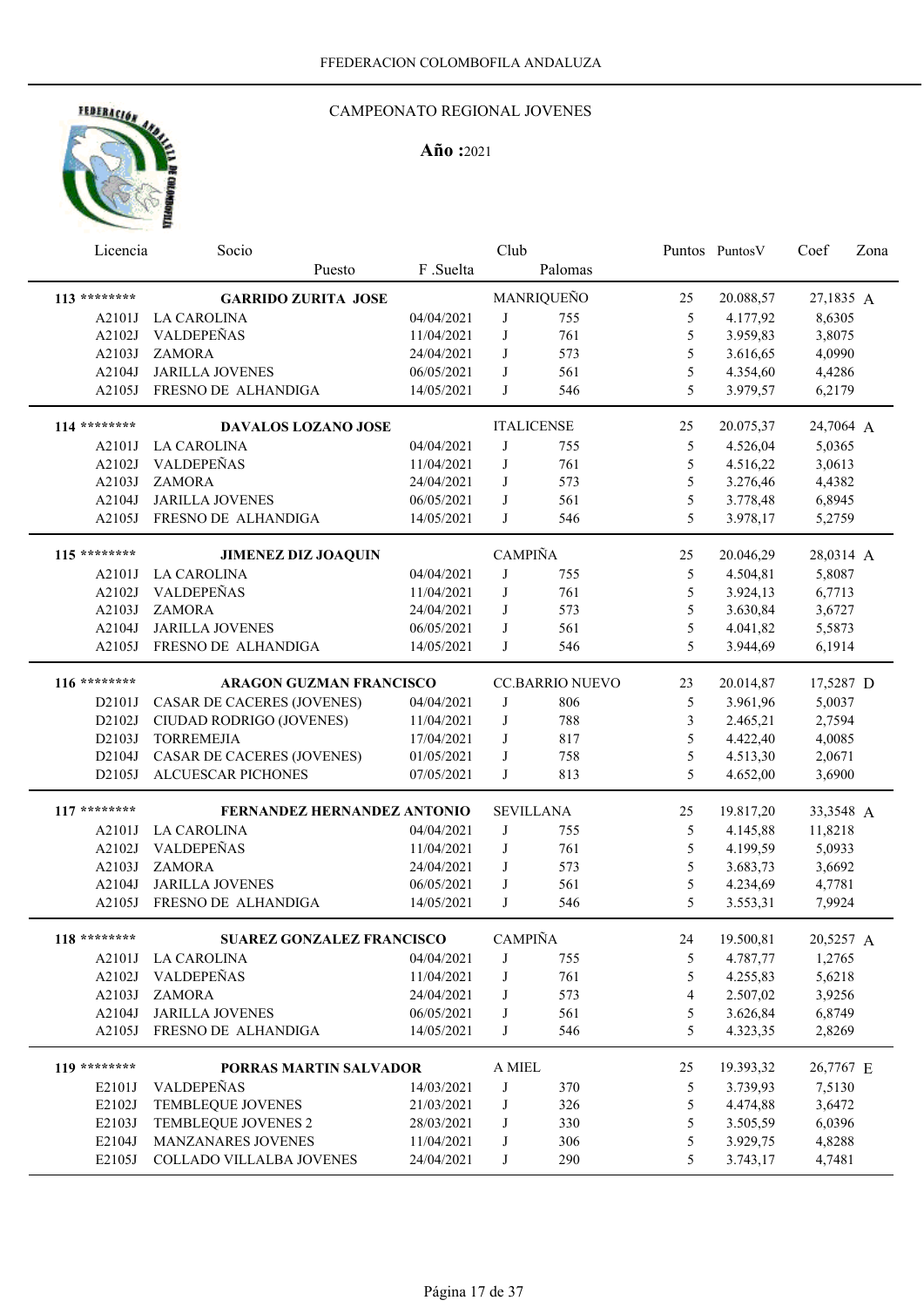## CAMPEONATO REGIONAL JOVENES

| Licencia           | Socio                           |            | Club |                   |               | Puntos Puntos V | Coef      | Zona |
|--------------------|---------------------------------|------------|------|-------------------|---------------|-----------------|-----------|------|
|                    | Puesto                          | F.Suelta   |      | Palomas           |               |                 |           |      |
| $120$ ********     | PUERTAS CALDERON MIGUEL         |            |      | C.DEL SOL         | 25            | 19.293,91       | 26,9659 E |      |
| E2101J             | <b>VALDEPEÑAS</b>               | 14/03/2021 | J    | 370               | 5             | 3.779,70        | 6,5599    |      |
| E2102J             | TEMBLEQUE JOVENES               | 21/03/2021 | J    | 326               | 5             | 4.340,31        | 4,3384    |      |
| E2103J             | TEMBLEQUE JOVENES 2             | 28/03/2021 | J    | 330               | 5             | 3.494,22        | 5,9177    |      |
| E2104J             | MANZANARES JOVENES              | 11/04/2021 | J    | 306               | 5             | 3.593,76        | 6,6961    |      |
| E2105J             | COLLADO VILLALBA JOVENES        | 24/04/2021 | J    | 290               | 5             | 4.085,92        | 3,4538    |      |
| 121 ********       | <b>GONZALEZ LOPEZ AROA</b>      |            |      | <b>SEVILLANA</b>  | 25            | 19.250,72       | 33,0639 A |      |
| A2101J             | LA CAROLINA                     | 04/04/2021 | J    | 755               | 5             | 4.590,25        | 5,0448    |      |
| A2102J             | VALDEPEÑAS                      | 11/04/2021 | J    | 761               | 5             | 3.580,76        | 7,1380    |      |
| A2103J             | <b>ZAMORA</b>                   | 24/04/2021 | J    | 573               | 5             | 3.630,00        | 4,7166    |      |
| A2104J             | <b>JARILLA JOVENES</b>          | 06/05/2021 | J    | 561               | 5             | 3.710,94        | 8,3156    |      |
| A2105J             | FRESNO DE ALHANDIGA             | 14/05/2021 | J    | 546               | 5             | 3.738,77        | 7,8489    |      |
| 122 ********       | <b>BORGES LOPEZ FRANCISCO</b>   |            |      | <b>AYAMONTE</b>   | 25            | 19.240,11       | 17,2469 H |      |
| H2101J             | VALDEPEÑAS                      | 11/04/2021 | J    | 467               | 5             | 3.378,03        | 3,2468    |      |
| H2102J             | <b>JARILLA</b>                  | 16/04/2021 | J    | 367               | 5             | 4.081,27        | 3,8815    |      |
| H2103J             | <b>ZAMORA</b>                   | 24/04/2021 | J    | 270               | 5             | 3.883,69        | 2,5072    |      |
| H2104J             | MALPARTIDA DE PLASENCIA         | 30/04/2021 | J    | 304               | 5             | 3.684,95        | 6,6002    |      |
| H2105J             | FRESNO DE ALHAMBICA             | 14/05/2021 | J    | 410               | 5             | 4.212,17        | 1,0112    |      |
| 123 ********       | <b>HIPONA ARAUJO RAFAEL</b>     |            |      | <b>SEVILLANA</b>  | 25            | 19.183,44       | 38,7584 A |      |
| A2101J             | <b>LA CAROLINA</b>              | 04/04/2021 | J    | 755               | 5             | 3.948,08        | 14,2928   |      |
| A2102J             | VALDEPEÑAS                      | 11/04/2021 | J    | 761               | 5             | 4.185,77        | 5,4035    |      |
| A2103J             | <b>ZAMORA</b>                   | 24/04/2021 | J    | 573               | 5             | 3.224,16        | 5,0623    |      |
| A2104J             | <b>JARILLA JOVENES</b>          | 06/05/2021 | J    | 561               | 5             | 3.810,79        | 7,8619    |      |
| A2105J             | FRESNO DE ALHANDIGA             | 14/05/2021 | J    | 546               | 5             | 4.014,64        | 6,1379    |      |
|                    |                                 |            |      |                   |               |                 |           |      |
| 124 ********       | BENNANE BOUROUIN BOUSSELHAM     |            |      | <b>SEVILLANA</b>  | 23            | 19.148,02       | 18,8934 A |      |
| A2101J             | <b>LA CAROLINA</b>              | 04/04/2021 | J    | 755               | 5             | 4.471,32        | 6,0506    |      |
| A2102J             | VALDEPEÑAS                      | 11/04/2021 | J    | 761               | 5             | 4.460,87        | 0,4220    |      |
| A2103J             | <b>ZAMORA</b>                   | 24/04/2021 | J    | 573               | 3             | 1.888,89        | 3,1252    |      |
| A2104J             | <b>JARILLA JOVENES</b>          | 06/05/2021 | J    | 561               | 5             | 4.267,58        | 4,2308    |      |
| A2105J             | FRESNO DE ALHANDIGA             | 14/05/2021 | J    | 546               | 5             | 4.059,36        | 5,0648    |      |
| $125$ ********     | <b>LOPEZ GUILLEN J. JOAQUIN</b> |            |      | <b>ITALICENSE</b> | 25            | 19.020,63       | 33,5103 A |      |
|                    | A2101J LA CAROLINA              | 04/04/2021 | J    | 755               | 5             | 4.669,09        | 5,3493    |      |
| A2102J             | VALDEPEÑAS                      | 11/04/2021 | J    | 761               | $\mathfrak s$ | 2.850,32        | 11,4488   |      |
| A2103J             | ZAMORA                          | 24/04/2021 | J    | 573               | $\mathfrak s$ | 3.364,04        | 4,7799    |      |
| A2104J             | <b>JARILLA JOVENES</b>          | 06/05/2021 | J    | 561               | 5             | 4.209,93        | 5,4202    |      |
| A2105J             | FRESNO DE ALHANDIGA             | 14/05/2021 | J    | 546               | 5             | 3.927,25        | 6,5121    |      |
| $126$ ********     | <b>MARTIN GONZALEZ ROBERTO</b>  |            |      | <b>AYAMONTE</b>   | 23            | 18.640,40       | 12,3873 H |      |
| H2101J             | VALDEPEÑAS                      | 11/04/2021 | J    | 467               | 5             | 4.418,06        | 0,7628    |      |
| H2102J             | <b>JARILLA</b>                  | 16/04/2021 | J    | 367               | 5             | 4.496,21        | 1,7010    |      |
| H2103J             | ZAMORA                          | 24/04/2021 | J    | 270               | 5             | 4.424,86        | 1,1498    |      |
| H <sub>2104J</sub> | MALPARTIDA DE PLASENCIA         |            | J    | 304               | 3             |                 |           |      |
|                    |                                 | 30/04/2021 |      |                   |               | 1.301,25        | 7,3811    |      |
| H2105J             | FRESNO DE ALHAMBICA             | 14/05/2021 | J    | 410               | 5             | 4.000,02        | 1,3926    |      |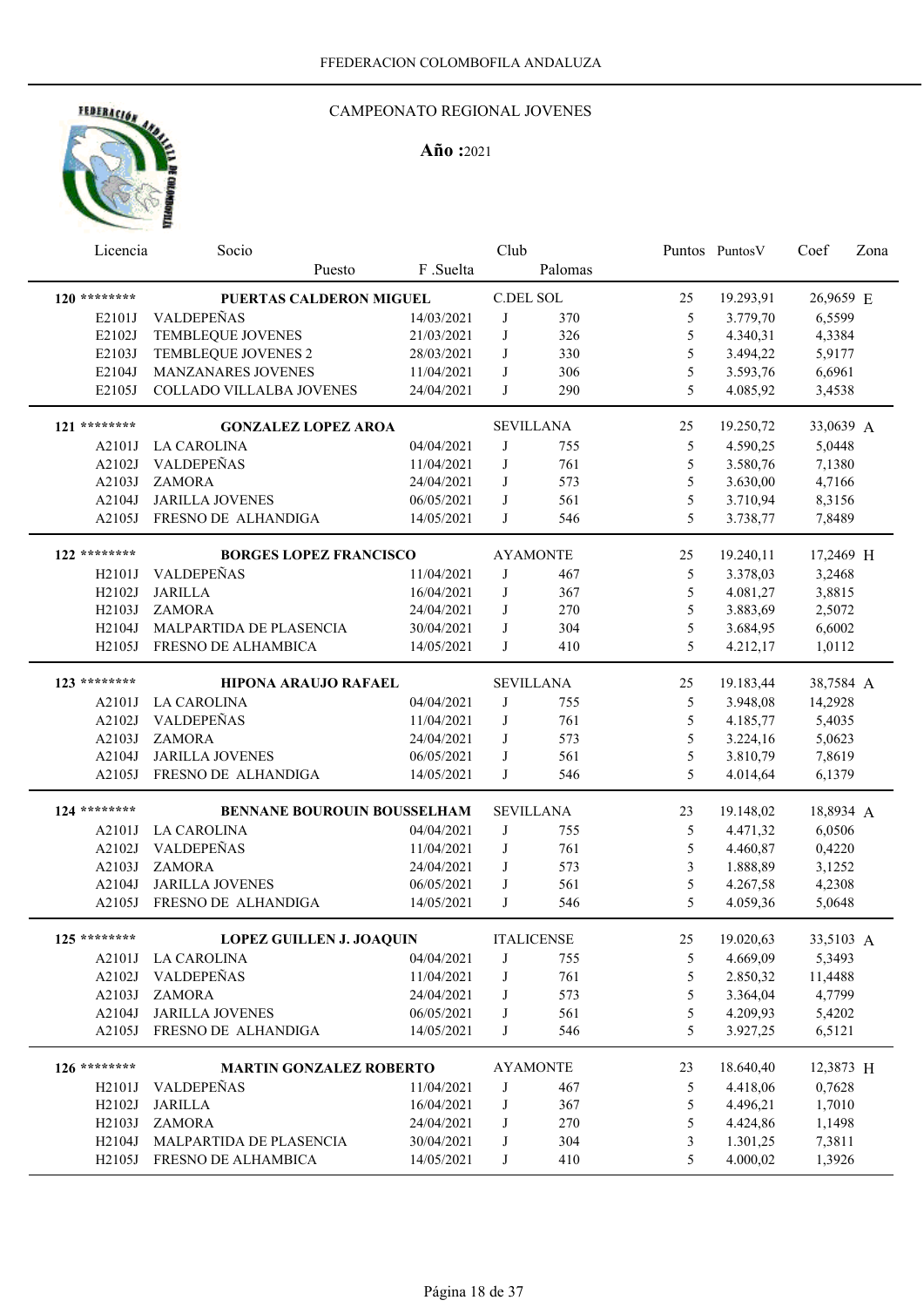## CAMPEONATO REGIONAL JOVENES

| Licencia       | Socio                                  |            | Club      |                  |    | Puntos Puntos V | Coef      | Zona |
|----------------|----------------------------------------|------------|-----------|------------------|----|-----------------|-----------|------|
|                | Puesto                                 | F .Suelta  |           | Palomas          |    |                 |           |      |
| $127$ ******** | FERNANDEZ DELGADO CRISTINA             |            |           | <b>SEVILLANA</b> | 25 | 18.569,91       | 42,7688 A |      |
| A2101J         | <b>LA CAROLINA</b>                     | 04/04/2021 | J         | 755              | 5  | 3.616,51        | 16,7649   |      |
| A2102J         | VALDEPEÑAS                             | 11/04/2021 | J         | 761              | 5  | 3.827,02        | 6,6890    |      |
| A2103J         | <b>ZAMORA</b>                          | 24/04/2021 | J         | 573              | 5  | 3.087,12        | 6,5159    |      |
| A2104J         | <b>JARILLA JOVENES</b>                 | 06/05/2021 | J         | 561              | 5  | 4.168,28        | 5,3992    |      |
| A2105J         | FRESNO DE ALHANDIGA                    | 14/05/2021 | J         | 546              | 5  | 3.870,98        | 7,3998    |      |
|                |                                        |            |           |                  |    |                 |           |      |
| 128 ********   | <b>VALENZUELA MARTIN RAFAEL</b>        |            |           | <b>JEREZANO</b>  | 25 | 18.534,60       | 38,0643 D |      |
| D2101J         | CASAR DE CACERES (JOVENES)             | 04/04/2021 | J         | 806              | 5  | 3.424,93        | 7,2083    |      |
| D2102J         | CIUDAD RODRIGO (JOVENES)               | 11/04/2021 | J         | 788              | 5  | 2.706,46        | 7,3615    |      |
| D2103J         | <b>TORREMEJIA</b>                      | 17/04/2021 | J         | 817              | 5  | 4.046,33        | 9,9893    |      |
| D2104J         | CASAR DE CACERES (JOVENES)             | 01/05/2021 | J         | 758              | 5  | 4.196,26        | 6,5905    |      |
| D2105J         | ALCUESCAR PICHONES                     | 07/05/2021 | J         | 813              | 5  | 4.160,62        | 6,9147    |      |
|                |                                        |            |           |                  |    |                 |           |      |
| 129 ********   | <b>GUERRERO OTAL JOSE M</b>            |            | C.DEL SOL |                  | 24 | 18.394,63       | 25,8996 E |      |
| E2101J         | <b>VALDEPEÑAS</b>                      | 14/03/2021 | J         | 370              | 5  | 3.920,97        | 5,7009    |      |
| E2102J         | TEMBLEQUE JOVENES                      | 21/03/2021 | J         | 326              | 5  | 4.054,40        | 6,2262    |      |
| E2103J         | TEMBLEQUE JOVENES 2                    | 28/03/2021 | J         | 330              | 5  | 3.782,67        | 4,8579    |      |
| E2104J         | MANZANARES JOVENES                     | 11/04/2021 | J         | 306              | 5  | 3.665,64        | 6,1004    |      |
| E2105J         | COLLADO VILLALBA JOVENES               | 24/04/2021 | J         | 290              | 4  | 2.970,95        | 3,0142    |      |
| 130 ********   | RAMIREZ ESTEBANEZ FRANCIS J.           |            | A MIEL    |                  | 25 | 18.357,50       | 29,7579 E |      |
| E2101J         | VALDEPEÑAS                             | 14/03/2021 | J         | 370              | 5  | 4.155,81        | 4,8807    |      |
| E2102J         | TEMBLEQUE JOVENES                      | 21/03/2021 | J         | 326              | 5  | 4.432,45        | 3,4382    |      |
| E2103J         | TEMBLEQUE JOVENES 2                    | 28/03/2021 | J         | 330              | 5  | 3.797,63        | 5,4595    |      |
| E2104J         | MANZANARES JOVENES                     | 11/04/2021 | J         | 306              | 5  | 3.167,96        | 9,0217    |      |
| E2105J         | COLLADO VILLALBA JOVENES               | 24/04/2021 | J         | 290              | 5  | 2.803,65        | 6,9578    |      |
|                |                                        |            |           |                  |    |                 |           |      |
| 131 ********   | <b>MORALES ORTEGA ANTONIO</b>          |            | S.ELVIRA. |                  | 20 | 18.287,19       | 11,6049 G |      |
| G2102J         | <b>FUENTE DE CANTOS</b>                | 21/03/2021 | J         | 98               | 5  | 4.711,86        | 3,7716    |      |
| G2103J         | <b>BEJA</b>                            | 04/04/2021 | J         | 77               | 5  | 4.438,69        | 2,3289    |      |
| G2104J         | VILLANUEVA DEL FRESNO                  | 18/04/2021 | J         | 73               | 5  | 4.700,59        | 3,5228    |      |
| G2105J         | <b>VENDAS NOVAS</b>                    | 01/05/2021 | J         | 62               | 5  | 4.436,05        | 1,9816    |      |
|                |                                        |            |           |                  |    |                 |           |      |
| 132 ********   | VAO ESCOVAR IGNACIO                    |            |           | <b>ALHAMBRA</b>  | 20 | 18.259,40       | 12,1342 G |      |
| G2102J         | <b>FUENTE DE CANTOS</b>                | 21/03/2021 | $\bf J$   | $\bf{98}$        | 5  | 4.648,61        | 5,2194    |      |
| G2103J         | BEJA                                   | 04/04/2021 | J         | 77               | 5  | 4.523,72        | 2,0447    |      |
| G2104J         | VILLANUEVA DEL FRESNO                  | 18/04/2021 | J         | 73               | 5  | 4.870,42        | 2,0311    |      |
| G2105J         | <b>VENDAS NOVAS</b>                    | 01/05/2021 | J         | 62               | 5  | 4.216,65        | 2,8390    |      |
| 133 ********   | ******<br><b>GONZALO VALERO JUNIOR</b> |            | LA PAZ    |                  | 20 | 18.232,75       | 11,0662 D |      |
| D2101J         | <b>CASAR DE CACERES (JOVENES)</b>      | 04/04/2021 | J         | 806              | 5  | 4.342,39        | 4,1117    |      |
| D2102J         | CIUDAD RODRIGO (JOVENES)               | 11/04/2021 | J         | 788              | 5  | 4.663,60        | 1,0432    |      |
| D2103J         | <b>TORREMEJIA</b>                      | 17/04/2021 | J         | 817              | 5  | 4.492,37        | 4,4883    |      |
| D2105J         | <b>ALCUESCAR PICHONES</b>              | 07/05/2021 | J         | 813              | 5  | 4.734,39        | 1,4230    |      |
|                |                                        |            |           |                  |    |                 |           |      |
| 134 ********   | PEREZ GONZALEZ SERGIO                  |            |           | <b>AYAMONTE</b>  | 24 | 18.144,82       | 15,2836 H |      |
| H2101J         | VALDEPEÑAS                             | 11/04/2021 | J         | 467              | 4  | 3.052,03        | 1,6649    |      |
| H2102J         | <b>JARILLA</b>                         | 16/04/2021 | J         | 367              | 5  | 3.973,69        | 3,9242    |      |
| H2103J         | <b>ZAMORA</b>                          | 24/04/2021 | J         | 270              | 5  | 3.347,97        | 3,9957    |      |
| H2104J         | MALPARTIDA DE PLASENCIA                | 30/04/2021 | J         | 304              | 5  | 4.182,16        | 3,1703    |      |
| H2105J         | FRESNO DE ALHAMBICA                    | 14/05/2021 | J         | 410              | 5  | 3.588,97        | 2,5285    |      |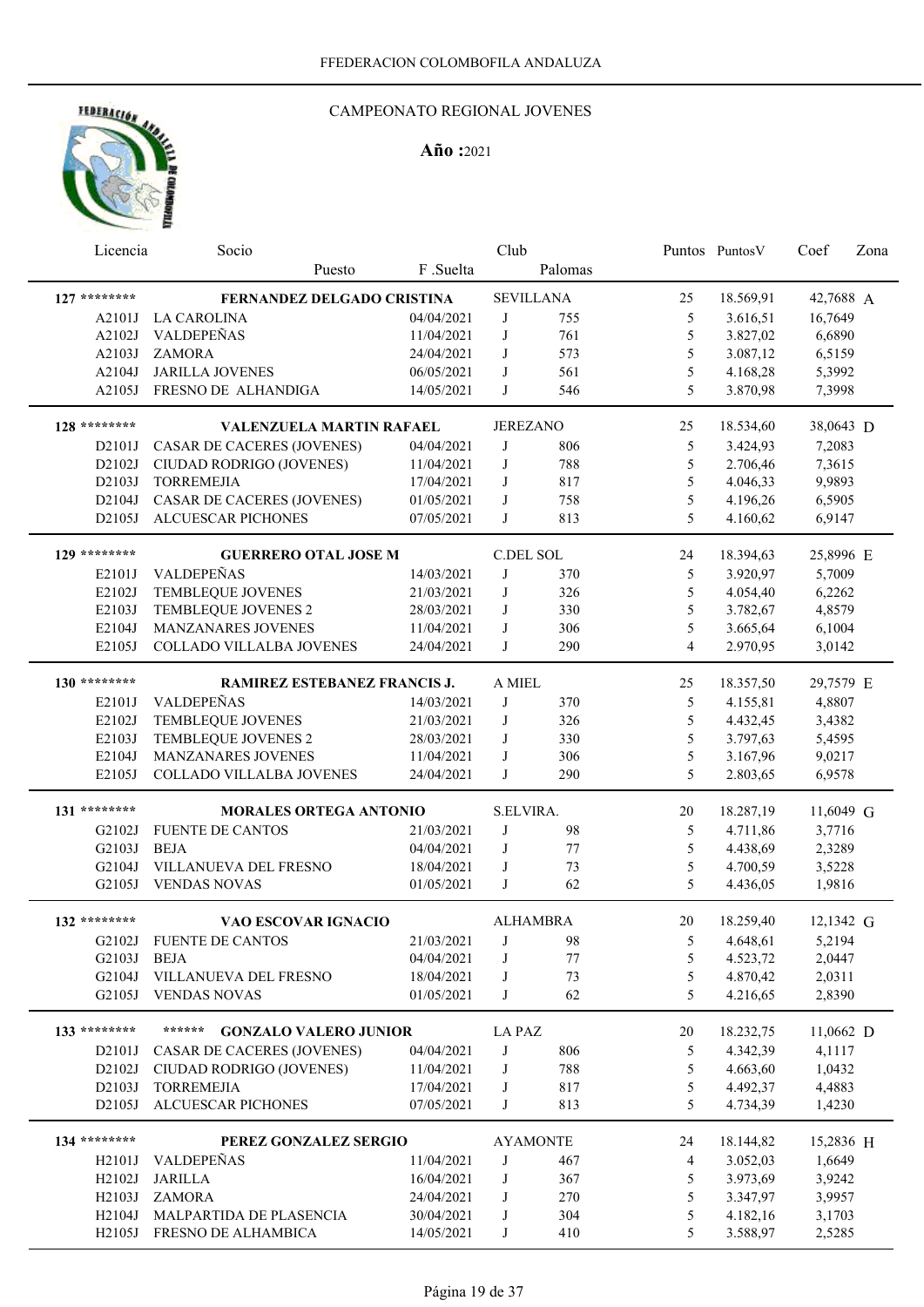## CAMPEONATO REGIONAL JOVENES

| Licencia     | Socio                               |            | Club            |                        |    | Puntos PuntosV | Coef      | Zona |
|--------------|-------------------------------------|------------|-----------------|------------------------|----|----------------|-----------|------|
|              | Puesto                              | F.Suelta   |                 | Palomas                |    |                |           |      |
| 135 ******** | FERNANDEZ GONZALEZ PEDRO            |            |                 | <b>ITALICENSE</b>      | 20 | 18.135,50      | 12,2689 A |      |
| A2101J       | <b>LA CAROLINA</b>                  | 04/04/2021 | J               | 755                    | 5  | 4.620,78       | 6,2827    |      |
| A2102J       | VALDEPEÑAS                          | 11/04/2021 | J               | 761                    | 5  | 4.228,30       | 1,8892    |      |
| A2103J       | <b>ZAMORA</b>                       | 24/04/2021 | J               | 573                    | 5  | 4.736,18       | 0,9932    |      |
| A2105J       | FRESNO DE ALHANDIGA                 | 14/05/2021 | J               | 546                    | 5  | 4.550,24       | 3,1038    |      |
|              |                                     |            |                 |                        |    |                |           |      |
| 136 ******** | <b>CORDERO RAMOS JOAQUIN</b>        |            | <b>JEREZANO</b> |                        | 20 | 18.057,45      | 13,8333 D |      |
| D2101J       | CASAR DE CACERES (JOVENES)          | 04/04/2021 | J               | 806                    | 5  | 4.703,62       | 1,5246    |      |
| D2102J       | CIUDAD RODRIGO (JOVENES)            | 11/04/2021 | J               | 788                    | 5  | 4.349,20       | 2,8616    |      |
| D2103J       | <b>TORREMEJIA</b>                   | 17/04/2021 | J               | 817                    | 5  | 4.418,02       | 6,6747    |      |
| D2104J       | CASAR DE CACERES (JOVENES)          | 01/05/2021 | J               | 758                    | 5  | 4.586,61       | 2,7724    |      |
| 137 ******** | <b>MARTINEZ ONETO MANUEL</b>        |            | LA PAZ          |                        | 20 | 18.050,09      | 12,8242 D |      |
| D2101J       | CASAR DE CACERES (JOVENES)          | 04/04/2021 | J               | 806                    | 5  | 4.728,34       | 1,3245    |      |
| D2102J       | CIUDAD RODRIGO (JOVENES)            | 11/04/2021 | J               | 788                    | 5  | 4.350,40       | 2,9096    |      |
| D2104J       |                                     |            | J               |                        | 5  | 4.432,49       |           |      |
|              | <b>CASAR DE CACERES (JOVENES)</b>   | 01/05/2021 | J               | 758                    | 5  |                | 4,0956    |      |
| D2105J       | ALCUESCAR PICHONES                  | 07/05/2021 |                 | 813                    |    | 4.538,86       | 4,4945    |      |
| 138 ******** | <b>GONZALEZ CASTRO JOSE A.</b>      |            | <b>GADES</b>    |                        | 20 | 17.985,41      | 25,1627 D |      |
| D2101J       | CASAR DE CACERES (JOVENES)          | 04/04/2021 | J               | 806                    | 5  | 4.736,24       | 1,9158    |      |
| D2103J       | <b>TORREMEJIA</b>                   | 17/04/2021 | J               | 817                    | 5  | 4.493,76       | 7,9103    |      |
| D2104J       | CASAR DE CACERES (JOVENES)          | 01/05/2021 | J               | 758                    | 5  | 4.254,76       | 7,0278    |      |
| D2105J       | <b>ALCUESCAR PICHONES</b>           | 07/05/2021 | J               | 813                    | 5  | 4.500,65       | 8,3088    |      |
| 139 ******** |                                     |            |                 |                        |    |                |           |      |
|              | <b>DIONISIO RODRIGUEZ J. MARCOS</b> |            | S.ELVIRA.       |                        | 20 | 17.951,25      | 12,2797 G |      |
| G2102J       | <b>FUENTE DE CANTOS</b>             | 21/03/2021 | J               | 98                     | 5  | 4.759,22       | 2,6297    |      |
| G2103J       | <b>BEJA</b>                         | 04/04/2021 | J               | 77                     | 5  | 4.531,29       | 1,9051    |      |
| G2104J       | VILLANUEVA DEL FRESNO               | 18/04/2021 | J               | 73                     | 5  | 4.729,98       | 3,4311    |      |
| G2105J       | <b>VENDAS NOVAS</b>                 | 01/05/2021 | J               | 62                     | 5  | 3.930,76       | 4,3138    |      |
| 140 ******** | <b>AGUILERA MARTINEZ ANDRES</b>     |            |                 | <b>CC.BARRIO NUEVO</b> | 20 | 17.923,38      | 13,7845 D |      |
| D2101J       | <b>CASAR DE CACERES (JOVENES)</b>   | 04/04/2021 | J               | 806                    | 5  | 4.758,86       | 1,3821    |      |
| D2103J       | <b>TORREMEJIA</b>                   | 17/04/2021 | J               | 817                    | 5  | 4.203,45       | 4,4303    |      |
| D2104J       | CASAR DE CACERES (JOVENES)          | 01/05/2021 | J               | 758                    | 5  | 4.739,52       | 0,7262    |      |
| D2105J       | <b>ALCUESCAR PICHONES</b>           | 07/05/2021 | J               | 813                    | 5  | 4.221,55       | 7,2459    |      |
|              |                                     |            |                 |                        |    |                |           |      |
| 141 ******** | <b>CANTERO RESINO JOAQUIN</b>       |            | <b>LA PAZ</b>   |                        | 20 | 17.878,59      | 14,0989 D |      |
| D2102J       | CIUDAD RODRIGO (JOVENES)            | 11/04/2021 | J               | 788                    | 5  | 4.177,96       | 3,8244    |      |
| D2103J       | <b>TORREMEJIA</b>                   | 17/04/2021 | J               | 817                    | 5  | 4.615,17       | 3,3077    |      |
| D2104J       | <b>CASAR DE CACERES (JOVENES)</b>   | 01/05/2021 | J               | 758                    | 5  | 4.460,75       | 3,8726    |      |
| D2105J       | <b>ALCUESCAR PICHONES</b>           | 07/05/2021 | J               | 813                    | 5  | 4.624,71       | 3,0942    |      |
| 142 ******** | <b>ESPOLIN SALIDO JUAN CARLO</b>    |            |                 | <b>AYAMONTE</b>        | 25 | 17.851,61      | 20,5042 H |      |
| H2101J       | VALDEPEÑAS                          | 11/04/2021 | J               | 467                    | 5  | 2.782,84       | 4,8590    |      |
| H2102J       | <b>JARILLA</b>                      | 16/04/2021 | J               | 367                    | 5  | 4.201,65       | 3,3425    |      |
| H2103J       | ZAMORA                              | 24/04/2021 | J               | 270                    | 5  | 3.388,21       | 3,6129    |      |
| H2104J       | MALPARTIDA DE PLASENCIA             | 30/04/2021 | J               | 304                    | 5  | 3.742,52       | 6,3551    |      |
|              | H2105J FRESNO DE ALHAMBICA          | 14/05/2021 | $_{\rm J}$      | 410                    | 5  | 3.736,39       | 2,3347    |      |
|              |                                     |            |                 |                        |    |                |           |      |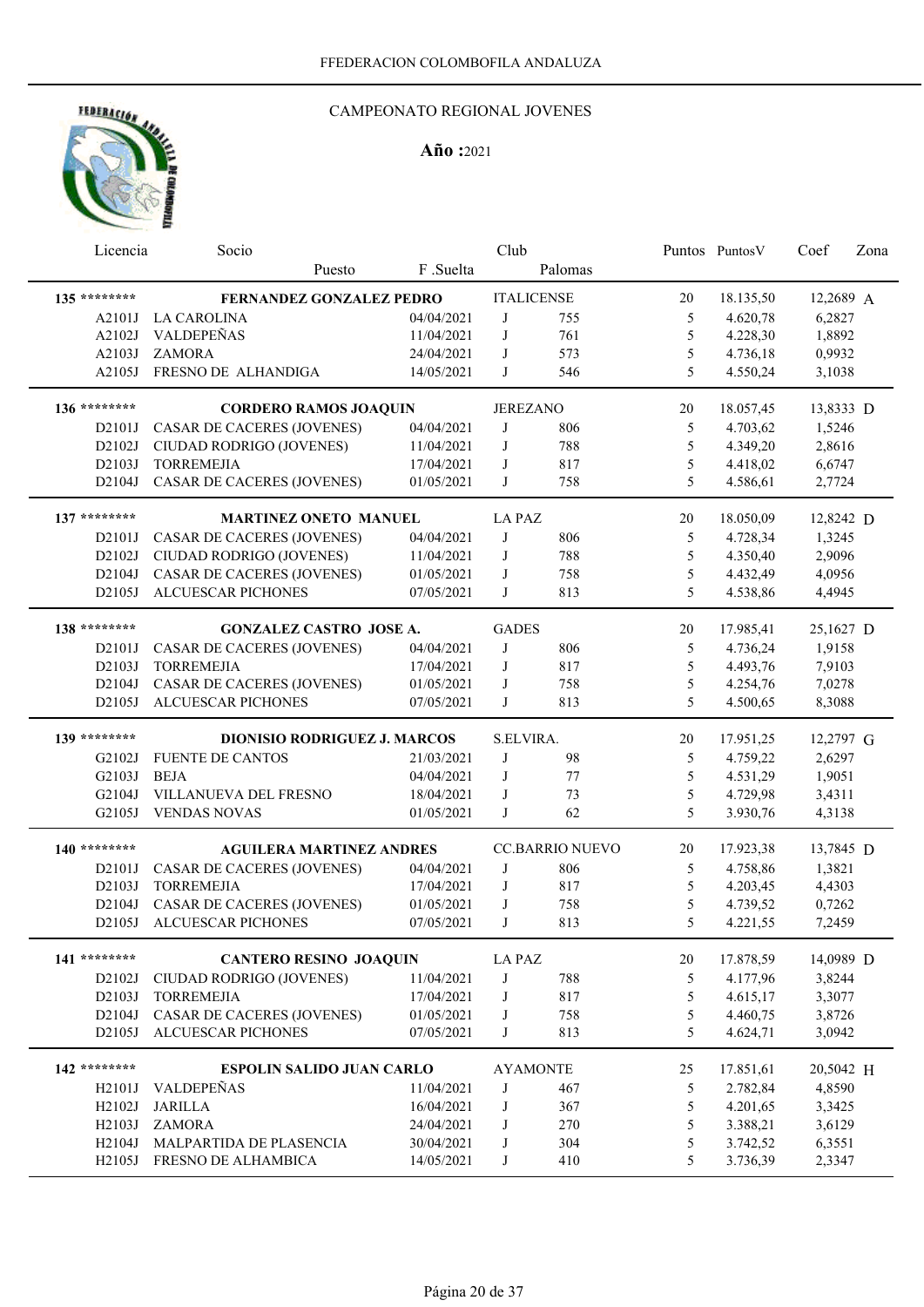## CAMPEONATO REGIONAL JOVENES

| Licencia            | Socio                             |            | Club         |                        |                | Puntos PuntosV | Coef      | Zona |
|---------------------|-----------------------------------|------------|--------------|------------------------|----------------|----------------|-----------|------|
|                     | Puesto                            | F.Suelta   |              | Palomas                |                |                |           |      |
| 143 ********        | <b>CRUZ ARJONA SALVADOR</b>       |            |              | C.DEL SOL              | 23             | 17.848,88      | 18,5498 E |      |
| E2101J              | <b>VALDEPEÑAS</b>                 | 14/03/2021 | J            | 370                    | 5              | 4.651,50       | 0,6377    |      |
| E2102J              | TEMBLEQUE JOVENES                 | 21/03/2021 | J            | 326                    | 5              | 4.342,26       | 3,7027    |      |
| E2103J              | TEMBLEQUE JOVENES 2               | 28/03/2021 | J            | 330                    | 5              | 3.405,16       | 4,8456    |      |
| E2104J              | MANZANARES JOVENES                | 11/04/2021 | J            | 306                    | 5              | 3.388,11       | 6,7431    |      |
| E2105J              | COLLADO VILLALBA JOVENES          | 24/04/2021 | J            | 290                    | 3              | 2.061,85       | 2,6207    |      |
| 144 ********        | PADRON DONIZ RAUL                 |            |              | <b>AYAMONTE</b>        | 25             | 17.807,04      | 21,5137 H |      |
| H <sub>2101</sub> J | VALDEPEÑAS                        | 11/04/2021 | J            | 467                    | 5              | 2.503,40       | 5,5232    |      |
| H2102J              | <b>JARILLA</b>                    | 16/04/2021 | J            | 367                    | 5              | 4.060,96       | 3,8324    |      |
| H2103J              | <b>ZAMORA</b>                     | 24/04/2021 | J            | 270                    | 5              | 4.013,59       | 2,1491    |      |
| H2104J              | MALPARTIDA DE PLASENCIA           | 30/04/2021 | J            | 304                    | 5              | 3.529,66       | 7,5629    |      |
| H2105J              | FRESNO DE ALHAMBICA               | 14/05/2021 | J            | 410                    | 5              | 3.699,43       | 2,4461    |      |
|                     |                                   |            |              |                        |                |                |           |      |
| 145 ********        | <b>MARCHENA SANCHEZ MANUEL</b>    |            | <b>GADES</b> |                        | 20             | 17.769,38      | 25,9676 D |      |
| D2102J              | CIUDAD RODRIGO (JOVENES)          | 11/04/2021 | J            | 788                    | 5              | 4.356,95       | 3,9032    |      |
| D2103J              | <b>TORREMEJIA</b>                 | 17/04/2021 | J            | 817                    | 5              | 4.555,62       | 7,1604    |      |
| D2104J              | CASAR DE CACERES (JOVENES)        | 01/05/2021 | J            | 758                    | 5              | 4.276,12       | 7,9101    |      |
| D2105J              | <b>ALCUESCAR PICHONES</b>         | 07/05/2021 | J            | 813                    | 5              | 4.580,69       | 6,9939    |      |
| 146 ********        | <b>AMIN ESEERHANI MOHAMED</b>     |            |              | C.DEL SOL              | 24             | 17.751,77      | 26,0079 E |      |
| E2101J              | VALDEPEÑAS                        | 14/03/2021 | J            | 370                    | 5              | 3.942,51       | 5,0407    |      |
| E2102J              | TEMBLEQUE JOVENES                 | 21/03/2021 | J            | 326                    | 5              | 4.280,34       | 4,3116    |      |
| E2103J              | TEMBLEQUE JOVENES 2               | 28/03/2021 | J            | 330                    | 5              | 4.233,65       | 2,7112    |      |
| E2104J              | MANZANARES JOVENES                | 11/04/2021 | J            | 306                    | 5              | 2.799,07       | 9,4273    |      |
| E2105J              | COLLADO VILLALBA JOVENES          | 24/04/2021 | J            | 290                    | 4              | 2.496,20       | 4,5171    |      |
|                     |                                   |            |              |                        |                |                |           |      |
| 147 ********        | <b>MESA REALES FRANCISCO</b>      |            |              | <b>GUADAIRA</b>        | 20             | 17.747,35      | 15,654 A  |      |
| A2101J              | <b>LA CAROLINA</b>                | 04/04/2021 | J            | 755                    | 5              | 4.583,28       | 6,4073    |      |
| A2102J              | VALDEPEÑAS                        | 11/04/2021 | J            | 761                    | 5              | 4.184,43       | 2,2034    |      |
| A2104J              | <b>JARILLA JOVENES</b>            | 06/05/2021 | J            | 561                    | 5              | 4.493,21       | 3,4370    |      |
| A2105J              | FRESNO DE ALHANDIGA               | 14/05/2021 | J            | 546                    | 5              | 4.486,43       | 3,6063    |      |
| 148 ********        | <b>RUIZ DE LA BASTIDA RAMON</b>   |            | <b>GADES</b> |                        | 22             | 17.680,93      | 34,9335 D |      |
| D2101J              | <b>CASAR DE CACERES (JOVENES)</b> | 04/04/2021 | J            | 806                    | 5              | 3.319,55       | 7,4485    |      |
| D2102J              | CIUDAD RODRIGO (JOVENES)          | 11/04/2021 | J            | 788                    | 4              | 3.227,21       | 3,6707    |      |
| D2103J              | <b>TORREMEJIA</b>                 | 17/04/2021 | J            | 817                    | 3              | 2.582,22       | 6,5678    |      |
| D2104J              | CASAR DE CACERES (JOVENES)        | 01/05/2021 | J            | 758                    | 5              | 4.338,59       | 6,8066    |      |
| D2105J              | ALCUESCAR PICHONES                | 07/05/2021 | J            | 813                    | 5              | 4.213,36       | 10,4399   |      |
| 149 ********        | <b>BRENES MUÑOZ SEBASTIAN</b>     |            |              | <b>CC.BARRIO NUEVO</b> | 22             | 17.586,90      | 32,768 D  |      |
| D2101J              | CASAR DE CACERES (JOVENES)        | 04/04/2021 | J            | 806                    | 5              | 3.763,25       | 6,3793    |      |
| D2102J              | CIUDAD RODRIGO (JOVENES)          | 11/04/2021 | J            | 788                    | $\overline{c}$ | 1.653,41       | 1,8098    |      |
| D2103J              | <b>TORREMEJIA</b>                 | 17/04/2021 | J            | 817                    | 5              | 3.684,41       | 12,3382   |      |
| D2104J              | CASAR DE CACERES (JOVENES)        | 01/05/2021 | J            | 758                    | 5              | 3.986,33       | 6,8346    |      |
| D2105J              | ALCUESCAR PICHONES                | 07/05/2021 | J            | 813                    | 5              | 4.499,50       | 5,4061    |      |
|                     |                                   |            |              |                        |                |                |           |      |
| 150 ********        | BERNAL CABRERA MANUEL             |            | <b>GADES</b> |                        | 20             | 17.522,30      | 27,94     | D    |
| D2102J              | CIUDAD RODRIGO (JOVENES)          | 11/04/2021 | J            | 788                    | 5              | 4.237,80       | 3,8650    |      |
| D2103J              | <b>TORREMEJIA</b>                 | 17/04/2021 | $_{\rm J}$   | 817                    | 5              | 4.315,22       | 10,2080   |      |
| D2104J              | <b>CASAR DE CACERES (JOVENES)</b> | 01/05/2021 | J            | 758                    | 5              | 4.371,98       | 6,8798    |      |
| D2105J              | ALCUESCAR PICHONES                | 07/05/2021 | J            | 813                    | 5              | 4.597,30       | 6,9872    |      |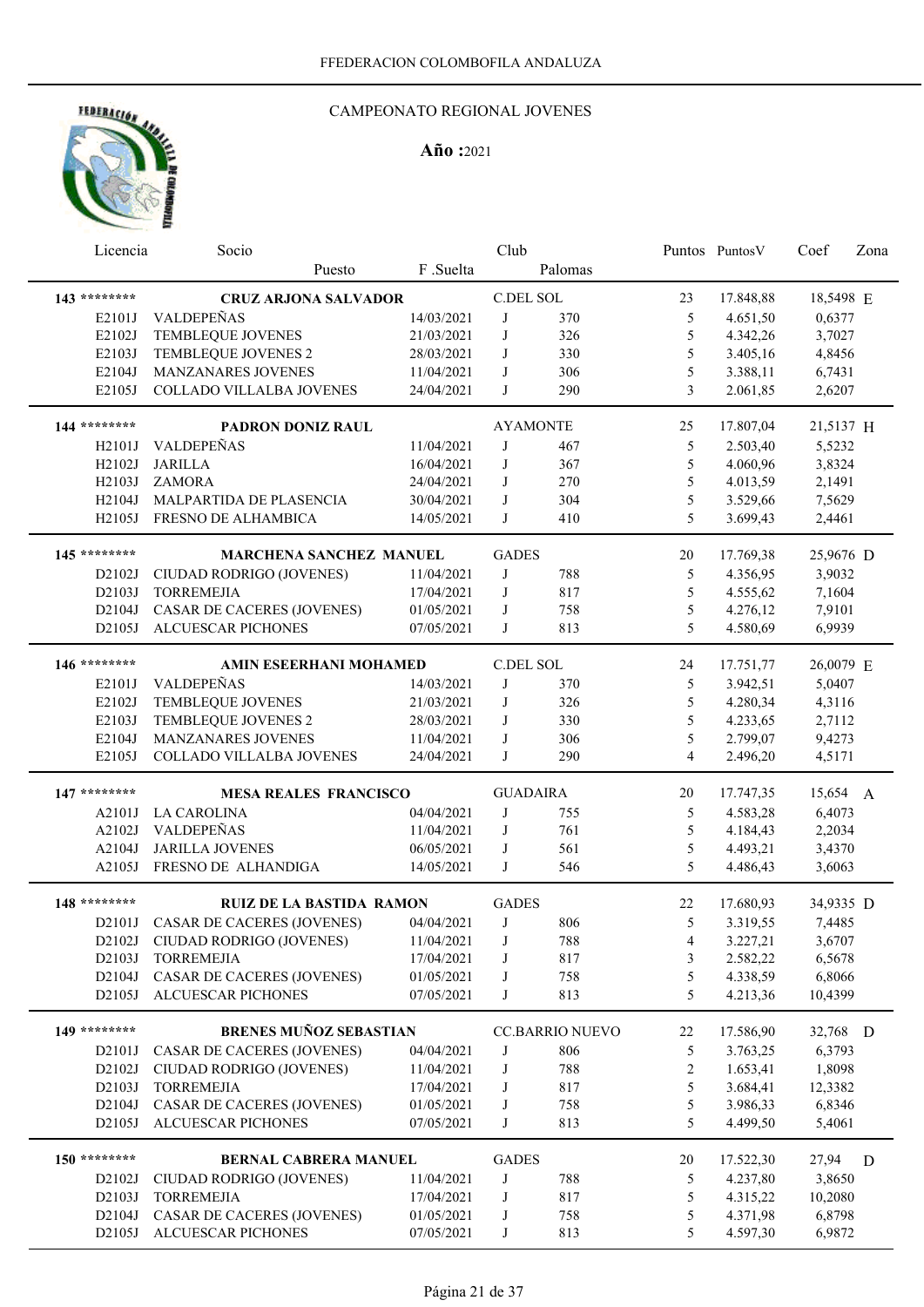

| Licencia            | Socio                                     |                          | Club          |                 |                | Puntos Puntos V      | Coef             | Zona |
|---------------------|-------------------------------------------|--------------------------|---------------|-----------------|----------------|----------------------|------------------|------|
|                     | Puesto                                    | F .Suelta                |               | Palomas         |                |                      |                  |      |
| 151 ********        | <b>GOMEZ VIDA RAFAEL</b>                  |                          |               | MALAGUEÑO       | 25             | 17.473,15            | 42,9424 E        |      |
| E2101J              | VALDEPEÑAS                                | 14/03/2021               | J             | 370             | 5              | 1.921,21             | 16,9161          |      |
| E2102J              | TEMBLEQUE JOVENES                         | 21/03/2021               | J             | 326             | 5              | 4.108,50             | 6,6012           |      |
| E2103J              | TEMBLEQUE JOVENES 2                       | 28/03/2021               | J             | 330             | 5              | 4.066,02             | 5,1898           |      |
| E2104J              | MANZANARES JOVENES                        | 11/04/2021               | J             | 306             | 5              | 3.111,39             | 11,0770          |      |
| E2105J              | COLLADO VILLALBA JOVENES                  | 24/04/2021               | J             | 290             | 5              | 4.266,03             | 3,1583           |      |
| 152 ********        | <b>BAUTISTA CABELLO JOSE MIGUE</b>        |                          |               | MALAGUEÑO       | 25             | 17.417,71            | 39,1281 E        |      |
| E2101J              | VALDEPEÑAS                                | 14/03/2021               | J             | 370             |                |                      | 10,5370          |      |
| E2102J              | TEMBLEQUE JOVENES                         |                          | J             | 326             | 5<br>5         | 3.249,21<br>4.112,69 | 6,0045           |      |
| E2103J              |                                           | 21/03/2021               | J             | 330             | 5              | 2.971,37             | 8,7193           |      |
| E2104J              | TEMBLEQUE JOVENES 2<br>MANZANARES JOVENES | 28/03/2021               | J             |                 | 5              |                      |                  |      |
|                     |                                           | 11/04/2021               |               | 306             | 5              | 3.322,66             | 9,1860           |      |
| E2105J              | COLLADO VILLALBA JOVENES                  | 24/04/2021               | J             | 290             |                | 3.761,78             | 4,6813           |      |
| 153 ********        | <b>REZKI ABDELHAK FEHMI</b>               |                          |               | C.DEL SOL       | 25             | 17.405,41            | 31,5007 E        |      |
| E2101J              | VALDEPEÑAS                                | 14/03/2021               | J             | 370             | 5              | 3.334,73             | 8,5352           |      |
| E2102J              | TEMBLEQUE JOVENES                         | 21/03/2021               | J             | 326             | 5              | 4.337,45             | 4,1203           |      |
| E2103J              | TEMBLEQUE JOVENES 2                       | 28/03/2021               | J             | 330             | 5              | 3.418,08             | 5,5394           |      |
| E2104J              | MANZANARES JOVENES                        | 11/04/2021               | J             | 306             | 5              | 3.577,17             | 6,5347           |      |
| E2105J              | COLLADO VILLALBA JOVENES                  | 24/04/2021               | J             | 290             | 5              | 2.737,98             | 6,7711           |      |
| 154 ********        | <b>CALVO GONZALEZ DANIEL</b>              |                          | A MIEL        |                 | 20             | 17.358,46            | 14,3613 E        |      |
| E2101J              | VALDEPEÑAS                                | 14/03/2021               | J             | 370             | 5              | 4.265,03             | 4,0667           |      |
| E2102J              | TEMBLEQUE JOVENES                         | 21/03/2021               | J             | 326             | 5              |                      |                  |      |
|                     |                                           |                          |               |                 |                | 4.602,55             | 2,1792           |      |
| E2103J              | TEMBLEQUE JOVENES 2                       | 28/03/2021               | J             | 330             | 5              | 4.522,62             | 2,7424           |      |
| E2104J              | MANZANARES JOVENES                        | 11/04/2021               | J             | 306             | 5              | 3.968,26             | 5,3730           |      |
| 155 ********        | <b>IGLESIAS CRESPO JOAQUÍN</b>            |                          |               | <b>GUADAIRA</b> | 25             | 17.275,53            | 38,0186 A        |      |
| A2101J              | <b>LA CAROLINA</b>                        | 04/04/2021               | J             | 755             | 5              | 4.261,53             | 7,8109           |      |
| A2102J              | VALDEPEÑAS                                | 11/04/2021               | J             | 761             | 5              | 3.255,57             | 11,6354          |      |
| A2103J              | <b>ZAMORA</b>                             | 24/04/2021               | J             | 573             | 5              | 2.972,84             | 4,9508           |      |
| A2104J              | <b>JARILLA JOVENES</b>                    | 06/05/2021               | J             | 561             | 5              | 3.800,97             | 6,1287           |      |
| A2105J              | FRESNO DE ALHANDIGA                       | 14/05/2021               | J             | 546             | 5              | 2.984,62             | 7,4928           |      |
| 156 ********        | <b>MADALIN NICOLAE</b>                    |                          |               | MANRIQUEÑO      | 20             | 17.183,03            | 10,8825 H        |      |
| H <sub>2</sub> 101J | VALDEPEÑAS                                | 11/04/2021               |               | J 467           | $\mathfrak{S}$ | 4.269,09             | 1,1407           |      |
| H2102J              | <b>JARILLA</b>                            | 16/04/2021               | J             | 367             | 5              | 4.581,76             | 1,9283           |      |
| H2103J              | ZAMORA                                    | 24/04/2021               | J             | 270             | 5              | 4.602,84             | 2,1033           |      |
| H2104J              | MALPARTIDA DE PLASENCIA                   | 30/04/2021               | J             | 304             | 5              | 3.729,34             | 5,7102           |      |
| 157 ********        | <b>DRAGOS IONUT MIRICICA</b>              |                          |               | MANRIQUEÑO      | 20             | 17.067,37            | 17,6857 A        |      |
| A2101J              | <b>LA CAROLINA</b>                        | 04/04/2021               | J             | 755             | 5              | 4.491,41             | 6,8417           |      |
|                     | VALDEPEÑAS                                |                          | J             | 761             |                | 3.930,85             |                  |      |
| A2102J<br>A2103J    | ZAMORA                                    | 11/04/2021<br>24/04/2021 | J             | 573             | 5<br>5         | 4.336,06             | 3,8283<br>2,2180 |      |
| A2104J              | <b>JARILLA JOVENES</b>                    | 06/05/2021               | J             | 561             | 5              | 4.309,05             | 4,7977           |      |
|                     |                                           |                          |               |                 |                |                      |                  |      |
| 158 ********        | <b>BILAL LOUAHABI VIDAL</b>               |                          | <b>LA PAZ</b> |                 | 20             | 17.066,09            | 18,3741 D        |      |
| D2101J              | CASAR DE CACERES (JOVENES)                | 04/04/2021               | J             | 806             | 5              | 3.857,13             | 6,0606           |      |
| D2102J              | CIUDAD RODRIGO (JOVENES)                  | 11/04/2021               | J             | 788             | 5              | 4.157,49             | 3,7893           |      |
| D2103J              | <b>TORREMEJIA</b>                         | 17/04/2021               | J             | 817             | 5              | 4.521,63             | 3,9430           |      |
| D2105J              | ALCUESCAR PICHONES                        | 07/05/2021               | J             | 813             | 5              | 4.529,84             | 4,5812           |      |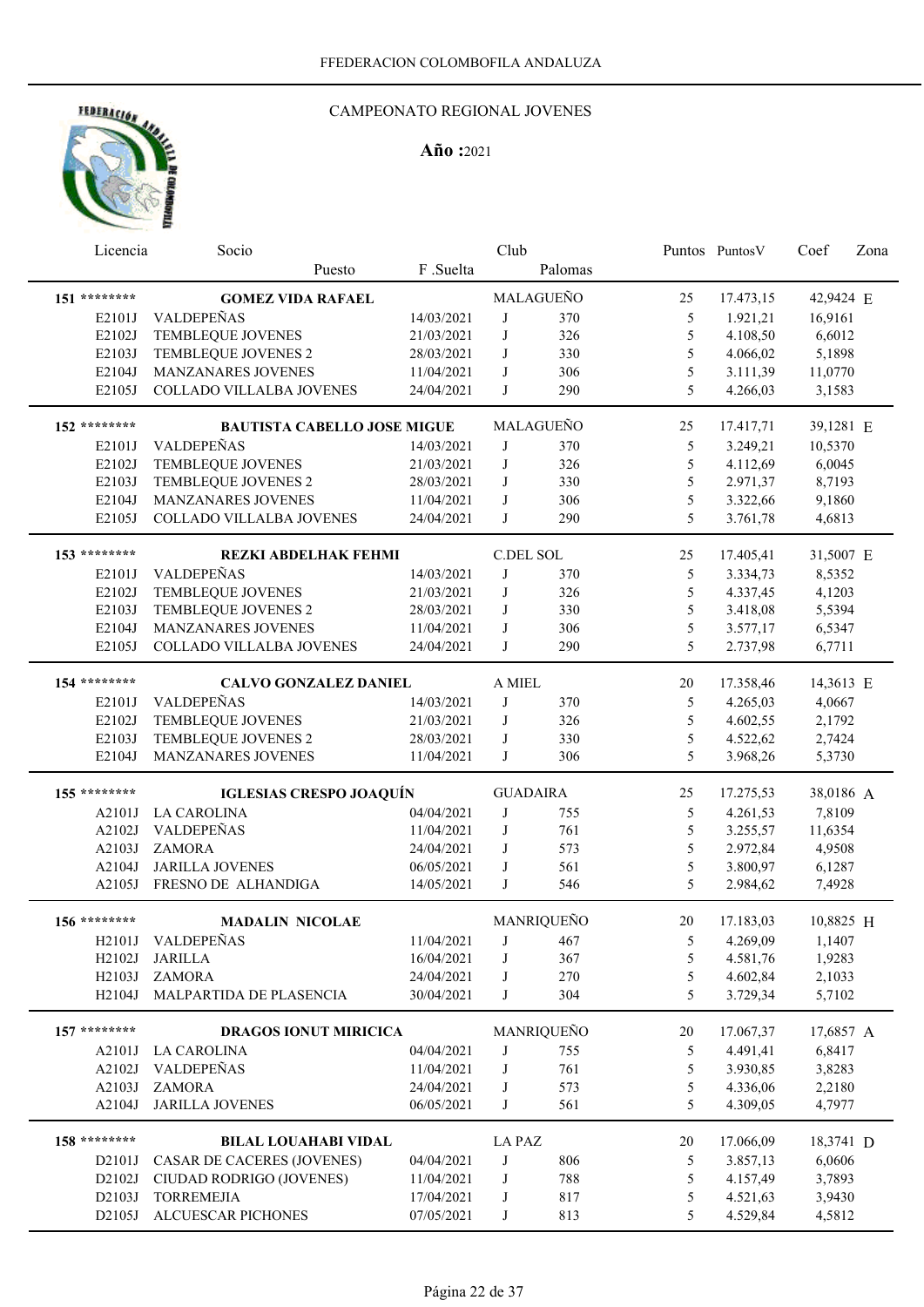

| Licencia       | Socio                             |            | Club             |                   |              | Puntos PuntosV | Coef      | Zona |
|----------------|-----------------------------------|------------|------------------|-------------------|--------------|----------------|-----------|------|
|                | Puesto                            | F.Suelta   |                  | Palomas           |              |                |           |      |
| 159 ********   | <b>MORENO REYES ADRIAN</b>        |            | <b>LA JANDA</b>  |                   | 20           | 17.028,27      | 13,6757 D |      |
| D2101J         | CASAR DE CACERES (JOVENES)        | 04/04/2021 | J                | 806               | 5            | 4.372,24       | 3,8462    |      |
| D2102J         | CIUDAD RODRIGO (JOVENES)          | 11/04/2021 | J                | 788               | 5            | 3.544,46       | 5,7566    |      |
| D2103J         | <b>TORREMEJIA</b>                 | 17/04/2021 | J                | 817               | 5            | 4.679,73       | 1,2435    |      |
| D2104J         | <b>CASAR DE CACERES (JOVENES)</b> | 01/05/2021 | J                | 758               | 5            | 4.431,84       | 2,8294    |      |
|                |                                   |            |                  |                   |              |                |           |      |
| 160 ********   | PALOMINO GALLEGO FELIPE           |            |                  | <b>SEVILLANA</b>  | 22           | 16.964,02      | 34,2363 A |      |
| A2101J         | <b>LA CAROLINA</b>                | 04/04/2021 | J                | 755               | 5            | 4.108,71       | 10,0775   |      |
| A2102J         | VALDEPEÑAS                        | 11/04/2021 | J                | 761               | 5            | 3.695,45       | 6,4464    |      |
| A2103J         | <b>ZAMORA</b>                     | 24/04/2021 | J                | 573               | $\mathbf{2}$ | 1.692,12       | 1,1186    |      |
| A2104J         | <b>JARILLA JOVENES</b>            | 06/05/2021 | J                | 561               | 5            | 3.773,82       | 8,3987    |      |
| A2105J         | FRESNO DE ALHANDIGA               | 14/05/2021 | J                | 546               | 5            | 3.693,92       | 8,1951    |      |
| 161 ********   | DE LA CRUZ BAYO ANTONIO           |            |                  | <b>AYAMONTE</b>   | 25           | 16.934,38      | 27,1341 H |      |
| H2101J         | VALDEPEÑAS                        | 11/04/2021 | J                | 467               | 5            | 3.336,02       | 3,6959    |      |
| H2102J         | <b>JARILLA</b>                    | 16/04/2021 | J                | 367               | 5            | 3.114,94       | 7,5718    |      |
| H2103J         | <b>ZAMORA</b>                     | 24/04/2021 | J                | 270               | 5            | 3.549,77       | 3,6721    |      |
| H2104J         | MALPARTIDA DE PLASENCIA           | 30/04/2021 | J                | 304               | 5            | 3.212,49       | 9,5925    |      |
| H2105J         | FRESNO DE ALHAMBICA               | 14/05/2021 | J                | 410               | 5            | 3.721,16       | 2,6018    |      |
|                |                                   |            |                  |                   |              |                |           |      |
| 162 ********   | RODRIGUEZ CAMPANO J. ANTONIO      |            |                  | <b>ITALICENSE</b> | 20           | 16.854,29      | 19,6878 A |      |
| A2101J         | <b>LA CAROLINA</b>                | 04/04/2021 | J                | 755               | 5            | 4.527,61       | 5,8834    |      |
| A2102J         | VALDEPEÑAS                        | 11/04/2021 | J                | 761               | 5            | 3.538,52       | 7,1582    |      |
| A2104J         | <b>JARILLA JOVENES</b>            | 06/05/2021 | J                | 561               | 5            | 4.285,12       | 4,0300    |      |
| A2105J         | FRESNO DE ALHANDIGA               | 14/05/2021 | J                | 546               | 5            | 4.503,04       | 2,6162    |      |
|                |                                   |            |                  |                   |              |                |           |      |
| $163$ ******** | <b>MIRCEA RAZVAN SIPOS</b>        |            | <b>C.DEL SOL</b> |                   | 20           | 16.841,04      | 14,7329 E |      |
| E2101J         | VALDEPEÑAS                        | 14/03/2021 | J                | 370               | 5            | 3.886,24       | 5,3864    |      |
| E2102J         | TEMBLEQUE JOVENES                 | 21/03/2021 | J                | 326               | 5            | 4.177,14       | 5,0497    |      |
| E2103J         | TEMBLEQUE JOVENES 2               | 28/03/2021 | J                | 330               | 5            | 4.330,91       | 2,3941    |      |
| E2105J         | COLLADO VILLALBA JOVENES          | 24/04/2021 | J                | 290               | 5            | 4.446,75       | 1,9027    |      |
| 164 ********   | <b>LORENZO MASSIP FERNANDO</b>    |            | <b>GADES</b>     |                   | 20           | 16.840,92      | 31,9866 D |      |
| D2102J         | CIUDAD RODRIGO (JOVENES)          | 11/04/2021 | J                | 788               | 5            | 3.718,51       | 5,7528    |      |
| D2103J         | <b>TORREMEJIA</b>                 | 17/04/2021 | J                | 817               | 5            | 4.336,50       | 10,4697   |      |
| D2104J         | <b>CASAR DE CACERES (JOVENES)</b> | 01/05/2021 | J                | 758               | 5            | 4.139,08       | 9,1212    |      |
| D2105J         | ALCUESCAR PICHONES                | 07/05/2021 | J                | 813               | 5            | 4.646,83       | 6,6429    |      |
|                |                                   |            |                  |                   |              |                |           |      |
| 165 ********   | <b>LOPEZ MARTIN MANUELA</b>       |            |                  | <b>AYAMONTE</b>   | 25           | 16.749,85      | 23,3175 H |      |
| H2101J         | VALDEPEÑAS                        | 11/04/2021 | J                | 467               | 5            | 2.280,33       | 6,1457    |      |
| H2102J         | <b>JARILLA</b>                    | 16/04/2021 | J                | 367               | 5            | 3.380,30       | 5,7251    |      |
| H2103J         | <b>ZAMORA</b>                     | 24/04/2021 | J                | 270               | 5            | 3.291,47       | 3,7057    |      |
|                | H2104J MALPARTIDA DE PLASENCIA    | 30/04/2021 | J                | 304               | 5            | 3.748,82       | 6,0948    |      |
|                | H2105J FRESNO DE ALHAMBICA        | 14/05/2021 | J                | 410               | 5            | 4.048,93       | 1,6462    |      |
| 166 ********   | <b>FERNANDEZ MOLINA JOSE FRAN</b> |            | S.ELVIRA.        |                   | 20           | 16.575,82      | 25,0989 G |      |
| G2102J         | <b>FUENTE DE CANTOS</b>           | 21/03/2021 | J                | 98                | 5            | 4.238,38       | 9,9344    |      |
| G2103J         | <b>BEJA</b>                       | 04/04/2021 | J                | 77                | 5            | 4.178,71       | 3,1302    |      |
| G2104J         | VILLANUEVA DEL FRESNO             | 18/04/2021 | J                | 73                | 5            | 4.517,98       | 6,9337    |      |
|                | G2105J VENDAS NOVAS               | 01/05/2021 | J                | 62                | 5            | 3.640,75       | 5,1006    |      |
|                |                                   |            |                  |                   |              |                |           |      |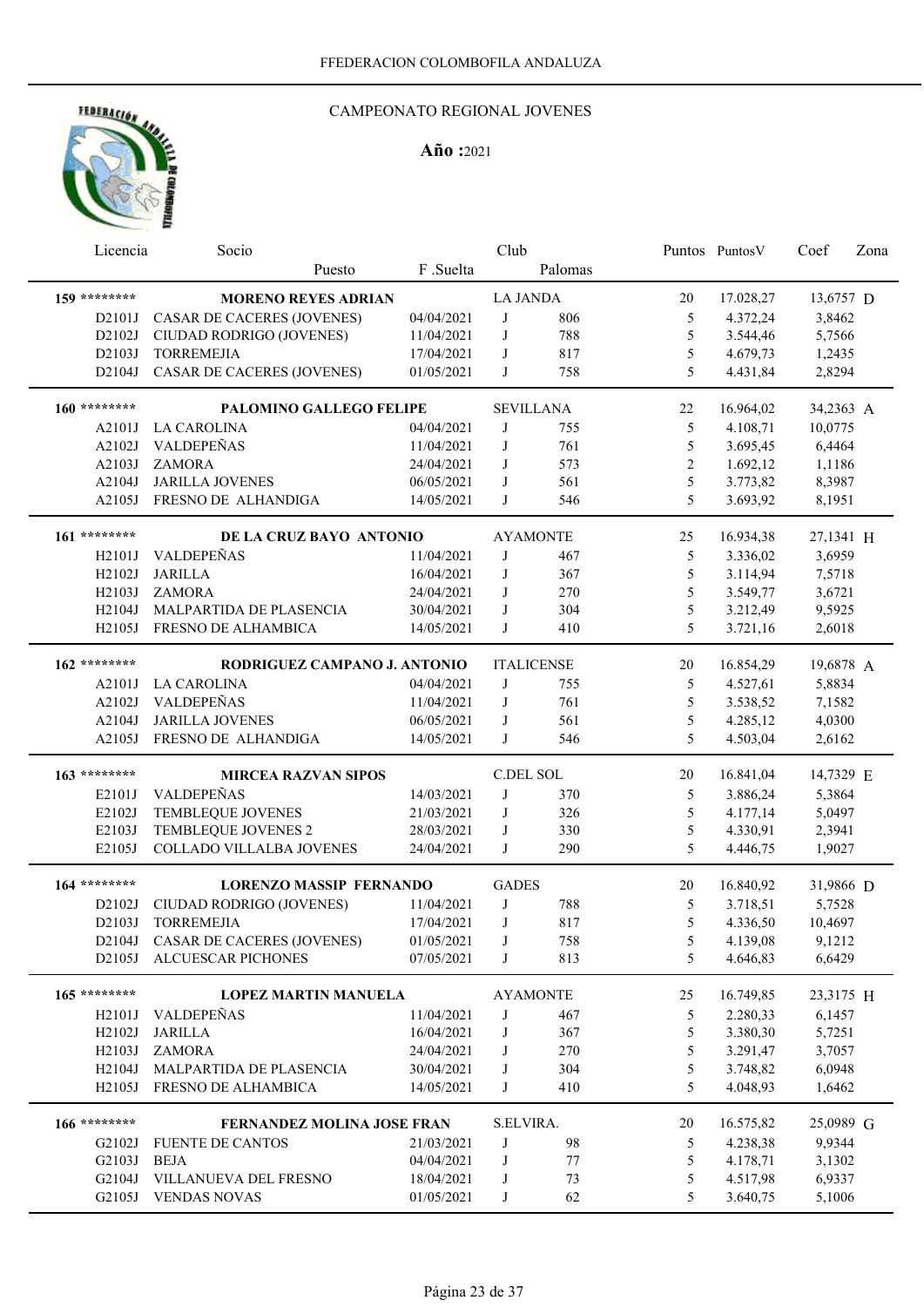## CAMPEONATO REGIONAL JOVENES

| Licencia            | Socio                                      |            | Club           |                 |               | Puntos PuntosV | Coef      | Zona |
|---------------------|--------------------------------------------|------------|----------------|-----------------|---------------|----------------|-----------|------|
|                     | Puesto                                     | F .Suelta  |                | Palomas         |               |                |           |      |
| $167$ ********      | LERDO DE TEJADA PEREZ DE AYALA MITALICENSE |            |                |                 | 20            | 16.549,56      | 18,5973 A |      |
| A2101J              | <b>LA CAROLINA</b>                         | 04/04/2021 | J              | 755             | 5             | 4.568,17       | 4,9540    |      |
| A2102J              | VALDEPEÑAS                                 | 11/04/2021 | J              | 761             | 5             | 4.021,34       | 3,6613    |      |
| A2103J              | <b>ZAMORA</b>                              | 24/04/2021 | J              | 573             | 5             | 4.015,01       | 3,3860    |      |
| A2104J              | <b>JARILLA JOVENES</b>                     | 06/05/2021 | J              | 561             | 5             | 3.945,04       | 6,5960    |      |
|                     |                                            |            |                |                 |               |                |           |      |
| 168 ********        | RODRIGUEZ RODRIGUEZ ANTONIO                |            |                | <b>AYAMONTE</b> | 21            | 16.445,15      | 13,9323 H |      |
| H2101J              | VALDEPEÑAS                                 | 11/04/2021 | J              | 467             | 1             | 698,14         | 0,6405    |      |
| H2102J              | <b>JARILLA</b>                             | 16/04/2021 | J              | 367             | 5             | 4.165,72       | 3,7702    |      |
| H2103J              | <b>ZAMORA</b>                              | 24/04/2021 | J              | 270             | 5             | 3.648,24       | 3,4685    |      |
| H2104J              | MALPARTIDA DE PLASENCIA                    | 30/04/2021 | J              | 304             | 5             | 4.102,69       | 3,8219    |      |
| H2105J              | FRESNO DE ALHAMBICA                        | 14/05/2021 | J              | 410             | 5             | 3.830,36       | 2,2312    |      |
| 169 ********        | <b>NARANJO DIAZ ANTONIO JE</b>             |            |                | MANRIQUEÑO      | 20            | 16.395,73      | 13,6912 H |      |
| H2101J              | VALDEPEÑAS                                 | 11/04/2021 | J              | 467             | 5             | 3.625,25       | 3,4582    |      |
| H2102J              | <b>JARILLA</b>                             | 16/04/2021 | J              | 367             | 5             | 3.888,47       | 6,0712    |      |
| H2103J              | <b>ZAMORA</b>                              | 24/04/2021 | J              | 270             | 5             | 4.301,02       | 3,1566    |      |
| H2104J              | MALPARTIDA DE PLASENCIA                    | 30/04/2021 | J              | 304             | 5             | 4.580,99       | 1,0052    |      |
|                     |                                            |            |                |                 |               |                |           |      |
| 170 ********        | RUIZ LAMA MIGUEL A.                        |            |                | MALAGUEÑO       | 20            | 16.372,53      | 22,6605 E |      |
| E2101J              | VALDEPEÑAS                                 | 14/03/2021 | J              | 370             | 5             | 3.742,39       | 8,5945    |      |
| E2102J              | TEMBLEQUE JOVENES                          | 21/03/2021 | J              | 326             | 5             | 4.326,09       | 4,4370    |      |
| E2103J              | TEMBLEQUE JOVENES 2                        | 28/03/2021 | J              | 330             | 5             | 4.446,42       | 3,1693    |      |
| E2104J              | MANZANARES JOVENES                         | 11/04/2021 | J              | 306             | 5             | 3.857,63       | 6,4597    |      |
| 171 ********        | <b>BAUTI MARTINEZ JOSE</b>                 |            | <b>LA PAZ</b>  |                 | 20            | 16.248,90      | 20,914 D  |      |
| D2101J              | CASAR DE CACERES (JOVENES)                 | 04/04/2021 | J              | 806             | 5             | 4.006,68       | 5,4316    |      |
| D2102J              | CIUDAD RODRIGO (JOVENES)                   | 11/04/2021 | J              | 788             | 5             | 3.465,99       | 4,9413    |      |
| D2104J              | <b>CASAR DE CACERES (JOVENES)</b>          | 01/05/2021 | J              | 758             | 5             | 4.328,90       | 4,9509    |      |
| D2105J              | <b>ALCUESCAR PICHONES</b>                  | 07/05/2021 | J              | 813             | 5             | 4.447,33       | 5,5902    |      |
|                     |                                            |            |                |                 |               |                |           |      |
| $172$ ********      | HERAS TROCOLI RAFAEL                       |            | <b>OMEYAS</b>  |                 | 21            | 16.166,26      | 8,6911 C  |      |
| C2101J              | <b>JARILLA JOVENES 1</b>                   | 16/04/2021 | J              | 63              | 5             | 4.123,10       | 1,6579    |      |
| C2102J              | <b>CUBO TIERRA DEL VINO J3</b>             | 24/04/2021 | J              | 49              | 5             | 3.879,37       | 1,7277    |      |
| C2103J              | <b>JARILLA JOVENES 2</b>                   | 06/05/2021 | J              | 44              | 5             | 4.597,99       | 2,8651    |      |
| C <sub>2</sub> 104J | <b>OPORTO JOVENES 5</b>                    | 15/05/2021 | J              | 28              | 1             | 828,87         | 0,1500    |      |
| C2105J              | <b>CUBO DE TIERRA DEL VINO</b>             | 16/05/2021 | J              | $28\,$          | 5             | 2.736,93       | 2,2904    |      |
| 173 ********        | FRONCEDA AROZAMENA BRAULIO                 |            |                | <b>AYAMONTE</b> | 25            | 16.124,11      | 28,1042 H |      |
| H2101J              | VALDEPEÑAS                                 | 11/04/2021 | J              | 467             | 5             | 3.282,76       | 3,9140    |      |
| H2102J              | <b>JARILLA</b>                             | 16/04/2021 | J              | 367             | $\mathfrak s$ | 4.030,10       | 4,5464    |      |
| H2103J              | <b>ZAMORA</b>                              | 24/04/2021 | J              | 270             | $\mathfrak s$ | 3.155,71       | 4,5980    |      |
| H2104J              | MALPARTIDA DE PLASENCIA                    | 30/04/2021 | J              | 304             | $\mathfrak s$ | 3.199,44       | 9,7980    |      |
| H2105J              | FRESNO DE ALHAMBICA                        | 14/05/2021 | J              | 410             | 5             | 2.456,10       | 5,2478    |      |
|                     |                                            |            |                |                 |               |                |           |      |
| 174 ********        | <b>COSMIN MATEI EMANUEL</b>                |            | <b>S.GADOR</b> |                 | 20            | 16.046,46      | 15,645 B  |      |
| B2101J              | VALDEPEÑAS                                 | 14/03/2021 | J              | 117             | 5             | 4.166,08       | 4,8405    |      |
| B2102J              | TEMBLEQUE                                  | 21/03/2021 | J              | 117             | 5             | 4.844,04       | 0,8390    |      |
| B2103J              | TEMBLEQUE 2                                | 28/03/2021 | J              | 108             | 5             | 4.354,26       | 1,7611    |      |
| B2104J              | <b>MANZANARES</b>                          | 11/04/2021 | J              | 125             | 5             | 2.682,08       | 8,2044    |      |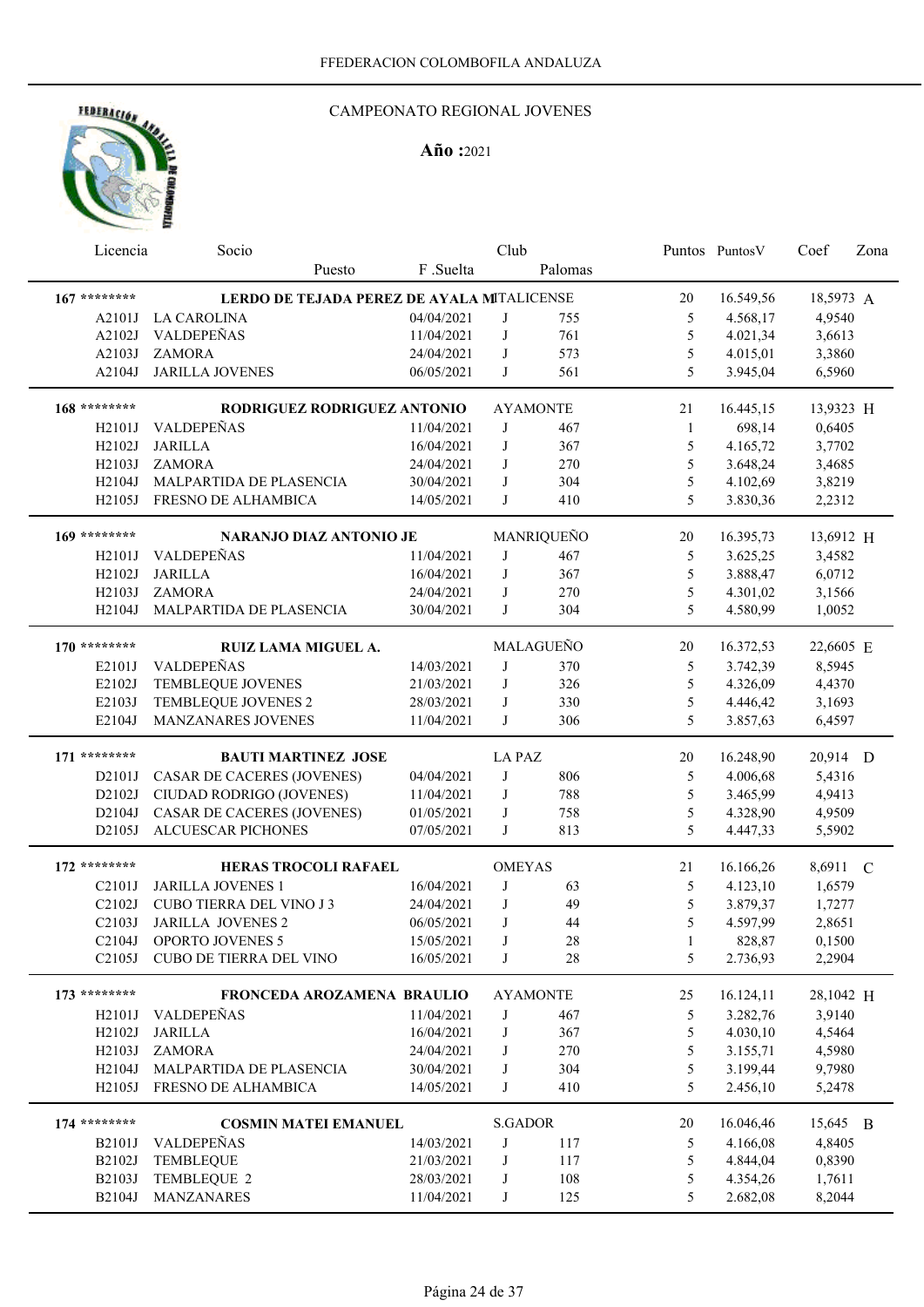## CAMPEONATO REGIONAL JOVENES

| F .Suelta<br>Palomas<br>Puesto<br>175 ********<br>REQUENA LARROSA JUAN MANUE<br><b>ANDARAX</b><br>16.030,99<br>20<br>15,3713 B<br><b>VALDEPEÑAS</b><br>14/03/2021<br>117<br>4.392,84<br>3,2311<br><b>B2101J</b><br>J<br>5<br>B2102J<br><b>TEMBLEQUE</b><br>21/03/2021<br>J<br>117<br>5<br>4.600,60<br>2,5330<br>B2103J<br>TEMBLEQUE 2<br>28/03/2021<br>108<br>5<br>2.709,73<br>7,4734<br>J<br>5<br>B2104J<br>MANZANARES<br>11/04/2021<br>J<br>125<br>4.327,82<br>2,1338<br>176 ********<br><b>S.GADOR</b><br>20<br>15.891,80<br>17,0902 B<br><b>SOTO RODRIGUEZ MIGUEL</b><br>VALDEPEÑAS<br>14/03/2021<br>5<br>4,8681<br><b>B2101J</b><br>J<br>117<br>4.215,28<br>5<br>B2102J<br>TEMBLEQUE<br>J<br>117<br>4.402,84<br>21/03/2021<br>3,3684<br>5<br>B2103J<br>TEMBLEQUE 2<br>108<br>3.837,38<br>28/03/2021<br>J<br>2,8547<br>5<br>B2104J<br>MANZANARES<br>J<br>125<br>3.436,30<br>5,9990<br>11/04/2021<br>177 ********<br>C.DEL SOL<br>24<br>15.870,80<br>35,429 E<br><b>MEDINA PALOMO PABLO</b><br>VALDEPEÑAS<br>14/03/2021<br>J<br>370<br>5<br>8,4364<br>E2101J<br>3.497,27<br>5<br>E2102J<br>TEMBLEQUE JOVENES<br>J<br>326<br>4.038,03<br>5,9167<br>21/03/2021<br>$\mathfrak s$<br>E2103J<br>J<br>330<br>TEMBLEQUE JOVENES 2<br>28/03/2021<br>2.558,06<br>8,1307<br>5<br>E2104J<br>306<br>3.181,54<br><b>MANZANARES JOVENES</b><br>11/04/2021<br>J<br>8,4697<br>E2105J<br>COLLADO VILLALBA JOVENES<br>24/04/2021<br>J<br>290<br>4<br>2.595,90<br>4,4755<br>178 ********<br><b>S.GADOR</b><br><b>REYES GRANADOS JOSE MIGUE</b><br>20<br>15.835,02<br>18,1883 B<br>VALDEPEÑAS<br>14/03/2021<br>J<br>117<br>5<br>3.652,57<br>8,3042<br><b>B2101J</b><br>B2102J<br>TEMBLEQUE<br>J<br>117<br>5<br>4.235,76<br>4,2382<br>21/03/2021<br>B2103J<br>TEMBLEQUE 2<br>5<br>3.348,33<br>4,5628<br>28/03/2021<br>J<br>108<br>5<br>MANZANARES<br>11/04/2021<br>4.598,36<br>1,0831<br>B2104J<br>J<br>125<br>$179$ ********<br><b>S.GADOR</b><br>DE HARO MARTINEZ JOSE A.<br>20<br>15.753,19<br>16,3816 B<br><b>VALDEPEÑAS</b><br>14/03/2021<br>5<br>4.376,27<br>3,2518<br><b>B2101J</b><br>J<br>117<br>B2102J<br><b>TEMBLEQUE</b><br>21/03/2021<br>J<br>117<br>5<br>4.410,78<br>3,6261<br>B2103J<br>TEMBLEQUE 2<br>28/03/2021<br>108<br>5<br>5,2379<br>J<br>3.243,49<br>B2104J<br><b>MANZANARES</b><br>J<br>5<br>11/04/2021<br>125<br>3.722,65<br>4,2658<br>180 ********<br><b>AYAMONTE</b><br>23<br>15.727,02<br>24,2954 H<br><b>GONZALEZ LOCIGA MANUEL</b><br><b>VALDEPEÑAS</b><br>11/04/2021<br>H2101J<br>J<br>467<br>5<br>3.345,11<br>3,4051<br><b>JARILLA</b><br>5<br>H2102J<br>16/04/2021<br>J<br>367<br>3.863,75<br>5,0282<br>270<br>3<br>H2103J ZAMORA<br>24/04/2021<br>J<br>1.656,68<br>3,1167<br>MALPARTIDA DE PLASENCIA<br>30/04/2021<br>304<br>H2104J<br>$\mathsf{J}$<br>5<br>3.209,25<br>9,8432<br>FRESNO DE ALHAMBICA<br>14/05/2021<br>410<br>5<br>3.652,23<br>H2105J<br>J<br>2,9022<br>181 ********<br><b>S.GADOR</b><br>$20\,$<br>15.699,23<br>18,27<br><b>MOLDOVAN RADU</b><br>B<br>6,4799<br>VALDEPEÑAS<br>14/03/2021<br>B2101J<br>J<br>117<br>5<br>3.902,86<br>5<br>B2102J<br>TEMBLEQUE<br>117<br>4.378,94<br>21/03/2021<br>J<br>4,0338<br>5<br>B2103J<br>TEMBLEQUE 2<br>108<br>4.033,67<br>28/03/2021<br>J<br>2,2278<br>5<br>B2104J<br>MANZANARES<br>11/04/2021<br>J<br>125<br>3.383,76<br>5,5285<br>182 ********<br><b>RAYA GUIRADO JOSE MANUE</b><br><b>GUADAIRA</b><br>20<br>15.666,83<br>27,2871 A<br>04/04/2021<br>755<br>5<br>4.294,74<br>8,6116<br><b>LA CAROLINA</b><br>J<br>A2101J<br>VALDEPEÑAS<br>J<br>761<br>5<br>3.758,49<br>8,6836<br>A2102J<br>11/04/2021<br>$\mathfrak{S}$<br><b>ZAMORA</b><br>573<br>3.898,46<br>2,6480<br>A2103J<br>24/04/2021<br>J<br><b>JARILLA JOVENES</b><br>561<br>5<br>7,3439<br>A2104J<br>06/05/2021<br>J<br>3.715,14 | Licencia | Socio | Club |  | Puntos Puntos V | Coef | Zona |
|---------------------------------------------------------------------------------------------------------------------------------------------------------------------------------------------------------------------------------------------------------------------------------------------------------------------------------------------------------------------------------------------------------------------------------------------------------------------------------------------------------------------------------------------------------------------------------------------------------------------------------------------------------------------------------------------------------------------------------------------------------------------------------------------------------------------------------------------------------------------------------------------------------------------------------------------------------------------------------------------------------------------------------------------------------------------------------------------------------------------------------------------------------------------------------------------------------------------------------------------------------------------------------------------------------------------------------------------------------------------------------------------------------------------------------------------------------------------------------------------------------------------------------------------------------------------------------------------------------------------------------------------------------------------------------------------------------------------------------------------------------------------------------------------------------------------------------------------------------------------------------------------------------------------------------------------------------------------------------------------------------------------------------------------------------------------------------------------------------------------------------------------------------------------------------------------------------------------------------------------------------------------------------------------------------------------------------------------------------------------------------------------------------------------------------------------------------------------------------------------------------------------------------------------------------------------------------------------------------------------------------------------------------------------------------------------------------------------------------------------------------------------------------------------------------------------------------------------------------------------------------------------------------------------------------------------------------------------------------------------------------------------------------------------------------------------------------------------------------------------------------------------------------------------------------------------------------------------------------------------------------------------------------------------------------------------------------------------------------------------------------------------------------------------------------------------------------------------------------------------------------------------------------------------------------------------------------------------------------------------------------------------------------------------------------------------------------------------------------------------------------------------|----------|-------|------|--|-----------------|------|------|
|                                                                                                                                                                                                                                                                                                                                                                                                                                                                                                                                                                                                                                                                                                                                                                                                                                                                                                                                                                                                                                                                                                                                                                                                                                                                                                                                                                                                                                                                                                                                                                                                                                                                                                                                                                                                                                                                                                                                                                                                                                                                                                                                                                                                                                                                                                                                                                                                                                                                                                                                                                                                                                                                                                                                                                                                                                                                                                                                                                                                                                                                                                                                                                                                                                                                                                                                                                                                                                                                                                                                                                                                                                                                                                                                                                     |          |       |      |  |                 |      |      |
|                                                                                                                                                                                                                                                                                                                                                                                                                                                                                                                                                                                                                                                                                                                                                                                                                                                                                                                                                                                                                                                                                                                                                                                                                                                                                                                                                                                                                                                                                                                                                                                                                                                                                                                                                                                                                                                                                                                                                                                                                                                                                                                                                                                                                                                                                                                                                                                                                                                                                                                                                                                                                                                                                                                                                                                                                                                                                                                                                                                                                                                                                                                                                                                                                                                                                                                                                                                                                                                                                                                                                                                                                                                                                                                                                                     |          |       |      |  |                 |      |      |
|                                                                                                                                                                                                                                                                                                                                                                                                                                                                                                                                                                                                                                                                                                                                                                                                                                                                                                                                                                                                                                                                                                                                                                                                                                                                                                                                                                                                                                                                                                                                                                                                                                                                                                                                                                                                                                                                                                                                                                                                                                                                                                                                                                                                                                                                                                                                                                                                                                                                                                                                                                                                                                                                                                                                                                                                                                                                                                                                                                                                                                                                                                                                                                                                                                                                                                                                                                                                                                                                                                                                                                                                                                                                                                                                                                     |          |       |      |  |                 |      |      |
|                                                                                                                                                                                                                                                                                                                                                                                                                                                                                                                                                                                                                                                                                                                                                                                                                                                                                                                                                                                                                                                                                                                                                                                                                                                                                                                                                                                                                                                                                                                                                                                                                                                                                                                                                                                                                                                                                                                                                                                                                                                                                                                                                                                                                                                                                                                                                                                                                                                                                                                                                                                                                                                                                                                                                                                                                                                                                                                                                                                                                                                                                                                                                                                                                                                                                                                                                                                                                                                                                                                                                                                                                                                                                                                                                                     |          |       |      |  |                 |      |      |
|                                                                                                                                                                                                                                                                                                                                                                                                                                                                                                                                                                                                                                                                                                                                                                                                                                                                                                                                                                                                                                                                                                                                                                                                                                                                                                                                                                                                                                                                                                                                                                                                                                                                                                                                                                                                                                                                                                                                                                                                                                                                                                                                                                                                                                                                                                                                                                                                                                                                                                                                                                                                                                                                                                                                                                                                                                                                                                                                                                                                                                                                                                                                                                                                                                                                                                                                                                                                                                                                                                                                                                                                                                                                                                                                                                     |          |       |      |  |                 |      |      |
|                                                                                                                                                                                                                                                                                                                                                                                                                                                                                                                                                                                                                                                                                                                                                                                                                                                                                                                                                                                                                                                                                                                                                                                                                                                                                                                                                                                                                                                                                                                                                                                                                                                                                                                                                                                                                                                                                                                                                                                                                                                                                                                                                                                                                                                                                                                                                                                                                                                                                                                                                                                                                                                                                                                                                                                                                                                                                                                                                                                                                                                                                                                                                                                                                                                                                                                                                                                                                                                                                                                                                                                                                                                                                                                                                                     |          |       |      |  |                 |      |      |
|                                                                                                                                                                                                                                                                                                                                                                                                                                                                                                                                                                                                                                                                                                                                                                                                                                                                                                                                                                                                                                                                                                                                                                                                                                                                                                                                                                                                                                                                                                                                                                                                                                                                                                                                                                                                                                                                                                                                                                                                                                                                                                                                                                                                                                                                                                                                                                                                                                                                                                                                                                                                                                                                                                                                                                                                                                                                                                                                                                                                                                                                                                                                                                                                                                                                                                                                                                                                                                                                                                                                                                                                                                                                                                                                                                     |          |       |      |  |                 |      |      |
|                                                                                                                                                                                                                                                                                                                                                                                                                                                                                                                                                                                                                                                                                                                                                                                                                                                                                                                                                                                                                                                                                                                                                                                                                                                                                                                                                                                                                                                                                                                                                                                                                                                                                                                                                                                                                                                                                                                                                                                                                                                                                                                                                                                                                                                                                                                                                                                                                                                                                                                                                                                                                                                                                                                                                                                                                                                                                                                                                                                                                                                                                                                                                                                                                                                                                                                                                                                                                                                                                                                                                                                                                                                                                                                                                                     |          |       |      |  |                 |      |      |
|                                                                                                                                                                                                                                                                                                                                                                                                                                                                                                                                                                                                                                                                                                                                                                                                                                                                                                                                                                                                                                                                                                                                                                                                                                                                                                                                                                                                                                                                                                                                                                                                                                                                                                                                                                                                                                                                                                                                                                                                                                                                                                                                                                                                                                                                                                                                                                                                                                                                                                                                                                                                                                                                                                                                                                                                                                                                                                                                                                                                                                                                                                                                                                                                                                                                                                                                                                                                                                                                                                                                                                                                                                                                                                                                                                     |          |       |      |  |                 |      |      |
|                                                                                                                                                                                                                                                                                                                                                                                                                                                                                                                                                                                                                                                                                                                                                                                                                                                                                                                                                                                                                                                                                                                                                                                                                                                                                                                                                                                                                                                                                                                                                                                                                                                                                                                                                                                                                                                                                                                                                                                                                                                                                                                                                                                                                                                                                                                                                                                                                                                                                                                                                                                                                                                                                                                                                                                                                                                                                                                                                                                                                                                                                                                                                                                                                                                                                                                                                                                                                                                                                                                                                                                                                                                                                                                                                                     |          |       |      |  |                 |      |      |
|                                                                                                                                                                                                                                                                                                                                                                                                                                                                                                                                                                                                                                                                                                                                                                                                                                                                                                                                                                                                                                                                                                                                                                                                                                                                                                                                                                                                                                                                                                                                                                                                                                                                                                                                                                                                                                                                                                                                                                                                                                                                                                                                                                                                                                                                                                                                                                                                                                                                                                                                                                                                                                                                                                                                                                                                                                                                                                                                                                                                                                                                                                                                                                                                                                                                                                                                                                                                                                                                                                                                                                                                                                                                                                                                                                     |          |       |      |  |                 |      |      |
|                                                                                                                                                                                                                                                                                                                                                                                                                                                                                                                                                                                                                                                                                                                                                                                                                                                                                                                                                                                                                                                                                                                                                                                                                                                                                                                                                                                                                                                                                                                                                                                                                                                                                                                                                                                                                                                                                                                                                                                                                                                                                                                                                                                                                                                                                                                                                                                                                                                                                                                                                                                                                                                                                                                                                                                                                                                                                                                                                                                                                                                                                                                                                                                                                                                                                                                                                                                                                                                                                                                                                                                                                                                                                                                                                                     |          |       |      |  |                 |      |      |
|                                                                                                                                                                                                                                                                                                                                                                                                                                                                                                                                                                                                                                                                                                                                                                                                                                                                                                                                                                                                                                                                                                                                                                                                                                                                                                                                                                                                                                                                                                                                                                                                                                                                                                                                                                                                                                                                                                                                                                                                                                                                                                                                                                                                                                                                                                                                                                                                                                                                                                                                                                                                                                                                                                                                                                                                                                                                                                                                                                                                                                                                                                                                                                                                                                                                                                                                                                                                                                                                                                                                                                                                                                                                                                                                                                     |          |       |      |  |                 |      |      |
|                                                                                                                                                                                                                                                                                                                                                                                                                                                                                                                                                                                                                                                                                                                                                                                                                                                                                                                                                                                                                                                                                                                                                                                                                                                                                                                                                                                                                                                                                                                                                                                                                                                                                                                                                                                                                                                                                                                                                                                                                                                                                                                                                                                                                                                                                                                                                                                                                                                                                                                                                                                                                                                                                                                                                                                                                                                                                                                                                                                                                                                                                                                                                                                                                                                                                                                                                                                                                                                                                                                                                                                                                                                                                                                                                                     |          |       |      |  |                 |      |      |
|                                                                                                                                                                                                                                                                                                                                                                                                                                                                                                                                                                                                                                                                                                                                                                                                                                                                                                                                                                                                                                                                                                                                                                                                                                                                                                                                                                                                                                                                                                                                                                                                                                                                                                                                                                                                                                                                                                                                                                                                                                                                                                                                                                                                                                                                                                                                                                                                                                                                                                                                                                                                                                                                                                                                                                                                                                                                                                                                                                                                                                                                                                                                                                                                                                                                                                                                                                                                                                                                                                                                                                                                                                                                                                                                                                     |          |       |      |  |                 |      |      |
|                                                                                                                                                                                                                                                                                                                                                                                                                                                                                                                                                                                                                                                                                                                                                                                                                                                                                                                                                                                                                                                                                                                                                                                                                                                                                                                                                                                                                                                                                                                                                                                                                                                                                                                                                                                                                                                                                                                                                                                                                                                                                                                                                                                                                                                                                                                                                                                                                                                                                                                                                                                                                                                                                                                                                                                                                                                                                                                                                                                                                                                                                                                                                                                                                                                                                                                                                                                                                                                                                                                                                                                                                                                                                                                                                                     |          |       |      |  |                 |      |      |
|                                                                                                                                                                                                                                                                                                                                                                                                                                                                                                                                                                                                                                                                                                                                                                                                                                                                                                                                                                                                                                                                                                                                                                                                                                                                                                                                                                                                                                                                                                                                                                                                                                                                                                                                                                                                                                                                                                                                                                                                                                                                                                                                                                                                                                                                                                                                                                                                                                                                                                                                                                                                                                                                                                                                                                                                                                                                                                                                                                                                                                                                                                                                                                                                                                                                                                                                                                                                                                                                                                                                                                                                                                                                                                                                                                     |          |       |      |  |                 |      |      |
|                                                                                                                                                                                                                                                                                                                                                                                                                                                                                                                                                                                                                                                                                                                                                                                                                                                                                                                                                                                                                                                                                                                                                                                                                                                                                                                                                                                                                                                                                                                                                                                                                                                                                                                                                                                                                                                                                                                                                                                                                                                                                                                                                                                                                                                                                                                                                                                                                                                                                                                                                                                                                                                                                                                                                                                                                                                                                                                                                                                                                                                                                                                                                                                                                                                                                                                                                                                                                                                                                                                                                                                                                                                                                                                                                                     |          |       |      |  |                 |      |      |
|                                                                                                                                                                                                                                                                                                                                                                                                                                                                                                                                                                                                                                                                                                                                                                                                                                                                                                                                                                                                                                                                                                                                                                                                                                                                                                                                                                                                                                                                                                                                                                                                                                                                                                                                                                                                                                                                                                                                                                                                                                                                                                                                                                                                                                                                                                                                                                                                                                                                                                                                                                                                                                                                                                                                                                                                                                                                                                                                                                                                                                                                                                                                                                                                                                                                                                                                                                                                                                                                                                                                                                                                                                                                                                                                                                     |          |       |      |  |                 |      |      |
|                                                                                                                                                                                                                                                                                                                                                                                                                                                                                                                                                                                                                                                                                                                                                                                                                                                                                                                                                                                                                                                                                                                                                                                                                                                                                                                                                                                                                                                                                                                                                                                                                                                                                                                                                                                                                                                                                                                                                                                                                                                                                                                                                                                                                                                                                                                                                                                                                                                                                                                                                                                                                                                                                                                                                                                                                                                                                                                                                                                                                                                                                                                                                                                                                                                                                                                                                                                                                                                                                                                                                                                                                                                                                                                                                                     |          |       |      |  |                 |      |      |
|                                                                                                                                                                                                                                                                                                                                                                                                                                                                                                                                                                                                                                                                                                                                                                                                                                                                                                                                                                                                                                                                                                                                                                                                                                                                                                                                                                                                                                                                                                                                                                                                                                                                                                                                                                                                                                                                                                                                                                                                                                                                                                                                                                                                                                                                                                                                                                                                                                                                                                                                                                                                                                                                                                                                                                                                                                                                                                                                                                                                                                                                                                                                                                                                                                                                                                                                                                                                                                                                                                                                                                                                                                                                                                                                                                     |          |       |      |  |                 |      |      |
|                                                                                                                                                                                                                                                                                                                                                                                                                                                                                                                                                                                                                                                                                                                                                                                                                                                                                                                                                                                                                                                                                                                                                                                                                                                                                                                                                                                                                                                                                                                                                                                                                                                                                                                                                                                                                                                                                                                                                                                                                                                                                                                                                                                                                                                                                                                                                                                                                                                                                                                                                                                                                                                                                                                                                                                                                                                                                                                                                                                                                                                                                                                                                                                                                                                                                                                                                                                                                                                                                                                                                                                                                                                                                                                                                                     |          |       |      |  |                 |      |      |
|                                                                                                                                                                                                                                                                                                                                                                                                                                                                                                                                                                                                                                                                                                                                                                                                                                                                                                                                                                                                                                                                                                                                                                                                                                                                                                                                                                                                                                                                                                                                                                                                                                                                                                                                                                                                                                                                                                                                                                                                                                                                                                                                                                                                                                                                                                                                                                                                                                                                                                                                                                                                                                                                                                                                                                                                                                                                                                                                                                                                                                                                                                                                                                                                                                                                                                                                                                                                                                                                                                                                                                                                                                                                                                                                                                     |          |       |      |  |                 |      |      |
|                                                                                                                                                                                                                                                                                                                                                                                                                                                                                                                                                                                                                                                                                                                                                                                                                                                                                                                                                                                                                                                                                                                                                                                                                                                                                                                                                                                                                                                                                                                                                                                                                                                                                                                                                                                                                                                                                                                                                                                                                                                                                                                                                                                                                                                                                                                                                                                                                                                                                                                                                                                                                                                                                                                                                                                                                                                                                                                                                                                                                                                                                                                                                                                                                                                                                                                                                                                                                                                                                                                                                                                                                                                                                                                                                                     |          |       |      |  |                 |      |      |
|                                                                                                                                                                                                                                                                                                                                                                                                                                                                                                                                                                                                                                                                                                                                                                                                                                                                                                                                                                                                                                                                                                                                                                                                                                                                                                                                                                                                                                                                                                                                                                                                                                                                                                                                                                                                                                                                                                                                                                                                                                                                                                                                                                                                                                                                                                                                                                                                                                                                                                                                                                                                                                                                                                                                                                                                                                                                                                                                                                                                                                                                                                                                                                                                                                                                                                                                                                                                                                                                                                                                                                                                                                                                                                                                                                     |          |       |      |  |                 |      |      |
|                                                                                                                                                                                                                                                                                                                                                                                                                                                                                                                                                                                                                                                                                                                                                                                                                                                                                                                                                                                                                                                                                                                                                                                                                                                                                                                                                                                                                                                                                                                                                                                                                                                                                                                                                                                                                                                                                                                                                                                                                                                                                                                                                                                                                                                                                                                                                                                                                                                                                                                                                                                                                                                                                                                                                                                                                                                                                                                                                                                                                                                                                                                                                                                                                                                                                                                                                                                                                                                                                                                                                                                                                                                                                                                                                                     |          |       |      |  |                 |      |      |
|                                                                                                                                                                                                                                                                                                                                                                                                                                                                                                                                                                                                                                                                                                                                                                                                                                                                                                                                                                                                                                                                                                                                                                                                                                                                                                                                                                                                                                                                                                                                                                                                                                                                                                                                                                                                                                                                                                                                                                                                                                                                                                                                                                                                                                                                                                                                                                                                                                                                                                                                                                                                                                                                                                                                                                                                                                                                                                                                                                                                                                                                                                                                                                                                                                                                                                                                                                                                                                                                                                                                                                                                                                                                                                                                                                     |          |       |      |  |                 |      |      |
|                                                                                                                                                                                                                                                                                                                                                                                                                                                                                                                                                                                                                                                                                                                                                                                                                                                                                                                                                                                                                                                                                                                                                                                                                                                                                                                                                                                                                                                                                                                                                                                                                                                                                                                                                                                                                                                                                                                                                                                                                                                                                                                                                                                                                                                                                                                                                                                                                                                                                                                                                                                                                                                                                                                                                                                                                                                                                                                                                                                                                                                                                                                                                                                                                                                                                                                                                                                                                                                                                                                                                                                                                                                                                                                                                                     |          |       |      |  |                 |      |      |
|                                                                                                                                                                                                                                                                                                                                                                                                                                                                                                                                                                                                                                                                                                                                                                                                                                                                                                                                                                                                                                                                                                                                                                                                                                                                                                                                                                                                                                                                                                                                                                                                                                                                                                                                                                                                                                                                                                                                                                                                                                                                                                                                                                                                                                                                                                                                                                                                                                                                                                                                                                                                                                                                                                                                                                                                                                                                                                                                                                                                                                                                                                                                                                                                                                                                                                                                                                                                                                                                                                                                                                                                                                                                                                                                                                     |          |       |      |  |                 |      |      |
|                                                                                                                                                                                                                                                                                                                                                                                                                                                                                                                                                                                                                                                                                                                                                                                                                                                                                                                                                                                                                                                                                                                                                                                                                                                                                                                                                                                                                                                                                                                                                                                                                                                                                                                                                                                                                                                                                                                                                                                                                                                                                                                                                                                                                                                                                                                                                                                                                                                                                                                                                                                                                                                                                                                                                                                                                                                                                                                                                                                                                                                                                                                                                                                                                                                                                                                                                                                                                                                                                                                                                                                                                                                                                                                                                                     |          |       |      |  |                 |      |      |
|                                                                                                                                                                                                                                                                                                                                                                                                                                                                                                                                                                                                                                                                                                                                                                                                                                                                                                                                                                                                                                                                                                                                                                                                                                                                                                                                                                                                                                                                                                                                                                                                                                                                                                                                                                                                                                                                                                                                                                                                                                                                                                                                                                                                                                                                                                                                                                                                                                                                                                                                                                                                                                                                                                                                                                                                                                                                                                                                                                                                                                                                                                                                                                                                                                                                                                                                                                                                                                                                                                                                                                                                                                                                                                                                                                     |          |       |      |  |                 |      |      |
|                                                                                                                                                                                                                                                                                                                                                                                                                                                                                                                                                                                                                                                                                                                                                                                                                                                                                                                                                                                                                                                                                                                                                                                                                                                                                                                                                                                                                                                                                                                                                                                                                                                                                                                                                                                                                                                                                                                                                                                                                                                                                                                                                                                                                                                                                                                                                                                                                                                                                                                                                                                                                                                                                                                                                                                                                                                                                                                                                                                                                                                                                                                                                                                                                                                                                                                                                                                                                                                                                                                                                                                                                                                                                                                                                                     |          |       |      |  |                 |      |      |
|                                                                                                                                                                                                                                                                                                                                                                                                                                                                                                                                                                                                                                                                                                                                                                                                                                                                                                                                                                                                                                                                                                                                                                                                                                                                                                                                                                                                                                                                                                                                                                                                                                                                                                                                                                                                                                                                                                                                                                                                                                                                                                                                                                                                                                                                                                                                                                                                                                                                                                                                                                                                                                                                                                                                                                                                                                                                                                                                                                                                                                                                                                                                                                                                                                                                                                                                                                                                                                                                                                                                                                                                                                                                                                                                                                     |          |       |      |  |                 |      |      |
|                                                                                                                                                                                                                                                                                                                                                                                                                                                                                                                                                                                                                                                                                                                                                                                                                                                                                                                                                                                                                                                                                                                                                                                                                                                                                                                                                                                                                                                                                                                                                                                                                                                                                                                                                                                                                                                                                                                                                                                                                                                                                                                                                                                                                                                                                                                                                                                                                                                                                                                                                                                                                                                                                                                                                                                                                                                                                                                                                                                                                                                                                                                                                                                                                                                                                                                                                                                                                                                                                                                                                                                                                                                                                                                                                                     |          |       |      |  |                 |      |      |
|                                                                                                                                                                                                                                                                                                                                                                                                                                                                                                                                                                                                                                                                                                                                                                                                                                                                                                                                                                                                                                                                                                                                                                                                                                                                                                                                                                                                                                                                                                                                                                                                                                                                                                                                                                                                                                                                                                                                                                                                                                                                                                                                                                                                                                                                                                                                                                                                                                                                                                                                                                                                                                                                                                                                                                                                                                                                                                                                                                                                                                                                                                                                                                                                                                                                                                                                                                                                                                                                                                                                                                                                                                                                                                                                                                     |          |       |      |  |                 |      |      |
|                                                                                                                                                                                                                                                                                                                                                                                                                                                                                                                                                                                                                                                                                                                                                                                                                                                                                                                                                                                                                                                                                                                                                                                                                                                                                                                                                                                                                                                                                                                                                                                                                                                                                                                                                                                                                                                                                                                                                                                                                                                                                                                                                                                                                                                                                                                                                                                                                                                                                                                                                                                                                                                                                                                                                                                                                                                                                                                                                                                                                                                                                                                                                                                                                                                                                                                                                                                                                                                                                                                                                                                                                                                                                                                                                                     |          |       |      |  |                 |      |      |
|                                                                                                                                                                                                                                                                                                                                                                                                                                                                                                                                                                                                                                                                                                                                                                                                                                                                                                                                                                                                                                                                                                                                                                                                                                                                                                                                                                                                                                                                                                                                                                                                                                                                                                                                                                                                                                                                                                                                                                                                                                                                                                                                                                                                                                                                                                                                                                                                                                                                                                                                                                                                                                                                                                                                                                                                                                                                                                                                                                                                                                                                                                                                                                                                                                                                                                                                                                                                                                                                                                                                                                                                                                                                                                                                                                     |          |       |      |  |                 |      |      |
|                                                                                                                                                                                                                                                                                                                                                                                                                                                                                                                                                                                                                                                                                                                                                                                                                                                                                                                                                                                                                                                                                                                                                                                                                                                                                                                                                                                                                                                                                                                                                                                                                                                                                                                                                                                                                                                                                                                                                                                                                                                                                                                                                                                                                                                                                                                                                                                                                                                                                                                                                                                                                                                                                                                                                                                                                                                                                                                                                                                                                                                                                                                                                                                                                                                                                                                                                                                                                                                                                                                                                                                                                                                                                                                                                                     |          |       |      |  |                 |      |      |
|                                                                                                                                                                                                                                                                                                                                                                                                                                                                                                                                                                                                                                                                                                                                                                                                                                                                                                                                                                                                                                                                                                                                                                                                                                                                                                                                                                                                                                                                                                                                                                                                                                                                                                                                                                                                                                                                                                                                                                                                                                                                                                                                                                                                                                                                                                                                                                                                                                                                                                                                                                                                                                                                                                                                                                                                                                                                                                                                                                                                                                                                                                                                                                                                                                                                                                                                                                                                                                                                                                                                                                                                                                                                                                                                                                     |          |       |      |  |                 |      |      |
|                                                                                                                                                                                                                                                                                                                                                                                                                                                                                                                                                                                                                                                                                                                                                                                                                                                                                                                                                                                                                                                                                                                                                                                                                                                                                                                                                                                                                                                                                                                                                                                                                                                                                                                                                                                                                                                                                                                                                                                                                                                                                                                                                                                                                                                                                                                                                                                                                                                                                                                                                                                                                                                                                                                                                                                                                                                                                                                                                                                                                                                                                                                                                                                                                                                                                                                                                                                                                                                                                                                                                                                                                                                                                                                                                                     |          |       |      |  |                 |      |      |
|                                                                                                                                                                                                                                                                                                                                                                                                                                                                                                                                                                                                                                                                                                                                                                                                                                                                                                                                                                                                                                                                                                                                                                                                                                                                                                                                                                                                                                                                                                                                                                                                                                                                                                                                                                                                                                                                                                                                                                                                                                                                                                                                                                                                                                                                                                                                                                                                                                                                                                                                                                                                                                                                                                                                                                                                                                                                                                                                                                                                                                                                                                                                                                                                                                                                                                                                                                                                                                                                                                                                                                                                                                                                                                                                                                     |          |       |      |  |                 |      |      |
|                                                                                                                                                                                                                                                                                                                                                                                                                                                                                                                                                                                                                                                                                                                                                                                                                                                                                                                                                                                                                                                                                                                                                                                                                                                                                                                                                                                                                                                                                                                                                                                                                                                                                                                                                                                                                                                                                                                                                                                                                                                                                                                                                                                                                                                                                                                                                                                                                                                                                                                                                                                                                                                                                                                                                                                                                                                                                                                                                                                                                                                                                                                                                                                                                                                                                                                                                                                                                                                                                                                                                                                                                                                                                                                                                                     |          |       |      |  |                 |      |      |
|                                                                                                                                                                                                                                                                                                                                                                                                                                                                                                                                                                                                                                                                                                                                                                                                                                                                                                                                                                                                                                                                                                                                                                                                                                                                                                                                                                                                                                                                                                                                                                                                                                                                                                                                                                                                                                                                                                                                                                                                                                                                                                                                                                                                                                                                                                                                                                                                                                                                                                                                                                                                                                                                                                                                                                                                                                                                                                                                                                                                                                                                                                                                                                                                                                                                                                                                                                                                                                                                                                                                                                                                                                                                                                                                                                     |          |       |      |  |                 |      |      |
|                                                                                                                                                                                                                                                                                                                                                                                                                                                                                                                                                                                                                                                                                                                                                                                                                                                                                                                                                                                                                                                                                                                                                                                                                                                                                                                                                                                                                                                                                                                                                                                                                                                                                                                                                                                                                                                                                                                                                                                                                                                                                                                                                                                                                                                                                                                                                                                                                                                                                                                                                                                                                                                                                                                                                                                                                                                                                                                                                                                                                                                                                                                                                                                                                                                                                                                                                                                                                                                                                                                                                                                                                                                                                                                                                                     |          |       |      |  |                 |      |      |
|                                                                                                                                                                                                                                                                                                                                                                                                                                                                                                                                                                                                                                                                                                                                                                                                                                                                                                                                                                                                                                                                                                                                                                                                                                                                                                                                                                                                                                                                                                                                                                                                                                                                                                                                                                                                                                                                                                                                                                                                                                                                                                                                                                                                                                                                                                                                                                                                                                                                                                                                                                                                                                                                                                                                                                                                                                                                                                                                                                                                                                                                                                                                                                                                                                                                                                                                                                                                                                                                                                                                                                                                                                                                                                                                                                     |          |       |      |  |                 |      |      |
|                                                                                                                                                                                                                                                                                                                                                                                                                                                                                                                                                                                                                                                                                                                                                                                                                                                                                                                                                                                                                                                                                                                                                                                                                                                                                                                                                                                                                                                                                                                                                                                                                                                                                                                                                                                                                                                                                                                                                                                                                                                                                                                                                                                                                                                                                                                                                                                                                                                                                                                                                                                                                                                                                                                                                                                                                                                                                                                                                                                                                                                                                                                                                                                                                                                                                                                                                                                                                                                                                                                                                                                                                                                                                                                                                                     |          |       |      |  |                 |      |      |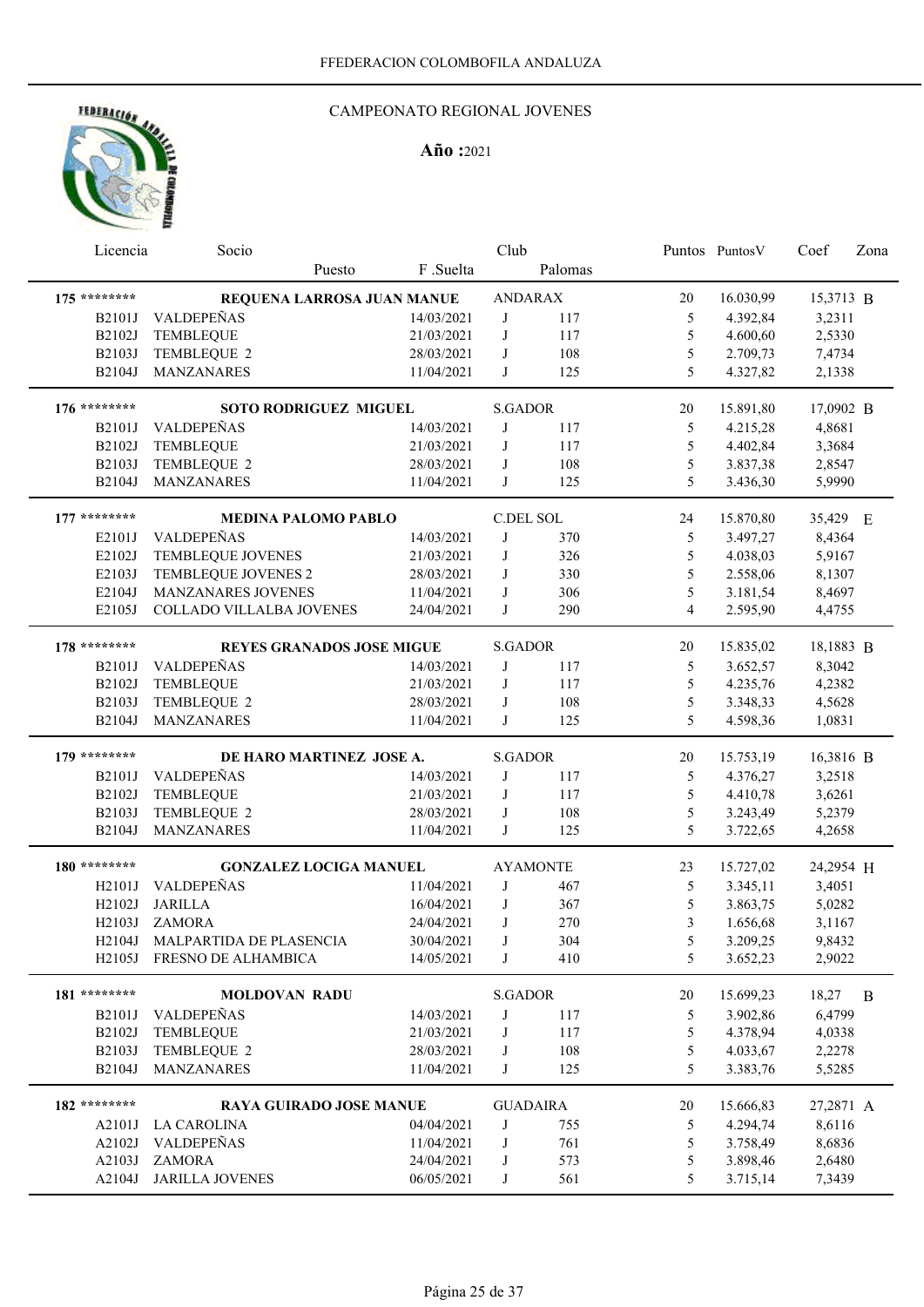## CAMPEONATO REGIONAL JOVENES

| Licencia            | Socio                              |            | Club           |                 |                | Puntos PuntosV | Coef      | Zona |
|---------------------|------------------------------------|------------|----------------|-----------------|----------------|----------------|-----------|------|
|                     | Puesto                             | F.Suelta   |                | Palomas         |                |                |           |      |
| 183 ********        | <b>MARIA MATEI ALEXANDRA</b>       |            | <b>S.GADOR</b> |                 | 20             | 15.655,34      | 17,1659 B |      |
| <b>B2101J</b>       | VALDEPEÑAS                         | 14/03/2021 | J              | 117             | 5              | 4.471,52       | 2,8363    |      |
| B2102J              | <b>TEMBLEQUE</b>                   | 21/03/2021 | J              | 117             | 5              | 3.977,22       | 5,1915    |      |
| B2103J              | TEMBLEQUE 2                        | 28/03/2021 | J              | 108             | 5              | 3.803,52       | 3,4937    |      |
| B2104J              | MANZANARES                         | 11/04/2021 | J              | 125             | 5              | 3.403,08       | 5,6444    |      |
|                     |                                    |            |                |                 |                |                |           |      |
| 184 ********        | <b>BENCHAGRA MANSOUR</b>           |            |                | MANRIQUEÑO      | 19             | 15.532,77      | 10,1691 H |      |
| H2101J              | <b>VALDEPEÑAS</b>                  | 11/04/2021 | J              | 467             | 5              | 3.930,61       | 2,2211    |      |
| H2102J              | <b>JARILLA</b>                     | 16/04/2021 | J              | 367             | 5              | 4.291,22       | 3,4177    |      |
| H2103J              | <b>ZAMORA</b>                      | 24/04/2021 | J              | 270             | $\overline{4}$ | 2.498,51       | 4,2334    |      |
| H2104J              | MALPARTIDA DE PLASENCIA            | 30/04/2021 | J              | 304             | 5              | 4.812,43       | 0,2969    |      |
| 185 ********        | <b>BORRALLO SANCHA GREGORIO</b>    |            |                | S. HUELVA       | 25             | 15.240,57      | 37,6625 H |      |
| H2101J              | VALDEPEÑAS                         | 11/04/2021 | J              | 467             | 5              | 3.721,71       | 3,1648    |      |
| H2102J              | <b>JARILLA</b>                     | 16/04/2021 | J              | 367             | 5              | 2.612,59       | 10,8466   |      |
| H2103J              | <b>ZAMORA</b>                      | 24/04/2021 | J              | 270             | 5              | 3.237,04       | 5,9255    |      |
| H2104J              | MALPARTIDA DE PLASENCIA            | 30/04/2021 | J              | 304             | 5              | 2.917,11       | 12,2934   |      |
| H2105J              | FRESNO DE ALHAMBICA                | 14/05/2021 | J              | 410             | 5              | 2.752,12       | 5,4322    |      |
| 186 ********        | <b>JAMES MORENO BRIAN</b>          |            | C.DEL SOL      |                 | 20             | 15.209,60      | 16,7193 E |      |
| E2101J              | VALDEPEÑAS                         | 14/03/2021 | J              | 370             | 5              | 4.102,51       | 3,6163    |      |
| E2103J              | TEMBLEQUE JOVENES 2                | 28/03/2021 | J              | 330             | 5              | 3.982,66       | 2,8791    |      |
| E2104J              | MANZANARES JOVENES                 | 11/04/2021 | J              | 306             | 5              | 3.401,94       | 6,7965    |      |
| E2105J              | COLLADO VILLALBA JOVENES           | 24/04/2021 | J              | 290             | 5              | 3.722,49       | 3,4274    |      |
|                     |                                    |            |                |                 |                |                |           |      |
| 187 ********        | <b>VIDES DE RIVAS ALBERTO</b>      |            |                | <b>GUADAIRA</b> | 20             | 15.192,62      | 32,145 A  |      |
| A2101J              | <b>LA CAROLINA</b>                 | 04/04/2021 | J              | 755             | 5              | 4.113,24       | 10,2979   |      |
| A2102J              | VALDEPEÑAS                         | 11/04/2021 | J              | 761             | 5              | 3.164,13       | 11,5180   |      |
| A2104J              | <b>JARILLA JOVENES</b>             | 06/05/2021 | J              | 561             | 5              | 4.210,88       | 4,0566    |      |
| A2105J              | FRESNO DE ALHANDIGA                | 14/05/2021 | J              | 546             | 5              | 3.704,37       | 6,2725    |      |
| 188 ********        | <b>ORTA GONZALEZ BERNABE</b>       |            |                | <b>AYAMONTE</b> | 20             | 14.985,77      | 14,9741 H |      |
| H2101J              | VALDEPEÑAS                         | 11/04/2021 | J              | 467             | 5              | 3.174,85       | 3,8843    |      |
| H2102J              | <b>JARILLA</b>                     | 16/04/2021 | J              | 367             | 5              | 3.810,82       | 5,1924    |      |
| H2104J              | MALPARTIDA DE PLASENCIA            | 30/04/2021 | J              | 304             | 5              | 3.976,43       | 4,5198    |      |
| H <sub>2</sub> 105J | FRESNO DE ALHAMBICA                | 14/05/2021 | J              | 410             | 5              | 4.023,67       | 1,3776    |      |
| 189 ********        |                                    |            |                |                 |                |                |           |      |
|                     | <b>CASTRO LUCENA A.LIBORIO</b>     |            | S.ELVIRA.      |                 | 18             | 14.910,95      | 19,8716 G |      |
| G2102J              | <b>FUENTE DE CANTOS</b>            | 21/03/2021 | J              | 98              | 5              | 4.519,02       | 6,5399    |      |
| G2103J              | <b>BEJA</b>                        | 04/04/2021 | J              | 77              | $\overline{4}$ | 2.808,66       | 3,5901    |      |
| G2104J              | VILLANUEVA DEL FRESNO              | 18/04/2021 | J              | 73              | 5              | 4.537,77       | 6,0765    |      |
| G2105J              | <b>VENDAS NOVAS</b>                | 01/05/2021 | J              | 62              | $\overline{4}$ | 3.045,50       | 3,6651    |      |
| 190 ********        | <b>GONZALEZ RECUERDA FRANCISCO</b> |            | A MIEL         |                 | 22             | 14.798,03      | 33,5713 E |      |
| E2101J              | VALDEPEÑAS                         | 14/03/2021 | J              | 370             | 5              | 2.567,60       | 12,7485   |      |
| E2102J              | TEMBLEQUE JOVENES                  | 21/03/2021 | $\bf J$        | 326             | 5              | 3.925,42       | 6,3247    |      |
| E2103J              | TEMBLEQUE JOVENES 2                | 28/03/2021 | J              | 330             | 5              | 3.125,85       | 7,1233    |      |
| E2104J              | MANZANARES JOVENES                 | 11/04/2021 | J              | 306             | 4              | 2.873,90       | 5,0500    |      |
| E2105J              | COLLADO VILLALBA JOVENES           | 24/04/2021 | J              | 290             | 3              | 2.305,26       | 2,3248    |      |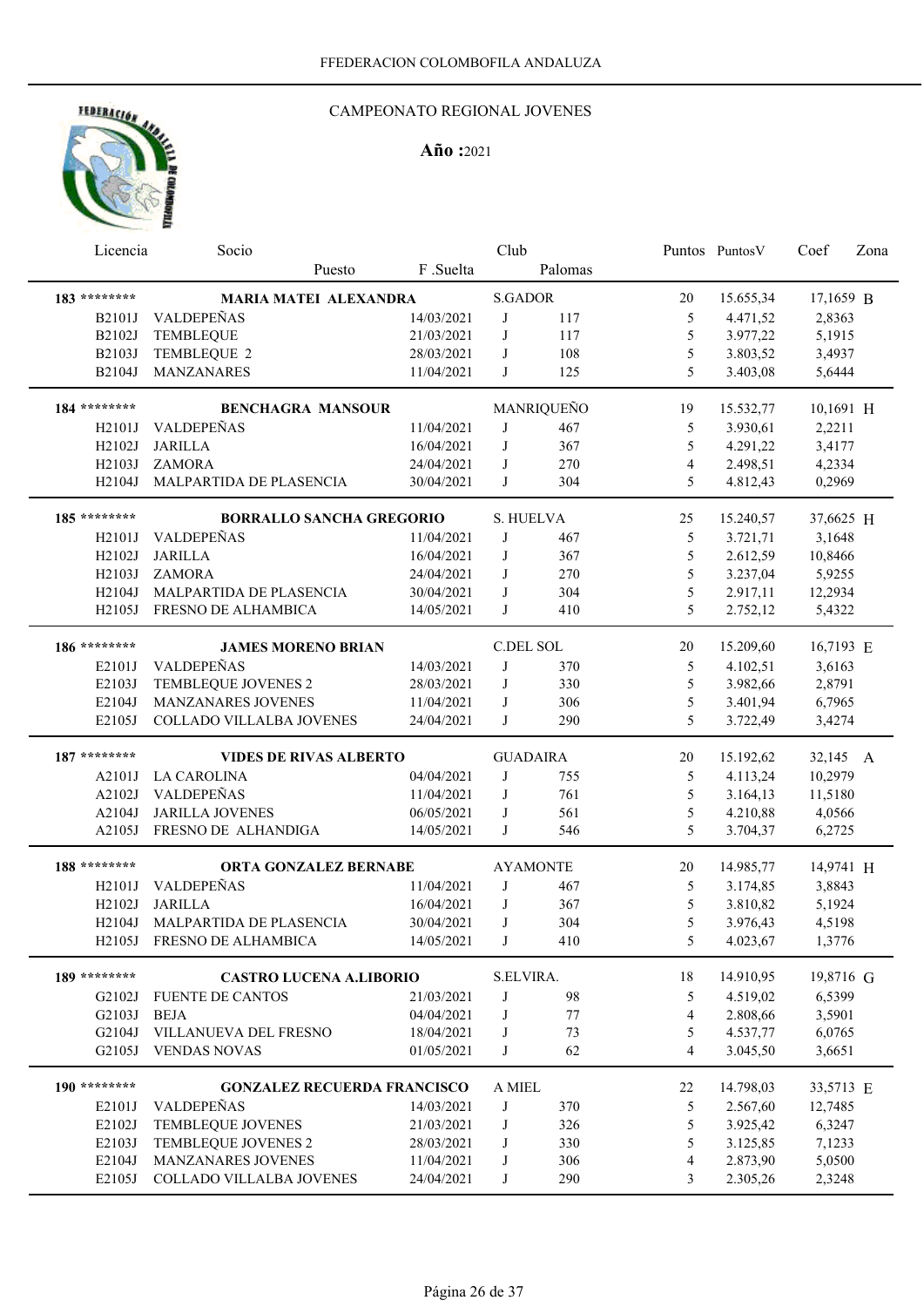## CAMPEONATO REGIONAL JOVENES

| Licencia           | Socio                                   |                          | Club           |                 |                          | Puntos Puntos V      | Coef              | Zona |
|--------------------|-----------------------------------------|--------------------------|----------------|-----------------|--------------------------|----------------------|-------------------|------|
|                    | Puesto                                  | F .Suelta                |                | Palomas         |                          |                      |                   |      |
| 191 ********       | <b>GOMEZ IZQUIERDO JOSE MANUE</b>       |                          |                | MALAGUEÑO       | 24                       | 14.711,67            | 46,3503 E         |      |
| E2101J             | VALDEPEÑAS                              | 14/03/2021               | J              | 370             | 5                        | 3.158,19             | 10,5801           |      |
| E2102J             | TEMBLEQUE JOVENES                       | 21/03/2021               | J              | 326             | $\overline{\mathcal{L}}$ | 2.649,10             | 7,7762            |      |
| E2103J             | TEMBLEQUE JOVENES 2                     | 28/03/2021               | J              | 330             | 5                        | 3.067,55             | 8,7240            |      |
| E2104J             | MANZANARES JOVENES                      |                          | J              |                 | 5                        |                      |                   |      |
| E2105J             | COLLADO VILLALBA JOVENES                | 11/04/2021<br>24/04/2021 | J              | 306<br>290      | 5                        | 2.464,32<br>3.372,51 | 13,4758<br>5,7942 |      |
|                    |                                         |                          |                |                 |                          |                      |                   |      |
| 192 ********       | <b>ECH CHARTY MOHAMMED</b>              |                          |                | MANRIQUEÑO      | 20                       | 14.353,19            | 17,4001 H         |      |
| H2101J             | VALDEPEÑAS                              | 11/04/2021               | J              | 467             | 5                        | 2.601,87             | 6,6984            |      |
| H2102J             | <b>JARILLA</b>                          | 16/04/2021               | J              | 367             | 5                        | 3.751,04             | 5,8675            |      |
| H2103J             | <b>ZAMORA</b>                           | 24/04/2021               | J              | 270             | 5                        | 3.391,61             | 3,7194            |      |
| H2104J             | MALPARTIDA DE PLASENCIA                 | 30/04/2021               | J              | 304             | 5                        | 4.608,67             | 1,1148            |      |
|                    |                                         |                          |                |                 |                          |                      |                   |      |
| 193 ********       | ******<br><b>FAMILIAS PAVON/BELTRAN</b> |                          |                | <b>AYAMONTE</b> | 20                       | 14.288,81            | 18,2732 H         |      |
| H2101J             | <b>VALDEPEÑAS</b>                       | 11/04/2021               | J              | 467             | 5                        | 3.147,42             | 4,0642            |      |
| H2102J             | <b>JARILLA</b>                          | 16/04/2021               | J              | 367             | 5                        | 3.998,60             | 4,5517            |      |
| H <sub>2104J</sub> | MALPARTIDA DE PLASENCIA                 | 30/04/2021               | J              | 304             | 5                        | 3.663,72             | 6,6971            |      |
| H2105J             | FRESNO DE ALHAMBICA                     | 14/05/2021               | J              | 410             | 5                        | 3.479,07             | 2,9602            |      |
|                    |                                         |                          |                |                 |                          |                      |                   |      |
| 194 ********       | <b>ADAMUZ CABALLERO FRANCISCO</b>       |                          | S.ELVIRA.      |                 | 17                       | 14.178,06            | 21,536 G          |      |
| G2102J             | <b>FUENTE DE CANTOS</b>                 | 21/03/2021               | J              | 98              | 5                        | 4.591,27             | 6,3929            |      |
| G2103J             | <b>BEJA</b>                             | 04/04/2021               | J              | 77              | 5                        | 3.889,92             | 3,3476            |      |
| G2104J             | VILLANUEVA DEL FRESNO                   | 18/04/2021               | J              | 73              | 5                        | 4.361,75             | 9,2952            |      |
| G2105J             | <b>VENDAS NOVAS</b>                     | 01/05/2021               | J              | 62              | $\overline{2}$           | 1.335,12             | 2,5003            |      |
|                    |                                         |                          |                |                 |                          |                      |                   |      |
| 195 ********       | <b>GARCIA LUZON SANTIAGO</b>            |                          | S.ELVIRA.      |                 | 15                       | 13.891,65            | 9,8051 G          |      |
| G2102J             | <b>FUENTE DE CANTOS</b>                 | 21/03/2021               | J              | 98              | 5                        | 4.701,87             | 4,0905            |      |
| G2104J             | VILLANUEVA DEL FRESNO                   | 18/04/2021               | J              | 73              | 5                        | 4.792,06             | 2,5956            |      |
| G2105J             | <b>VENDAS NOVAS</b>                     | 01/05/2021               | J              | 62              | 5                        | 4.397,72             | 3,1190            |      |
|                    |                                         |                          |                |                 |                          |                      |                   |      |
| 196 ********       | GUTIERREZ GONZALEZ JUAN ANTON CAMPIÑA   |                          |                |                 | 20                       | 13.729,47            | 37,7436 A         |      |
| A2101J             | <b>LA CAROLINA</b>                      | 04/04/2021               | J              | 755             | 5                        | 3.629,14             | 13,6536           |      |
| A2102J             | VALDEPEÑAS                              | 11/04/2021               | J              | 761             | 4                        | 2.885,97             | 6,8356            |      |
| A2103J             | <b>ZAMORA</b>                           | 24/04/2021               | J              | 573             | $\overline{2}$           | 1.289,52             | 1,9268            |      |
| A2104J             | <b>JARILLA JOVENES</b>                  | 06/05/2021               | J              | 561             | 5                        | 3.632,70             | 7,7094            |      |
|                    | A2105J FRESNO DE ALHANDIGA              | 14/05/2021               | J              | 546             | 4                        | 2.292,14             | 7,6182            |      |
|                    |                                         |                          |                |                 |                          |                      |                   |      |
| 197 ********       | <b>LOPEZ RICO FCO JAVIER</b>            |                          |                | <b>GUADAIRA</b> | 15                       | 13.302,97            | 5,9364 A          |      |
| A2103J             | <b>ZAMORA</b>                           | 24/04/2021               | J              | 573             | 5                        | 4.388,63             | 1,2171            |      |
| A2104J             | <b>JARILLA JOVENES</b>                  | 06/05/2021               | J              | 561             | $\mathfrak s$            | 4.420,04             | 2,9201            |      |
| A2105J             | FRESNO DE ALHANDIGA                     | 14/05/2021               | J              | 546             | 5                        | 4.494,30             | 1,7992            |      |
|                    |                                         |                          |                |                 |                          |                      |                   |      |
| 198 ********       | <b>GUTIÉRREZ OLMO JOSÉ MANUE</b>        |                          |                | <b>GUADAIRA</b> | 15                       | 13.108,37            | 11,9874 A         |      |
| A2101J             | <b>LA CAROLINA</b>                      | 04/04/2021               | J              | 755             | 5                        | 4.754,27             | 1,9345            |      |
| A2102J             | VALDEPEÑAS                              | 11/04/2021               | J              | 761             | 5                        | 4.310,05             | 4,9590            |      |
| A2104J             | <b>JARILLA JOVENES</b>                  | 06/05/2021               | J              | 561             | 5                        | 4.044,05             | 5,0939            |      |
|                    |                                         |                          |                |                 |                          |                      |                   |      |
| 199 ********       | PEREZ SABIO MIGUEL                      |                          | <b>S.GADOR</b> |                 | 20                       | 13.098,58            | 29,1214 B         |      |
| B2101J             | VALDEPEÑAS                              | 14/03/2021               | J              | 117             | 5                        | 3.189,64             | 10,1451           |      |
| B2102J             | TEMBLEQUE                               | 21/03/2021               | J              | 117             | 5                        | 4.105,16             | 4,9957            |      |
| B2103J             | TEMBLEQUE 2                             | 28/03/2021               | J              | 108             | 5                        | 2.926,25             | 6,4713            |      |
| B2104J             | MANZANARES                              | 11/04/2021               | J              | 125             | 5                        | 2.877,53             | 7,5093            |      |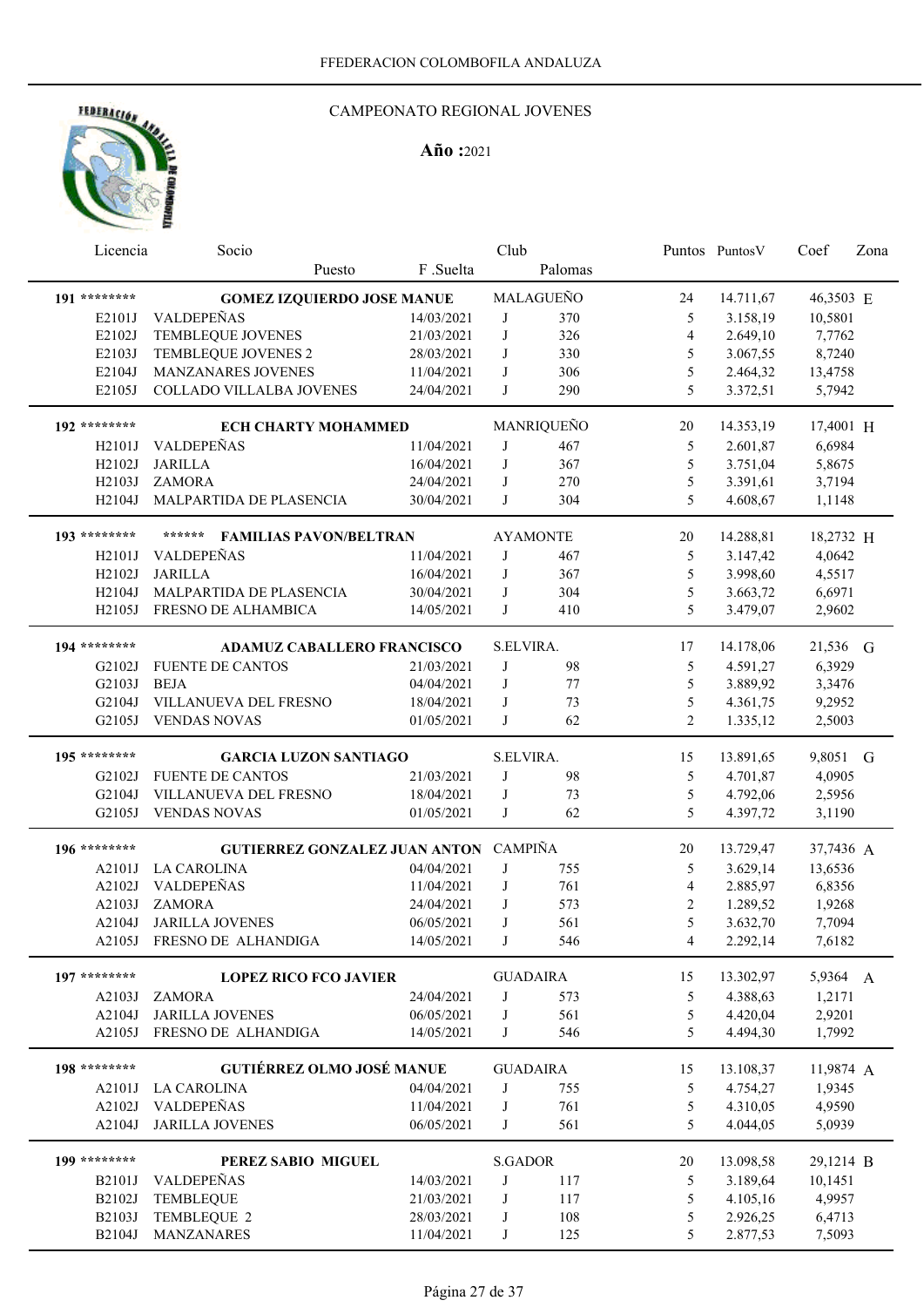

| Licencia            | Socio                                         |                          | Club            |                   |                | Puntos PuntosV       | Coef             | Zona |
|---------------------|-----------------------------------------------|--------------------------|-----------------|-------------------|----------------|----------------------|------------------|------|
|                     | Puesto                                        | F.Suelta                 |                 | Palomas           |                |                      |                  |      |
| 200 ********        | ******<br><b>GUIMERANS FERNANDEZ LUIS</b>     |                          | <b>LA JANDA</b> |                   | 15             | 12.931,75            | 19,4903 D        |      |
| D2103J              | <b>TORREMEJIA</b>                             | 17/04/2021               | J               | 817               | 5              | 4.182,03             | 8,7600           |      |
| D2104J              | CASAR DE CACERES (JOVENES)                    | 01/05/2021               | J               | 758               | 5              | 4.312,51             | 5,2929           |      |
| D2105J              | ALCUESCAR PICHONES                            | 07/05/2021               | J               | 813               | 5              | 4.437,21             | 5,4374           |      |
| 201 ********        |                                               |                          |                 |                   |                |                      |                  |      |
|                     | <b>MANZANO HIDALGO ANTONIO</b>                |                          | <b>GADES</b>    |                   | 15             | 12.709,40            | 21,2213 D        |      |
| D2102J              | CIUDAD RODRIGO (JOVENES)<br><b>TORREMEJIA</b> | 11/04/2021               | J<br>J          | 788               | 5              | 4.081,77             | 3,9450           |      |
| D2103J<br>D2104J    | <b>CASAR DE CACERES (JOVENES)</b>             | 17/04/2021<br>01/05/2021 | J               | 817<br>758        | 5<br>5         | 4.422,84<br>4.204,79 | 9,2461<br>8,0302 |      |
|                     |                                               |                          |                 |                   |                |                      |                  |      |
| 202 ********        | PALOMINO ALVAREZ FRANCISCO                    |                          |                 | <b>ITALICENSE</b> | 15             | 12.697,86            | 11,0961 A        |      |
| A2101J              | <b>LA CAROLINA</b>                            | 04/04/2021               | J               | 755               | 5              | 4.627,66             | 4,2022           |      |
| A2102J              | VALDEPEÑAS                                    | 11/04/2021               | J               | 761               | 5              | 3.962,60             | 3,9840           |      |
| A2103J              | <b>ZAMORA</b>                                 | 24/04/2021               | J               | 573               | 5              | 4.107,60             | 2,9099           |      |
| 203 ********        | <b>FERNANDEZ AVILES MIGUEL</b>                |                          |                 | <b>ALHAMBRA</b>   | 15             | 12.679,24            | 17,7423 G        |      |
| G2102J              | <b>FUENTE DE CANTOS</b>                       | 21/03/2021               | J               | 98                | 5              | 4.628,50             | 5,4600           |      |
| G2104J              | VILLANUEVA DEL FRESNO                         | 18/04/2021               | J               | 73                | 5              | 4.113,42             | 7,8087           |      |
| G2105J              | <b>VENDAS NOVAS</b>                           | 01/05/2021               | J               | 62                | 5              | 3.937,32             | 4,4736           |      |
|                     |                                               |                          |                 |                   |                |                      |                  |      |
| 204 ********        | <b>LOPEZ LEON JORGE</b>                       |                          |                 | <b>SEVILLANA</b>  | 15             | 12.654,84            | 16,6685 A        |      |
| A2101J              | <b>LA CAROLINA</b>                            | 04/04/2021               | J               | 755               | 5              | 4.216,37             | 8,8110           |      |
| A2102J              | VALDEPEÑAS                                    | 11/04/2021               | J               | 761               | 5              | 4.330,08             | 2,8781           |      |
| A2105J              | FRESNO DE ALHANDIGA                           | 14/05/2021               | J               | 546               | 5              | 4.108,39             | 4,9794           |      |
| 205 ********        | <b>CONSTANTIN POPOVICI MIHAI</b>              |                          | S. HUELVA       |                   | 19             | 12.642,49            | 22,8154 H        |      |
| H2101J              | VALDEPEÑAS                                    | 11/04/2021               | J               | 467               | 5              | 3.187,66             | 4,7894           |      |
| H2102J              | <b>JARILLA</b>                                | 16/04/2021               | J               | 367               | $\overline{4}$ | 2.283,77             | 8,3716           |      |
| H2103J              | <b>ZAMORA</b>                                 | 24/04/2021               | J               | 270               | $\mathbf{1}$   | 786,75               | 0,9176           |      |
| H <sub>2</sub> 104J | MALPARTIDA DE PLASENCIA                       | 30/04/2021               | J               | 304               | $\overline{4}$ | 3.083,99             | 4,8159           |      |
| H <sub>2</sub> 105J | FRESNO DE ALHAMBICA                           | 14/05/2021               | J               | 410               | 5              | 3.300,32             | 3,9209           |      |
| 206 ********        | ******<br><b>TANDEM HNOS. INFANTE</b>         |                          |                 |                   |                |                      |                  |      |
| A2101J              |                                               | 04/04/2021               | J               | <b>ITALICENSE</b> | 15             | 12.548,57            | 12,6329 A        |      |
|                     | <b>LA CAROLINA</b><br>A2102J VALDEPEÑAS       | 11/04/2021               | J               | 755<br>761        | 5<br>5         | 4.728,72<br>3.862,04 | 4,5258<br>4,6420 |      |
|                     | <b>ZAMORA</b>                                 |                          | J               |                   |                |                      |                  |      |
| A2103J              |                                               | 24/04/2021               |                 | 573               | 5              | 3.957,81             | 3,4651           |      |
| $207$ ********      | FERNANDEZ RODRIGUEZ JOSE MANUE CAMPIÑA        |                          |                 |                   | 19             | 12.507,70            | 36,6581 A        |      |
| A2101J              | <b>LA CAROLINA</b>                            | 04/04/2021               | J               | 755               | 5              | 4.274,67             | 9,2551           |      |
| A2102J              | VALDEPEÑAS                                    | 11/04/2021               | J               | 761               | 5              | 3.248,59             | 12,0200          |      |
| A2103J              | <b>ZAMORA</b>                                 | 24/04/2021               | J               | 573               | 2              | 1.389,06             | 1,6596           |      |
| A2104J              | <b>JARILLA JOVENES</b>                        | 06/05/2021               | J               | 561               | $\overline{4}$ | 1.946,70             | 8,3942           |      |
| A2105J              | FRESNO DE ALHANDIGA                           | 14/05/2021               | J               | 546               | 3              | 1.648,68             | 5,3292           |      |
| 208 ********        | <b>ALEGRE SILVA MIGUEL ANG</b>                |                          |                 | <b>GUADAIRA</b>   | 16             | 12.449,05            | 22,3418 A        |      |
| A2101J              | LA CAROLINA                                   | 04/04/2021               | J               | 755               | 5              | 4.695,70             | 2,1721           |      |
| A2102J              | VALDEPEÑAS                                    | 11/04/2021               | J               | 761               | $\mathfrak s$  | 3.360,21             | 10,7095          |      |
| A2104J              | JARILLA JOVENES                               | 06/05/2021               | J               | 561               | 5              | 3.673,91             | 7,9187           |      |
| A2105J              | FRESNO DE ALHANDIGA                           | 14/05/2021               | J               | 546               | 1              | 719,23               | 1,5415           |      |
|                     |                                               |                          |                 |                   |                |                      |                  |      |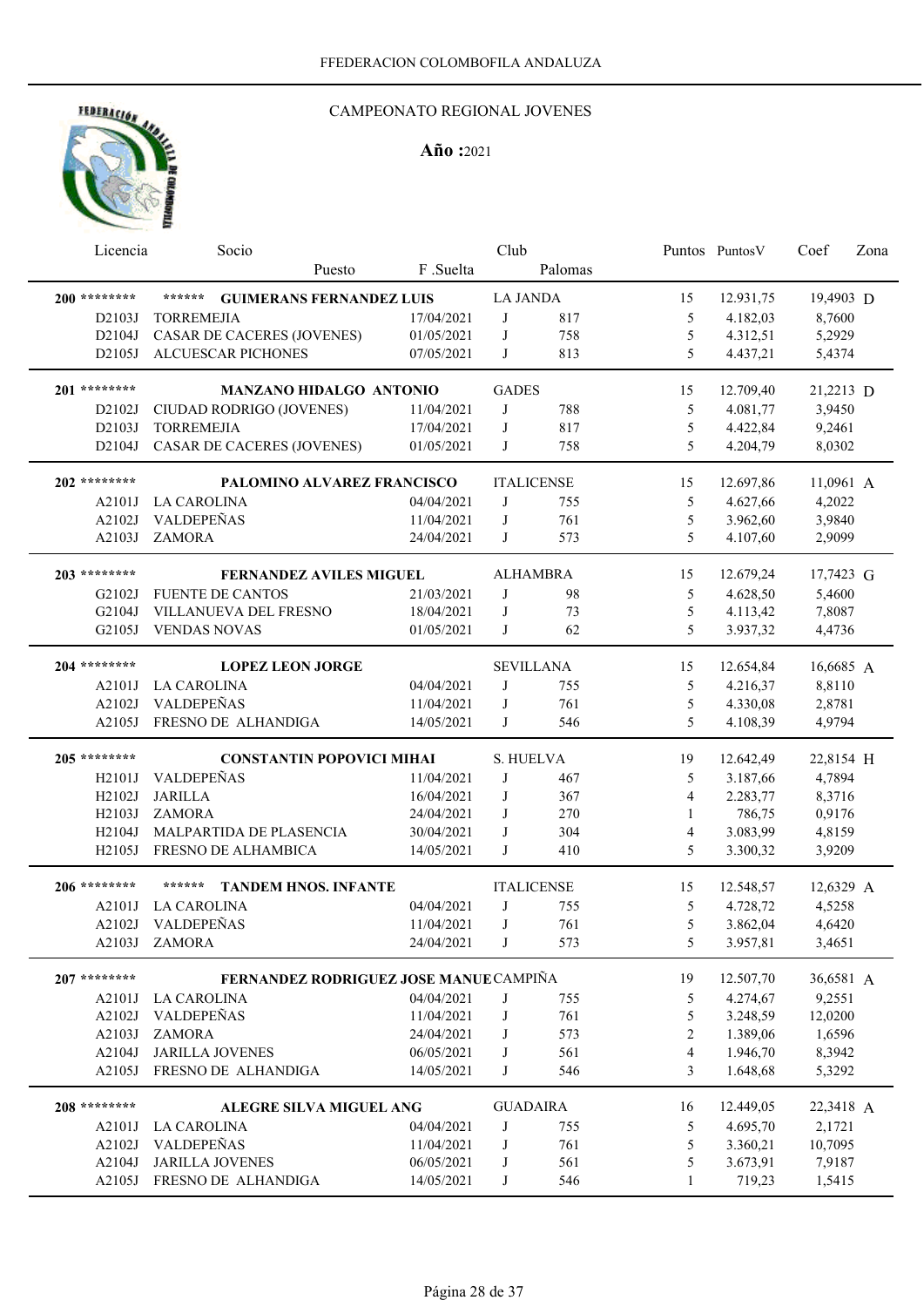## CAMPEONATO REGIONAL JOVENES

| Licencia            | Socio                             |            | Club          |                        |                | Puntos Puntos V | Coef      | Zona |
|---------------------|-----------------------------------|------------|---------------|------------------------|----------------|-----------------|-----------|------|
|                     | Puesto                            | F.Suelta   |               | Palomas                |                |                 |           |      |
| 209 ********        | PALMA CIFUENTES F.MANUEL          |            |               | <b>ITALICENSE</b>      | 15             | 12.380,88       | 16,0887 A |      |
| A2101J              | <b>LA CAROLINA</b>                | 04/04/2021 | J             | 755                    | 5              | 4.428,31        | 8,2416    |      |
| A2102J              | VALDEPEÑAS                        | 11/04/2021 | J             | 761                    | 5              | 3.876,48        | 4,6997    |      |
| A2103J              | <b>ZAMORA</b>                     | 24/04/2021 | J             | 573                    | 5              | 4.076,09        | 3,1474    |      |
| 210 ********        | <b>NOBLE CANTERO RAUL</b>         |            |               | <b>JEREZANO</b>        | 15             | 12.303,68       | 21,0987 D |      |
| D2101J              | CASAR DE CACERES (JOVENES)        | 04/04/2021 | J             | 806                    | 5              | 3.751,06        | 5,1345    |      |
| D <sub>2103</sub> J | <b>TORREMEJIA</b>                 | 17/04/2021 | J             | 817                    | 5              | 4.127,30        | 10,9666   |      |
| D2105J              | <b>ALCUESCAR PICHONES</b>         | 07/05/2021 | J             | 813                    | 5              | 4.425,32        | 4,9976    |      |
| 211 ********        | <b>FALCON JIMENEZ J. ANTONIO</b>  |            |               | <b>ITALICENSE</b>      | 15             | 12.246,93       | 13,6627 A |      |
| A2101J              | <b>LA CAROLINA</b>                | 04/04/2021 | J             | 755                    | 5              | 4.656,33        | 3,0779    |      |
| A2102J              | VALDEPEÑAS                        | 11/04/2021 | J             | 761                    | 5              | 3.636,03        | 8,2150    |      |
| A2103J              | <b>ZAMORA</b>                     | 24/04/2021 | J             | 573                    | 5              | 3.954,57        | 2,3698    |      |
| 212 ********        | PEREZ NIETO JACOB                 |            |               | <b>GUADAIRA</b>        | 15             | 12.239,32       | 22,2683 A |      |
| A2101J              | <b>LA CAROLINA</b>                | 04/04/2021 | J             | 755                    | 5              | 4.018,72        | 10,8822   |      |
| A2102J              | VALDEPEÑAS                        | 11/04/2021 | J             | 761                    | 5              | 4.073,02        | 6,8798    |      |
| A2104J              | <b>JARILLA JOVENES</b>            | 06/05/2021 | J             | 561                    | 5              | 4.147,58        | 4,5063    |      |
| 213 ********        | <b>CAMBIL RODRIGUEZ CURRO</b>     |            |               | <b>ITALICENSE</b>      | 15             | 12.200,22       | 20,6732 A |      |
| A2101J              | <b>LA CAROLINA</b>                | 04/04/2021 | J             | 755                    | 5              | 4.071,97        | 10,4863   |      |
| A2102J              | VALDEPEÑAS                        | 11/04/2021 | J             | 761                    | 5              | 3.597,07        | 6,8369    |      |
| A2105J              | FRESNO DE ALHANDIGA               | 14/05/2021 | J             | 546                    | 5              | 4.531,18        | 3,3500    |      |
| 214 ********        | FERNANDEZ HIDALGO J. CARMELO      |            |               | <b>GUADAIRA</b>        | 15             | 12.166,05       | 19,2555 A |      |
| A2101J              | <b>LA CAROLINA</b>                | 04/04/2021 | J             | 755                    | 5              | 4.443,53        | 5,8123    |      |
| A2102J              | VALDEPEÑAS                        | 11/04/2021 | J             | 761                    | 5              | 4.119,31        | 6,4036    |      |
| A2105J              | FRESNO DE ALHANDIGA               | 14/05/2021 | J             | 546                    | 5              | 3.603,21        | 7,0396    |      |
| 215 ********        | <b>GONZALEZ RUZ MIGUEL A.</b>     |            |               | <b>CC.BARRIO NUEVO</b> | 17             | 12.036,89       | 24,4668 D |      |
| D2101J              | <b>CASAR DE CACERES (JOVENES)</b> | 04/04/2021 | J             | 806                    | 5              | 2.878,69        | 7,8263    |      |
| D2102J              | CIUDAD RODRIGO (JOVENES)          | 11/04/2021 | J             | 788                    | $\overline{2}$ | 1.444,81        | 2,4126    |      |
| D2103J              | <b>TORREMEJIA</b>                 | 17/04/2021 | J             | 817                    | 5              | 3.319,37        | 11,1110   |      |
| D2104J              | CASAR DE CACERES (JOVENES)        | 01/05/2021 | J             | 758                    | 5              | 4.394,02        | 3,1169    |      |
| 216 ********        | RODRIGUEZ-BORLADO ROCA JESUS      |            | <b>OMEYAS</b> |                        | 17             | 12.022,88       | 12,3501 C |      |
| C2101J              | <b>JARILLA JOVENES 1</b>          | 16/04/2021 | J             | 63                     | 5              | 4.007,25        | 1,7170    |      |
| C2102J              | <b>CUBO TIERRA DEL VINO J3</b>    | 24/04/2021 | J             | 49                     | 5              | 3.615,63        | 2,2435    |      |
| C2103J              | <b>JARILLA JOVENES 2</b>          | 06/05/2021 | J             | 44                     | 5              | 3.686,42        | 6,1461    |      |
| C2105J              | CUBO DE TIERRA DEL VINO           | 16/05/2021 | J             | 28                     | $\overline{2}$ | 713,58          | 2,2435    |      |
| $217$ ********      | BERROCAL BARQUERO JOSE MIGUE      |            |               | MALAGUEÑO              | 20             | 11.998,23       | 38,5926 E |      |
| E2101J              | VALDEPEÑAS                        | 14/03/2021 | J             | 370                    | 5              | 2.527,71        | 13,0392   |      |
| E2102J              | TEMBLEQUE JOVENES                 | 21/03/2021 | J             | 326                    | 4              | 2.732,55        | 6,8799    |      |
| E2103J              | TEMBLEQUE JOVENES 2               | 28/03/2021 | J             | 330                    | 4              | 2.497,10        | 6,3623    |      |
| E2104J              | MANZANARES JOVENES                | 11/04/2021 | J             | 306                    | 3              | 1.496,10        | 7,7666    |      |
| E2105J              | COLLADO VILLALBA JOVENES          | 24/04/2021 | J             | 290                    | 4              | 2.744,77        | 4,5446    |      |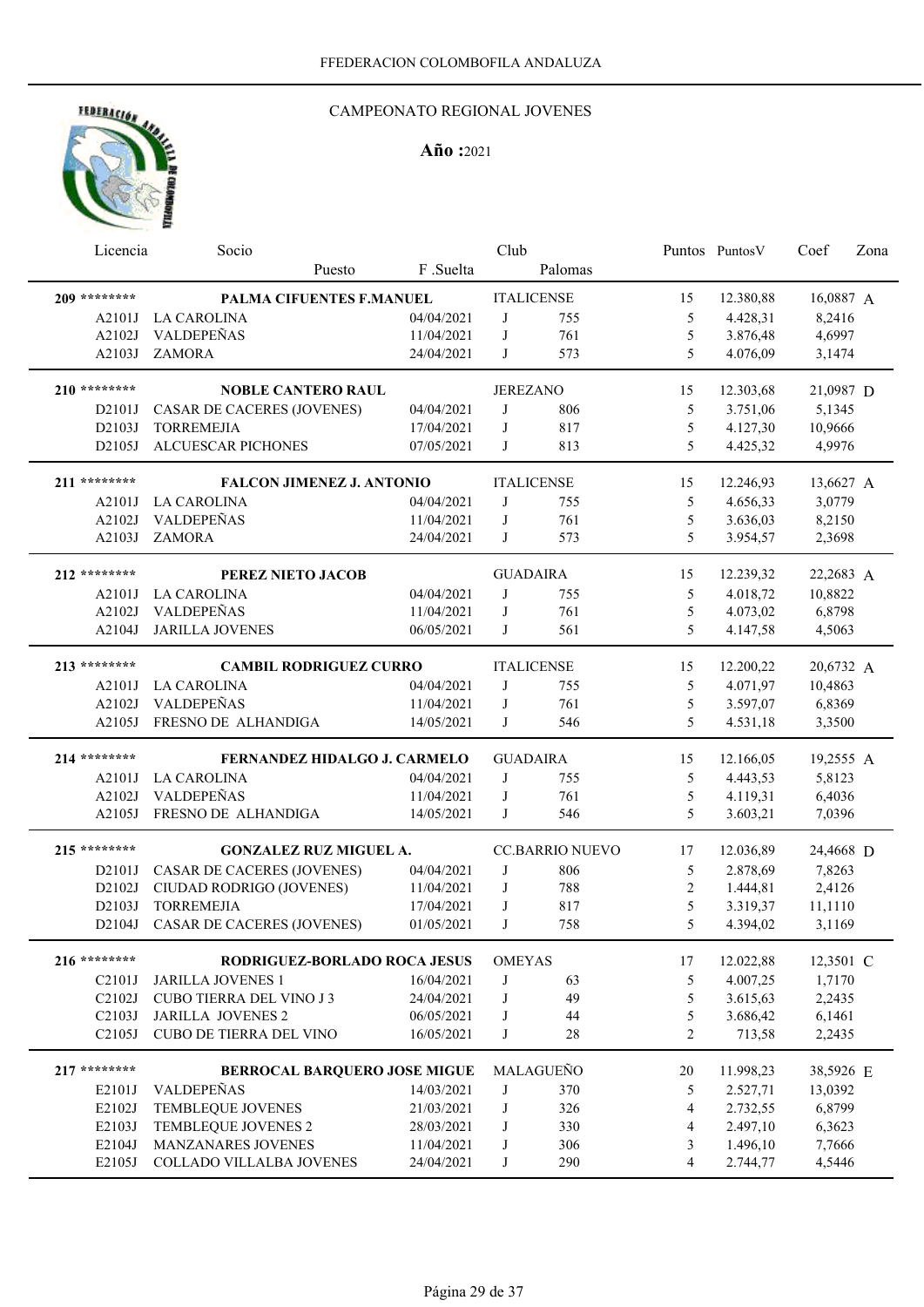## CAMPEONATO REGIONAL JOVENES

| Licencia            | Socio                             |                          | Club           |                 |                | Puntos PuntosV       | Coef      | Zona |
|---------------------|-----------------------------------|--------------------------|----------------|-----------------|----------------|----------------------|-----------|------|
|                     | Puesto                            | F .Suelta                |                | Palomas         |                |                      |           |      |
| 218 ********        | SANCHEZ VAZQUEZ LUCIA             |                          | S. HUELVA      |                 | 20             | 11.886,01            | 27,0969 H |      |
| H2101J              | VALDEPEÑAS                        | 11/04/2021               | J              | 467             | 5              | 3.344,41             | 4,1202    |      |
| H2102J              | <b>JARILLA</b>                    | 16/04/2021               | J              | 367             | 5              | 2.877,98             | 10,2996   |      |
| H2103J              | <b>ZAMORA</b>                     | 24/04/2021               | J              | 270             | $\overline{4}$ | 2.344,81             | 5,3378    |      |
| H <sub>2104J</sub>  | MALPARTIDA DE PLASENCIA           | 30/04/2021               | J              | 304             | $\overline{c}$ | 1.636,42             | 1,7269    |      |
| H2105J              | FRESNO DE ALHAMBICA               | 14/05/2021               | J              | 410             | $\overline{4}$ | 1.682,39             | 5,6124    |      |
| 219 ********        | SANCHEZ PLEGUEZUELOS JUAN         |                          |                | C.C. AZAHAR DE  | 17             | 11.748,56            | 20,6297 B |      |
| <b>B2101J</b>       | VALDEPEÑAS                        | 14/03/2021               | J              | 117             | 4              | 2.854,83             | 5,8803    |      |
| B2102J              | TEMBLEQUE                         | 21/03/2021               | J              | 117             | 4              | 2.914,09             | 4,9700    |      |
| B2103J              | TEMBLEQUE 2                       | 28/03/2021               | J              | 108             | 5              | 3.461,74             | 4,5204    |      |
| B2104J              | <b>MANZANARES</b>                 | 11/04/2021               | J              | 125             | $\overline{4}$ | 2.517,90             | 5,2590    |      |
| 220 ********        | <b>ROMERO LEPE JOSE</b>           |                          |                | MANRIQUEÑO      | 16             | 11.469,77            | 15,7435 H |      |
| H2101J              | VALDEPEÑAS                        | 11/04/2021               | J              | 467             | 5              | 2.885,44             | 5,8537    |      |
| H2102J              | <b>JARILLA</b>                    | 16/04/2021               | J              | 367             | $\mathfrak s$  | 3.690,24             | 6,2274    |      |
| H2103J              | <b>ZAMORA</b>                     | 24/04/2021               | J              | 270             | $\overline{2}$ | 1.415,75             | 2,0117    |      |
| H2104J              | MALPARTIDA DE PLASENCIA           | 30/04/2021               | J              | 304             | 4              | 3.478,34             | 1,6507    |      |
| 221 ********        | MENDES PEDROSA DOS REIS ISABEL    |                          |                | <b>AYAMONTE</b> | 17             | 11.460,96            | 18,9345 H |      |
| H2101J              | VALDEPEÑAS                        | 11/04/2021               | J              | 467             | 5              | 3.137,55             | 3,9070    |      |
| H2102J              | <b>JARILLA</b>                    | 16/04/2021               | J              | 367             | 5              | 3.234,06             | 6,6299    |      |
| H2103J              | <b>ZAMORA</b>                     | 24/04/2021               | J              | 270             | 2              | 1.490,45             | 1,1725    |      |
| H2104J              | MALPARTIDA DE PLASENCIA           | 30/04/2021               | J              | 304             | 5              | 3.598,90             | 7,2251    |      |
| 222 ********        | LUQUE SADOC MANUEL                |                          | <b>GADES</b>   |                 | 15             | 11.432,82            | 30,1524 D |      |
|                     |                                   |                          | J              |                 |                |                      |           |      |
| D2102J              | CIUDAD RODRIGO (JOVENES)          | 11/04/2021               |                | 788             | 5              | 4.735,54             | 1,5696    |      |
| D2103J<br>D2104J    | <b>TORREMEJIA</b>                 | 17/04/2021<br>01/05/2021 | J<br>J         | 817<br>758      | 5<br>5         | 3.523,44<br>3.173,84 | 16,4731   |      |
|                     | CASAR DE CACERES (JOVENES)        |                          |                |                 |                |                      | 12,1097   |      |
| 223 ********        | APONTE TORONJO JUAN MANUE         |                          |                | <b>AYAMONTE</b> | 16             | 11.243,28            | 14,877 H  |      |
| H2101J              | VALDEPEÑAS                        | 11/04/2021               | J              | 467             | 1              | 786,70               | 0,3747    |      |
| H2102J              | <b>JARILLA</b>                    | 16/04/2021               | J              | 367             | 5              | 4.232,55             | 3,2440    |      |
| H <sub>2</sub> 104J | MALPARTIDA DE PLASENCIA           | 30/04/2021               | J              | 304             | 5              | 3.634,22             | 6,7911    |      |
| H2105J              | FRESNO DE ALHAMBICA               | 14/05/2021               | J              | 410             | 5              | 2.589,81             | 4,4672    |      |
| 224 ********        | <b>RAFAEL FLORIN CIUREA</b>       |                          |                | MANRIQUEÑO      | 15             | 11.159,58            | 10,5267 H |      |
| H2101J              | VALDEPEÑAS                        | 11/04/2021               | J              | 467             | 5              | 3.477,62             | 3,6472    |      |
| H2103J              | <b>ZAMORA</b>                     | 24/04/2021               | J              | 270             | 5              | 3.497,66             | 3,8139    |      |
| H2104J              | MALPARTIDA DE PLASENCIA           | 30/04/2021               | J              | 304             | 5              | 4.184,30             | 3,0656    |      |
| 225 ********        | <b>STEPAN CEZAR ION</b>           |                          | <b>S.GADOR</b> |                 | 15             | 11.107,77            | 14,0998 B |      |
| B2102J              | <b>TEMBLEQUE</b>                  | 21/03/2021               | J              | 117             | 5              | 4.080,02             | 4,3270    |      |
| <b>B2103J</b>       | TEMBLEQUE 2                       | 28/03/2021               | J              | 108             | 5              | 3.894,64             | 3,0583    |      |
| B2104J              | <b>MANZANARES</b>                 | 11/04/2021               | J              | 125             | 5              | 3.133,11             | 6,7145    |      |
| 226 ********        | <b>CRUZ HERMOSA BERNARDO</b>      |                          | LA PAZ         |                 | 15             | 11.022,87            | 28,1427 D |      |
| D2101J              | <b>CASAR DE CACERES (JOVENES)</b> | 04/04/2021               | J              | 806             | 5              | 2.892,48             | 7,9693    |      |
| D2103J              | <b>TORREMEJIA</b>                 | 17/04/2021               | J              | 817             | $\mathfrak s$  | 4.088,81             | 10,2346   |      |
| D2105J              | <b>ALCUESCAR PICHONES</b>         | 07/05/2021               | J              | 813             | 5              | 4.041,58             | 9,9388    |      |
|                     |                                   |                          |                |                 |                |                      |           |      |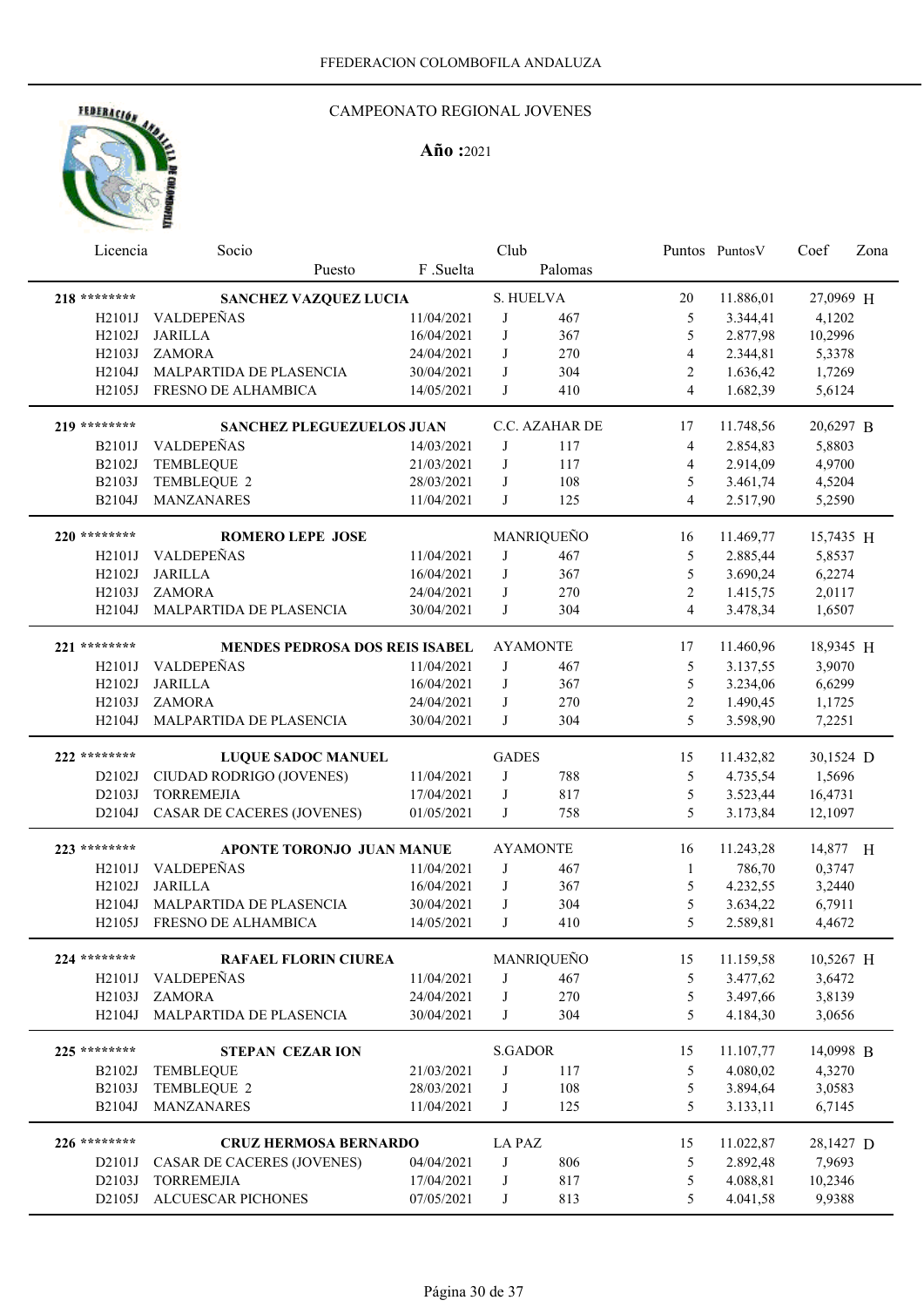## CAMPEONATO REGIONAL JOVENES

| Licencia     | Socio                             |            | Club            |                  |                          | Puntos Puntos V | Coef      | Zona |
|--------------|-----------------------------------|------------|-----------------|------------------|--------------------------|-----------------|-----------|------|
|              | Puesto                            | F.Suelta   |                 | Palomas          |                          |                 |           |      |
| 227 ******** | <b>MARTIN TORRES SALVADOR</b>     |            | A MIEL          |                  | 15                       | 10.953,08       | 21,5606 E |      |
| E2101J       | VALDEPEÑAS                        | 14/03/2021 | J               | 370              | 5                        | 3.667,18        | 7,7613    |      |
| E2102J       | TEMBLEQUE JOVENES                 | 21/03/2021 | J               | 326              | 5                        | 3.579,13        | 8,9040    |      |
| E2105J       | COLLADO VILLALBA JOVENES          | 24/04/2021 | J               | 290              | 5                        | 3.706,77        | 4,8953    |      |
| 228 ******** | <b>MUJICA RODRIGUEZ JOSE</b>      |            |                 | <b>SEVILLANA</b> | 15                       | 10.371,08       | 26,7978 A |      |
| A2102J       | <b>VALDEPEÑAS</b>                 | 11/04/2021 | J               | 761              | 5                        | 2.533,55        | 13,8019   |      |
| A2104J       | <b>JARILLA JOVENES</b>            | 06/05/2021 | J               | 561              | 5                        | 3.536,79        | 9,2941    |      |
| A2105J       | FRESNO DE ALHANDIGA               | 14/05/2021 | J               | 546              | 5                        | 4.300,74        | 3,7018    |      |
| 229 ******** | <b>VIDAURRE CRUZ FRANCISCO</b>    |            |                 | C.C. AZAHAR DE   | 15                       | 10.304,60       | 22,1724 B |      |
| B2101J       | <b>VALDEPEÑAS</b>                 | 14/03/2021 | J               | 117              | 5                        | 3.675,06        | 8,0689    |      |
| B2102J       | TEMBLEQUE                         | 21/03/2021 | J               | 117              | 5                        | 3.909,92        | 5,8494    |      |
| B2104J       | MANZANARES                        | 11/04/2021 | J               | 125              | 5                        | 2.719,62        | 8,2541    |      |
| 230 ******** | <b>CASAU SANCHEZ JOSE</b>         |            | <b>CAMPIÑA</b>  |                  | 14                       | 10.275,54       | 20,7736 A |      |
| A2101J       | <b>LA CAROLINA</b>                | 04/04/2021 | J               | 755              | 5                        | 4.510,55        | 5,1849    |      |
| A2102J       | VALDEPEÑAS                        | 11/04/2021 | J               | 761              | 5                        | 3.780,37        | 9,0607    |      |
| A2103J       | <b>ZAMORA</b>                     | 24/04/2021 | J               | 573              | $\overline{2}$           | 1.266,29        | 1,6711    |      |
| A2104J       | <b>JARILLA JOVENES</b>            | 06/05/2021 | J               | 561              | $\mathbf{1}$             | 419,45          | 2,5725    |      |
| A2105J       | FRESNO DE ALHANDIGA               | 14/05/2021 | J               | 546              | $\mathbf{1}$             | 298,88          | 2,2844    |      |
| 231 ******** | UREBA AMAYA JUAN DIEGO            |            | <b>LA JANDA</b> |                  | 14                       | 10.262,20       | 17,6605 D |      |
| D2101J       | <b>CASAR DE CACERES (JOVENES)</b> | 04/04/2021 | J               | 806              | 5                        | 3.767,91        | 5,7845    |      |
| D2102J       | CIUDAD RODRIGO (JOVENES)          | 11/04/2021 | J               | 788              | 5                        | 3.249,62        | 5,3767    |      |
| D2103J       | <b>TORREMEJIA</b>                 | 17/04/2021 | J               | 817              | $\overline{4}$           | 3.244,67        | 6,4993    |      |
| 232 ******** | ARENAS MUÑOZ FRANCISCO            |            |                 | <b>ALHAMBRA</b>  | 13                       | 9.898,66        | 14,6661 G |      |
| G2102J       | <b>FUENTE DE CANTOS</b>           | 21/03/2021 | J               | 98               | 5                        | 4.580,92        | 5,7003    |      |
| G2103J       | <b>BEJA</b>                       | 04/04/2021 | J               | 77               | $\overline{\mathcal{L}}$ | 1.820,25        | 5,6453    |      |
| G2104J       | VILLANUEVA DEL FRESNO             | 18/04/2021 | J               | 73               | 2                        | 1.875,47        | 1,6705    |      |
| G2105J       | <b>VENDAS NOVAS</b>               | 01/05/2021 | J               | 62               | $\overline{2}$           | 1.622,02        | 1,6500    |      |
| 233 ******** | <b>RODRIGUEZ ARAGON JOSE</b>      |            | <b>LA JANDA</b> |                  | 11                       | 9.782,04        | 8,3674 D  |      |
| D2101J       | <b>CASAR DE CACERES (JOVENES)</b> | 04/04/2021 | J               | 806              | 5                        | 4.696,10        | 1,9372    |      |
| D2102J       | CIUDAD RODRIGO (JOVENES)          | 11/04/2021 | J               | 788              | $\overline{c}$           | 1.769,67        | 1,3842    |      |
| D2105J       | ALCUESCAR PICHONES                | 07/05/2021 | J               | 813              | 4                        | 3.316,27        | 5,0460    |      |
| 234 ******** | <b>BADEA ION</b>                  |            |                 | S. HUELVA        | 17                       | 9.401,09        | 28,7168 H |      |
| H2101J       | <b>VALDEPEÑAS</b>                 | 11/04/2021 | J               | 467              | 5                        | 3.951,24        | 2,1674    |      |
| H2102J       | <b>JARILLA</b>                    | 16/04/2021 | J               | 367              | 3                        | 999,75          | 7,7456    |      |
| H2103J       | <b>ZAMORA</b>                     | 24/04/2021 | J               | 270              | $\mathbf{1}$             | 727,49          | 1,0500    |      |
| H2104J       | MALPARTIDA DE PLASENCIA           | 30/04/2021 | J               | 304              | 5                        | 2.417,38        | 13,7231   |      |
| H2105J       | FRESNO DE ALHAMBICA               | 14/05/2021 | J               | 410              | 3                        | 1.305,23        | 4,0307    |      |
| 235 ******** | <b>GONZALEZ CARNACEA EZEQUIEL</b> |            |                 | <b>AYAMONTE</b>  | 15                       | 9.332,38        | 19,2331 H |      |
| H2101J       | <b>VALDEPEÑAS</b>                 | 11/04/2021 | J               | 467              | 2                        | 820,85          | 2,6598    |      |
| H2102J       | <b>JARILLA</b>                    | 16/04/2021 | J               | 367              | $\mathfrak{Z}$           | 2.140,89        | 3,1170    |      |
| H2104J       | MALPARTIDA DE PLASENCIA           | 30/04/2021 | J               | 304              | $\mathfrak s$            | 3.171,83        | 9,8668    |      |
| H2105J       | FRESNO DE ALHAMBICA               | 14/05/2021 | J               | 410              | 5                        | 3.198,81        | 3,5895    |      |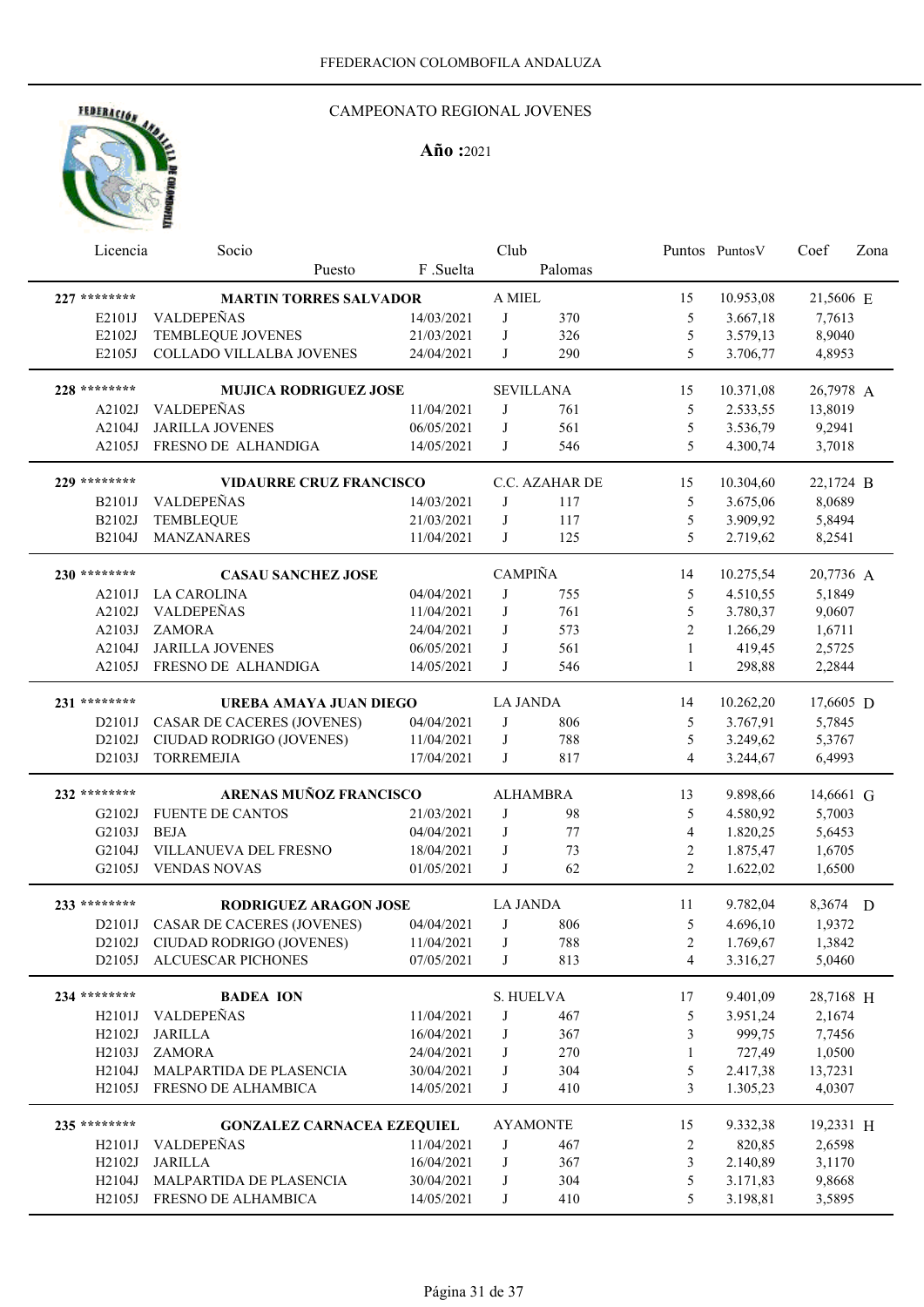

| Licencia                         | Socio                                         |                          | Club              |            |                | Puntos Puntos V      | Coef             | Zona |
|----------------------------------|-----------------------------------------------|--------------------------|-------------------|------------|----------------|----------------------|------------------|------|
|                                  | Puesto                                        | F.Suelta                 |                   | Palomas    |                |                      |                  |      |
| 236 ********                     | ******<br><b>MORENO MIGUEZ JUAN MIGUE</b>     |                          | <b>JEREZANO</b>   |            | 10             | 9.317,20             | 4,9215 D         |      |
| D2104J                           | CASAR DE CACERES (JOVENES)                    | 01/05/2021               | J                 | 758        | 5              | 4.794,93             | 1,2095           |      |
| D2105J                           | <b>ALCUESCAR PICHONES</b>                     | 07/05/2021               | J                 | 813        | 5              | 4.522,27             | 3,7120           |      |
|                                  |                                               |                          |                   |            |                |                      |                  |      |
| 237 ********                     | <b>SEDA CASIMIRO FRANCISCO</b>                |                          | <b>AYAMONTE</b>   |            | 17             | 9.210,59             | 20,2858 H        |      |
| H2101J                           | <b>VALDEPEÑAS</b>                             | 11/04/2021               | J                 | 467        | 3              | 1.569,62             | 3,1767           |      |
| H <sub>2</sub> 10 <sub>2</sub> J | <b>JARILLA</b>                                | 16/04/2021               | J                 | 367        | 3              | 1.372,35             | 5,3192           |      |
| H2103J                           | <b>ZAMORA</b>                                 | 24/04/2021               | J                 | 270        | 4              | 2.100,76             | 4,1457           |      |
| H <sub>2</sub> 104J              | MALPARTIDA DE PLASENCIA                       | 30/04/2021               | J                 | 304        | 3              | 2.130,51             | 4,2638           |      |
| H2105J                           | FRESNO DE ALHAMBICA                           | 14/05/2021               | J                 | 410        | $\overline{4}$ | 2.037,35             | 3,3804           |      |
| 238 ********                     | <b>MARQUEZ GUERRERO NESTOR</b>                |                          | <b>AYAMONTE</b>   |            | 16             | 9.121,32             | 22,307 H         |      |
| H <sub>2</sub> 101J              | <b>VALDEPEÑAS</b>                             | 11/04/2021               | J                 | 467        | 3              | 1.110,03             | 4,3880           |      |
| H2102J                           | <b>JARILLA</b>                                | 16/04/2021               | J                 | 367        | 3              | 1.687,33             | 4,7825           |      |
| H <sub>2</sub> 104J              | MALPARTIDA DE PLASENCIA                       | 30/04/2021               | J                 | 304        | 5              | 3.310,79             | 9,0289           |      |
| H2105J                           | FRESNO DE ALHAMBICA                           | 14/05/2021               | J                 | 410        | 5              | 3.013,17             | 4,1076           |      |
| 239 ********                     | <b>ARAGON BRENES ANTONIO</b>                  |                          | <b>LA JANDA</b>   |            | 10             | 9.099,72             | 5,1736 D         |      |
| D2101J                           | <b>CASAR DE CACERES (JOVENES)</b>             | 04/04/2021               | J                 | 806        | 5              | 4.600,91             | 2,5167           |      |
| D2103J                           | <b>TORREMEJIA</b>                             | 17/04/2021               | J                 | 817        | 5              | 4.498,81             | 2,6569           |      |
|                                  |                                               |                          |                   |            |                |                      |                  |      |
| 240 ********                     | <b>GARCIA POLO CARLOS</b>                     |                          | <b>JEREZANO</b>   |            | 10             | 8.798,49             | 9,6391 D         |      |
| D2104J                           | <b>CASAR DE CACERES (JOVENES)</b>             | 01/05/2021               | J                 | 758        | 5              | 4.322,44             | 5,2323           |      |
| D2105J                           | <b>ALCUESCAR PICHONES</b>                     | 07/05/2021               | J                 | 813        | 5              | 4.476,05             | 4,4068           |      |
|                                  |                                               |                          |                   |            |                |                      |                  |      |
|                                  |                                               |                          |                   |            |                |                      |                  |      |
| 241 ********                     | <b>CALIN MARIAN</b>                           |                          |                   | MANRIQUEÑO | 10             | 8.660,18             | 3,6822 H         |      |
| H2101J                           | <b>VALDEPEÑAS</b>                             | 11/04/2021               | J                 | 467        | 5              | 4.000,58             | 2,0504           |      |
| H2102J                           | <b>JARILLA</b>                                | 16/04/2021               | J                 | 367        | 5              | 4.659,60             | 1,6318           |      |
| 242 ********                     | ******<br>ARRABAL-VANDENBROELE                |                          | CDTORCAL          |            | 10             | 8.653,91             | 6,7704 E         |      |
| E2104J                           | <b>MANZANARES JOVENES</b>                     | 11/04/2021               | J                 | 306        | 5              | 4.047,23             | 5,4323           |      |
| E2105J                           | COLLADO VILLALBA JOVENES                      | 24/04/2021               | J                 | 290        | 5              | 4.606,68             | 1,3381           |      |
|                                  |                                               |                          |                   |            |                |                      |                  |      |
| 243 ********                     | <b>LEON MARTINEZ JOAQUIN</b>                  |                          | <b>GUADAIRA</b>   |            | 10             | 8.475,93             | 14,3239 A        |      |
| A2101J                           | <b>LA CAROLINA</b>                            | 04/04/2021               | J                 | 755        | 5              | 4.266.06             | 8,5604           |      |
| A2102J                           | VALDEPEÑAS                                    | 11/04/2021               | J                 | 761        | 5              | 4.209,87             | 5,7635           |      |
| 244 ********                     | <b>CAMACHO MUÑOZ JUAN SEBAS</b>               |                          |                   | MALAGUEÑO  | 13             | 8.455,57             | 23,8324 E        |      |
| E2101J                           | VALDEPEÑAS                                    | 14/03/2021               | J                 | 370        | 5              | 2.667,91             | 13,1370          |      |
| E2103J                           | TEMBLEQUE JOVENES 2                           | 28/03/2021               | J                 | 330        | 5              | 3.405,88             | 7,3274           |      |
| E2104J                           | MANZANARES JOVENES                            | 11/04/2021               | J                 | 306        | 3              | 2.381,78             | 3,3680           |      |
|                                  |                                               |                          |                   |            |                |                      |                  |      |
| 245 ********<br>A2101J           | PEÑA CORDERO JONATHAN                         |                          | <b>ITALICENSE</b> |            | 10             | 8.454,09             | 10,6168 A        |      |
| A2103J                           | <b>LA CAROLINA</b><br><b>ZAMORA</b>           | 04/04/2021<br>24/04/2021 | J<br>J            | 755<br>573 | 5<br>5         | 4.503,89<br>3.950,20 | 7,1156<br>3,5012 |      |
|                                  |                                               |                          |                   |            |                |                      |                  |      |
| 246 ********                     | <b>JURADO CHIA ANTONIO</b>                    |                          | <b>CAMPIÑA</b>    |            | 10             | 8.405,46             | 17,3482 A        |      |
| A2101J                           | <b>LA CAROLINA</b>                            | 04/04/2021               | J                 | 755        | 5              | 4.128,54             | 13,4931          |      |
| A2104J<br>A2105J                 | <b>JARILLA JOVENES</b><br>FRESNO DE ALHANDIGA | 06/05/2021<br>14/05/2021 | J<br>J            | 561<br>546 | 4<br>1         | 3.277,96<br>998,96   | 3,8457<br>0,0094 |      |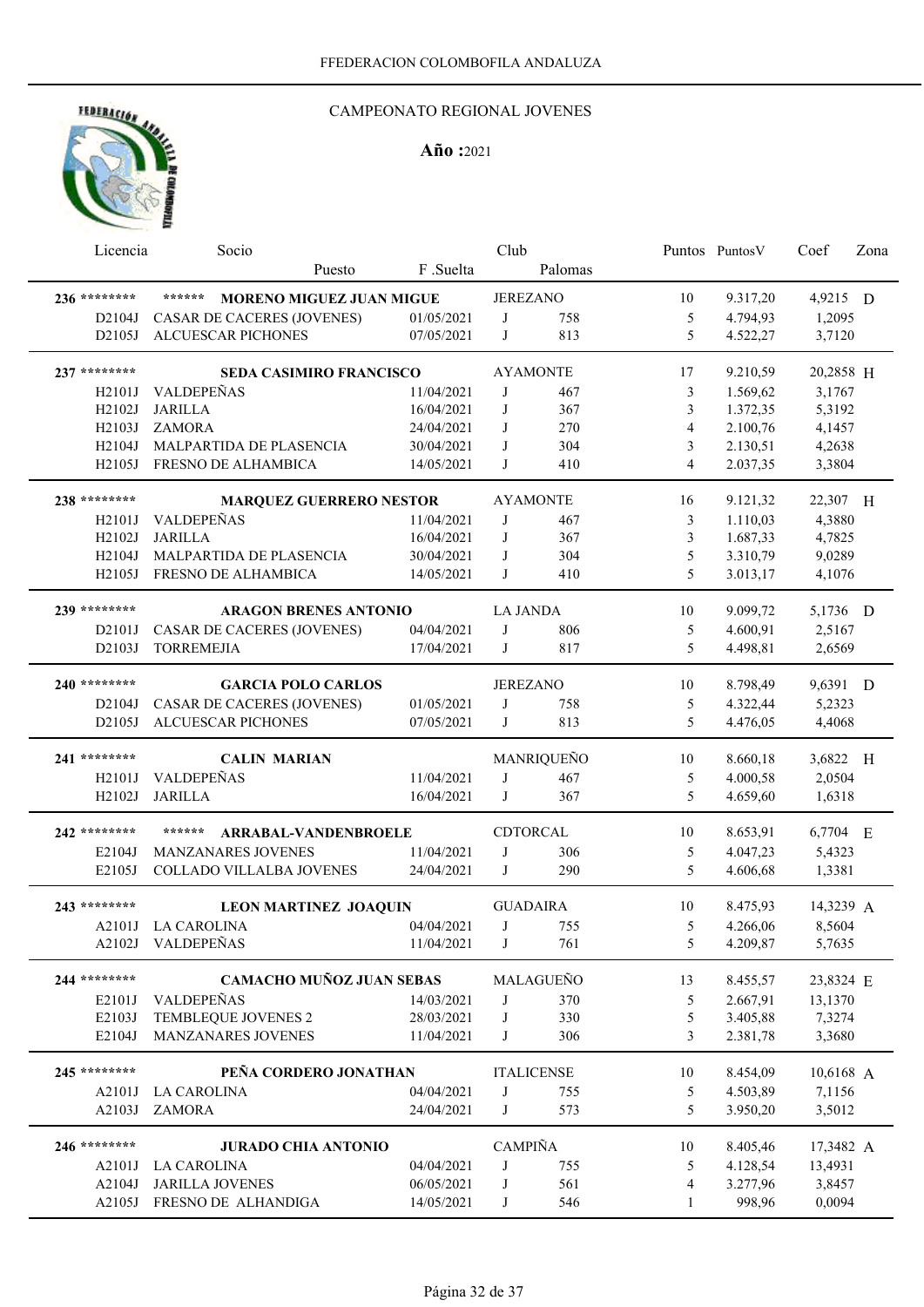## CAMPEONATO REGIONAL JOVENES

| Licencia       | Socio                                   |                          | Club            |                   |              | Puntos Puntos V      | Coef             | Zona |
|----------------|-----------------------------------------|--------------------------|-----------------|-------------------|--------------|----------------------|------------------|------|
|                | Puesto                                  | F.Suelta                 |                 | Palomas           |              |                      |                  |      |
| 247 ********   | <b>JAMARDO SANCHEZ MANUEL</b>           |                          |                 | <b>ITALICENSE</b> | 10           | 8.336,34             | 5,6216 A         |      |
| A2102J         | VALDEPEÑAS                              | 11/04/2021               | J               | 761               | 5            | 4.039,98             | 3,2835           |      |
| A2103J         | <b>ZAMORA</b>                           | 24/04/2021               | J               | 573               | 5            | 4.296,36             | 2,3381           |      |
|                |                                         |                          |                 |                   |              |                      |                  |      |
| 248 ********   | <b>LANDAURO RODRIGUEZ RAFAEL</b>        |                          | <b>GADES</b>    |                   | 10           | 8.325,37             | 14,6126 D        |      |
| D2102J         | CIUDAD RODRIGO (JOVENES)                | 11/04/2021               | J               | 788               | 5            | 3.911,25             | 5,2830           |      |
| D2103J         | <b>TORREMEJIA</b>                       | 17/04/2021               | J               | 817               | 5            | 4.414,12             | 9,3296           |      |
| 249 ********   | <b>MARTINEZ MONEDERO VICTOR</b>         |                          | <b>S.GADOR</b>  |                   | 12           | 8.186,93             | 14,3184 B        |      |
| <b>B2101J</b>  | <b>VALDEPEÑAS</b>                       | 14/03/2021               | J               | 117               | 5            | 4.261,30             | 4,0245           |      |
| B2103J         | TEMBLEQUE 2                             | 28/03/2021               | J               | 108               | $\sqrt{2}$   | 1.463,48             | 1,2908           |      |
| B2104J         | <b>MANZANARES</b>                       | 11/04/2021               | J               | 125               | 5            | 2.462,15             | 9,0031           |      |
|                |                                         |                          |                 |                   |              |                      |                  |      |
| 250 ********   | PEREZ HERNANDEZ JOSE JAVIE              |                          | <b>OMEYAS</b>   |                   | 11           | 8.164,40             | 7,392            | C    |
| C2102J         | CUBO TIERRA DEL VINO J3                 | 24/04/2021               | J               | 49                | 5            | 3.406,39             | 2,6080           |      |
| C2103J         | <b>JARILLA JOVENES 2</b>                | 06/05/2021               | J               | 44                | 5            | 4.230,59             | 4,5976           |      |
| C2105J         | CUBO DE TIERRA DEL VINO                 | 16/05/2021               | J               | 28                | $\mathbf{1}$ | 527,42               | 0,1864           |      |
| 251 ********   | <b>LOPEZ ORTIZ MIGUEL</b>               |                          |                 | <b>ITALICENSE</b> | 10           | 8.073,80             | 13,8823 A        |      |
| A2101J         | <b>LA CAROLINA</b>                      | 04/04/2021               | J               | 755               | 5            | 4.299,95             | 8,4007           |      |
|                | A2102J VALDEPEÑAS                       | 11/04/2021               | J               | 761               | 5            | 3.773,85             | 5,4816           |      |
| 252 ********   |                                         |                          |                 |                   |              |                      |                  |      |
|                | <b>GONZALEZ LOPEZ A. MARTÍN</b>         |                          | <b>GUADAIRA</b> |                   | 10           | 8.071,12             | 14,6215 A        |      |
| A2101J         | <b>LA CAROLINA</b><br>A2102J VALDEPEÑAS | 04/04/2021<br>11/04/2021 | J<br>J          | 755<br>761        | 5<br>5       | 4.448,86<br>3.622,26 | 5,7987<br>8,8228 |      |
|                |                                         |                          |                 |                   |              |                      |                  |      |
| 253 ********   | <b>RODRIGUEZ PACO</b>                   |                          |                 | MANRIQUEÑO        | 10           | 8.001,43             | 12,1781 A        |      |
| A2101J         | <b>LA CAROLINA</b>                      | 04/04/2021               | J               | 755               | 5            | 4.537,87             | 5,1115           |      |
|                | A2102J VALDEPEÑAS                       | 11/04/2021               | J               | 761               | 5            | 3.463,56             | 7,0666           |      |
| 254 ********   | <b>APACHITEI CRISTIAN A</b>             |                          |                 | <b>ALHAMBRA</b>   | 9            | 7.935,36             | 5,8854 G         |      |
| G2102J         | <b>FUENTE DE CANTOS</b>                 | 21/03/2021               | J               | 98                | 5            | 4.093,01             | 4,8176           |      |
| G2103J         | <b>BEJA</b>                             | 04/04/2021               | J               | 77                | 1            | 887,63               | 0,4695           |      |
| G2104J         | VILLANUEVA DEL FRESNO                   | 18/04/2021               | J               | 73                | 2            | 1.956,42             | 0,5274           |      |
|                | G2105J VENDAS NOVAS                     | 01/05/2021               | J               | 62                | $\mathbf{1}$ | 998,30               | 0,0709           |      |
| $255$ ******** | <b>CERQUERA GOMEZ JOSE</b>              |                          | <b>GUADAIRA</b> |                   | 10           | 7.861,96             | 8,6647 A         |      |
| A2103J         | <b>ZAMORA</b>                           | 24/04/2021               | J               | 573               | 5            | 4.087,37             | 2,0759           |      |
| A2105J         | FRESNO DE ALHANDIGA                     | 14/05/2021               | J               | 546               | 5            | 3.774,59             | 6,5888           |      |
|                |                                         |                          |                 |                   |              |                      |                  |      |
| 256 ********   | <b>LANDAURO CUEVAS JUAN MANUE</b>       |                          | <b>GADES</b>    |                   | 10           | 7.854,71             | 14,7722 D        |      |
| D2102J         | CIUDAD RODRIGO (JOVENES)                | 11/04/2021               | J               | 788               | 5            | 3.426,77             | 5,5064           |      |
| D2103J         | <b>TORREMEJIA</b>                       | 17/04/2021               | J               | 817               | 5            | 4.427,94             | 9,2658           |      |
| 257 ********   | <b>INFANTE MARQUEZ MIGUEL</b>           |                          |                 | <b>ITALICENSE</b> | 10           | 7.852,92             | 15,9919 A        |      |
| A2101J         | <b>LA CAROLINA</b>                      | 04/04/2021               | J               | 755               | 5            | 4.412,46             | 8,3762           |      |
| A2102J         | VALDEPEÑAS                              | 11/04/2021               | J               | 761               | 5            | 3.440,46             | 7,6157           |      |
|                |                                         |                          |                 |                   |              |                      |                  |      |
| 258 ********   | <b>DOMINGUEZ JIMENEZ JUAN PEDRO</b>     |                          |                 | <b>ITALICENSE</b> | 10           | 7.801,70             | 18,7552 A        |      |
| A2101J         | <b>LA CAROLINA</b>                      | 04/04/2021               | J               | 755               | 5            | 4.168,54             | 9,5310           |      |
| A2102J         | VALDEPEÑAS                              | 11/04/2021               | J               | 761               | 5            | 3.633,16             | 9,2242           |      |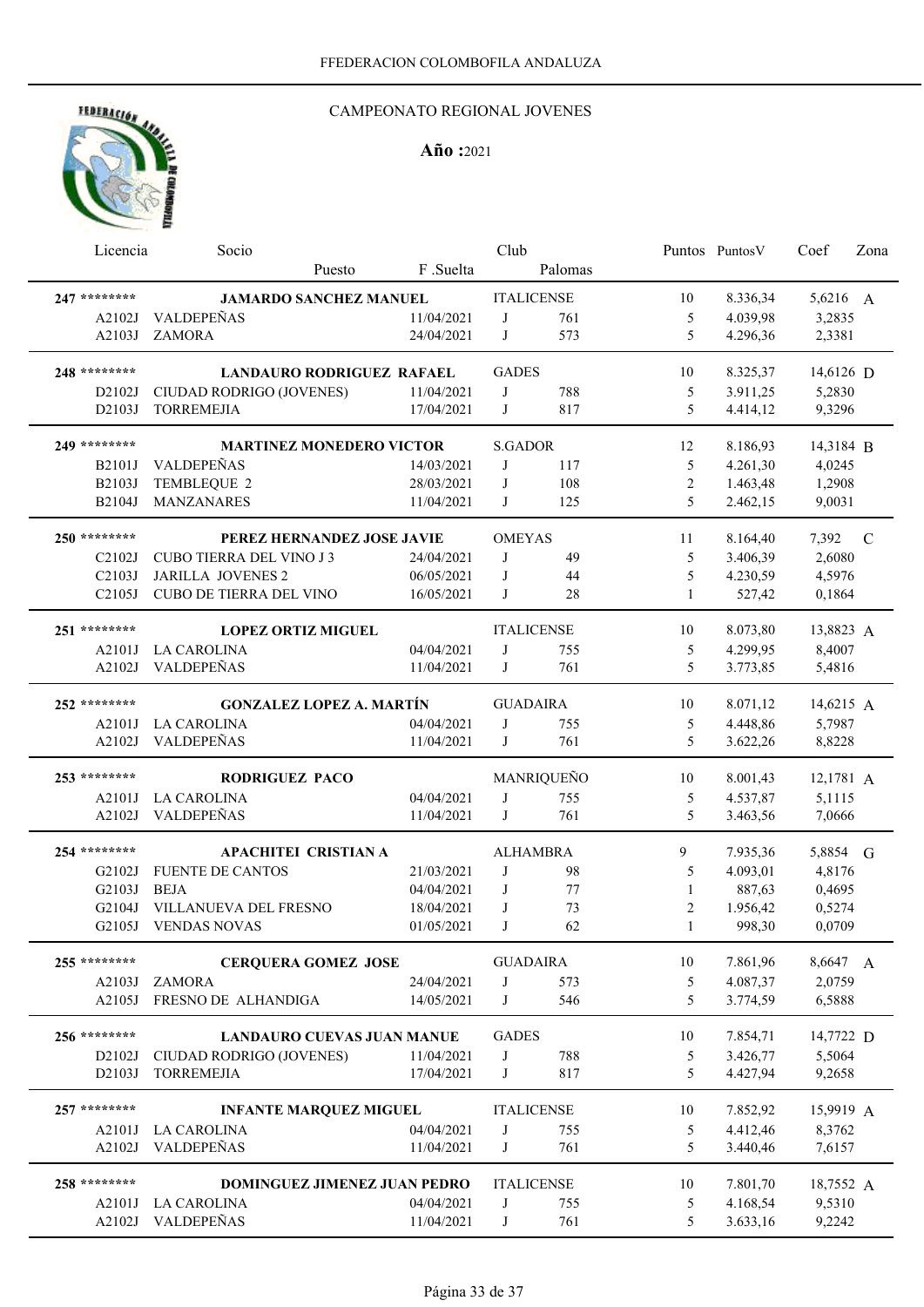## CAMPEONATO REGIONAL JOVENES

| Licencia           | Socio                             |            | Club            |                   |                | Puntos Puntos V | Coef<br>Zona |  |  |  |
|--------------------|-----------------------------------|------------|-----------------|-------------------|----------------|-----------------|--------------|--|--|--|
|                    | Puesto                            | F .Suelta  | Palomas         |                   |                |                 |              |  |  |  |
| 259 ********       | <b>INFANTE VAZQUEZ AMPARO</b>     |            |                 | <b>ITALICENSE</b> | 10             | 7.600,85        | 18,2803 A    |  |  |  |
| A2101J             | <b>LA CAROLINA</b>                | 04/04/2021 | J               | 755               | 5              | 4.213,01        | 10,1772      |  |  |  |
| A2102J             | VALDEPEÑAS                        | 11/04/2021 | J               | 761               | 5              | 3.387,84        | 8,1031       |  |  |  |
| 260 ********       | <b>MERCHAN JIMENEZ RAFAEL</b>     |            | C.DEL SOL       |                   | 10             | 7.558,75        | 13,9921 E    |  |  |  |
| E2101J             | VALDEPEÑAS                        | 14/03/2021 | J               | 370               | 5              | 3.526,24        | 7,8222       |  |  |  |
| E2102J             | TEMBLEQUE JOVENES                 | 21/03/2021 | J               | 326               | 5              | 4.032,51        | 6,1699       |  |  |  |
| 261 ********       | <b>MEDINA ARENAS PEDRO</b>        |            |                 | MANRIQUEÑO        | 10             | 6.776,64        | 17,9663 A    |  |  |  |
| A2101J             | <b>LA CAROLINA</b>                | 04/04/2021 | J               | 755               | 5              | 2.232,08        | 16,3585      |  |  |  |
| A2103J             | <b>ZAMORA</b>                     | 24/04/2021 | J               | 573               | 5              | 4.544,56        | 1,6078       |  |  |  |
| 262 ********       | <b>FERNANDEZ CALVO J. CARLOS</b>  |            | <b>GUADAIRA</b> |                   | 10             | 6.668,67        | 22,9625 A    |  |  |  |
| A2101J             | <b>LA CAROLINA</b>                | 04/04/2021 | J               | 755               | 5              | 4.106,06        | 10,3531      |  |  |  |
| A2102J             | VALDEPEÑAS                        | 11/04/2021 | J               | 761               | 5              | 2.562,61        | 12,6094      |  |  |  |
| 263 ********       | <b>MORILLO SICILIA ANDRES</b>     |            |                 | <b>ITALICENSE</b> | 8              | 5.941,22        | 15,6025 A    |  |  |  |
| A2101J             | <b>LA CAROLINA</b>                | 04/04/2021 | J               | 755               | 3              | 1.872,51        | 9,8716       |  |  |  |
| A2102J             | VALDEPEÑAS                        | 11/04/2021 | J               | 761               | $\overline{c}$ | 1.691,95        | 2,0900       |  |  |  |
| A2104J             | <b>JARILLA JOVENES</b>            | 06/05/2021 | J               | 561               | $\overline{c}$ | 1.563,80        | 2,7046       |  |  |  |
| A2105J             | FRESNO DE ALHANDIGA               | 14/05/2021 | J               | 546               | $\mathbf{1}$   | 812,96          | 0,9363       |  |  |  |
| 264 ********       | <b>LORENZO PORTERO MIGUEL A.</b>  |            | <b>S.GADOR</b>  |                   | 8              | 5.788,51        | 8,1758 B     |  |  |  |
| <b>B2102J</b>      | <b>TEMBLEQUE</b>                  | 21/03/2021 | J               | 117               | 3              | 2.142,18        | 3,5805       |  |  |  |
| B2104J             | <b>MANZANARES</b>                 | 11/04/2021 | J               | 125               | 5              | 3.646,33        | 4,5953       |  |  |  |
| 265 ********       | <b>GONZALEZ VAZQUEZ CRISTOBAL</b> |            |                 | <b>AYAMONTE</b>   | 9              | 5.743,89        | 9,8342 H     |  |  |  |
| H <sub>2101J</sub> | VALDEPEÑAS                        | 11/04/2021 | J               | 467               | 5              | 3.261,64        | 3,8822       |  |  |  |
| H2102J             | <b>JARILLA</b>                    | 16/04/2021 | J               | 367               | 4              | 2.482,25        | 5,9520       |  |  |  |
| 266 ********       | VAZQUEZ FLORIDO JUAN MANUE        |            | S. HUELVA       |                   | 9              | 5.555,60        | 11,2646 H    |  |  |  |
| H2101J             | VALDEPEÑAS                        | 11/04/2021 | J               | 467               | 5              | 2.598,15        | 6,7095       |  |  |  |
| H2102J             | <b>JARILLA</b>                    | 16/04/2021 | J               | 367               | $\overline{2}$ | 1.464,29        | 2,8802       |  |  |  |
| H2103J             | <b>ZAMORA</b>                     | 24/04/2021 | J               | 270               | $\overline{2}$ | 1.493,16        | 1,6749       |  |  |  |
| 267 ********       | <b>MELENO KOHL FLORENCIO</b>      |            |                 | <b>ITALICENSE</b> | 10             | 5.547,09        | 14,4652 H    |  |  |  |
| H2101J             | VALDEPEÑAS                        | 11/04/2021 | J               | 467               | 5              | 3.075,32        | 4,9590       |  |  |  |
| H2102J             | <b>JARILLA</b>                    | 16/04/2021 | J               | 367               | 5              | 2.471,77        | 9,5062       |  |  |  |
| 268 ********       | <b>CUESTA RODRIGUEZ F.JESUS</b>   |            |                 | MANRIQUEÑO        | 7              | 4.581,29        | 14,1316 A    |  |  |  |
| A2101J             | <b>LA CAROLINA</b>                | 04/04/2021 | J               | 755               | 2              | 751,54          | 6,8285       |  |  |  |
| A2105J             | FRESNO DE ALHANDIGA               | 14/05/2021 | J               | 546               | 5              | 3.829,75        | 7,3031       |  |  |  |
| 269 ********       | <b>BRIOSO GIL RAFAEL</b>          |            | <b>JEREZANO</b> |                   | 5              | 4.554,16        | 3,3358 D     |  |  |  |
| D2101J             | CASAR DE CACERES (JOVENES)        | 04/04/2021 | J               | 806               | 5              | 4.554,16        | 3,3358       |  |  |  |
| 270 ********       | DIAZ DIAZ ALVARO                  |            | <b>JEREZANO</b> |                   | 5              | 4.509,05        | 2,0981 D     |  |  |  |
| D2102J             | CIUDAD RODRIGO (JOVENES)          | 11/04/2021 | J               | 788               | 5              | 4.509,05        | 2,0981       |  |  |  |
|                    |                                   |            |                 |                   |                |                 |              |  |  |  |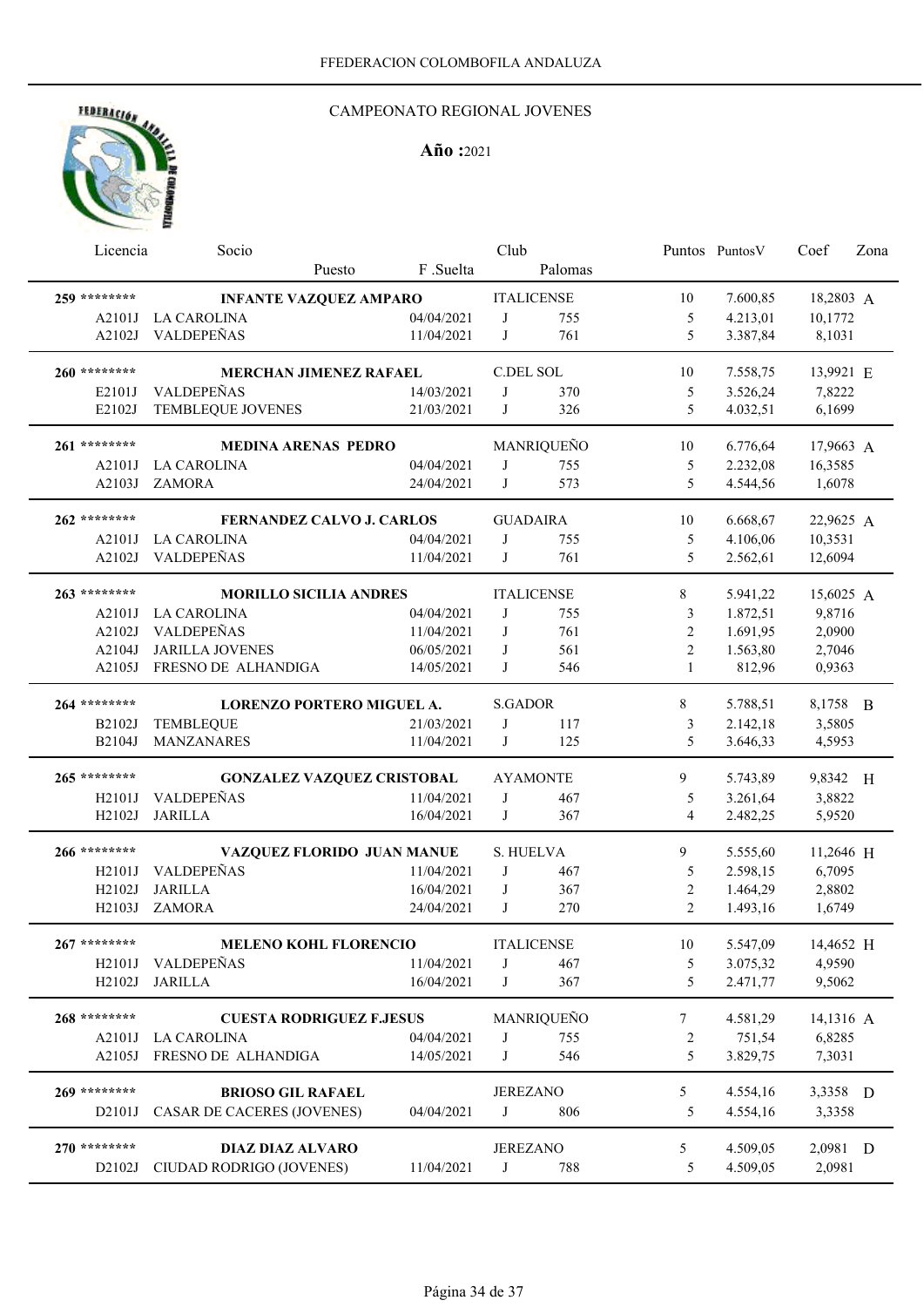## CAMPEONATO REGIONAL JOVENES

| Licencia                         | Socio                                  |                          | Club            |                   |              | Puntos PuntosV       | Coef             | Zona |
|----------------------------------|----------------------------------------|--------------------------|-----------------|-------------------|--------------|----------------------|------------------|------|
|                                  | Puesto                                 | F .Suelta                |                 | Palomas           |              |                      |                  |      |
| 271 ********                     | <b>MORENO PUERTAS MANUEL</b>           |                          |                 | MALAGUEÑO         | 10           | 4.441,22             | 25,5832 E        |      |
| E2101J                           | VALDEPEÑAS                             | 14/03/2021               | J               | 370               | 4            | 1.519,70             | 13,5356          |      |
| E2103J                           | TEMBLEQUE JOVENES 2                    | 28/03/2021               | J               | 330               | 5            | 2.381,30             | 10,4571          |      |
| E2105J                           | COLLADO VILLALBA JOVENES               | 24/04/2021               | J               | 290               | 1            | 540,22               | 1,5905           |      |
| 272 ********                     | RIVERO RODRIGUEZ JOSE M.               |                          | <b>GADES</b>    |                   | 5            | 4.234,00             | 4,026            | D    |
| D <sub>2102J</sub>               | CIUDAD RODRIGO (JOVENES)               | 11/04/2021               | J               | 788               | 5            | 4.234,00             | 4,0260           |      |
|                                  |                                        |                          |                 |                   |              |                      |                  |      |
| 273 ********                     | <b>ESQUINAS OBRERO JOSE</b>            |                          | <b>OMEYAS</b>   |                   | 11           | 4.185,75             | 13,6078 C        |      |
| C2101J                           | <b>JARILLA JOVENES 1</b>               | 16/04/2021               | J               | 63                | 5            | 1.544,19             | 6,2550           |      |
| C2102J                           | <b>CUBO TIERRA DEL VINO J3</b>         | 24/04/2021               | J               | 49                | 3            | 1.133,36             | 3,2193           |      |
| C2103J                           | <b>JARILLA JOVENES 2</b>               | 06/05/2021               | J               | 44                | 2            | 1.183,29             | 2,8816           |      |
| C <sub>2105</sub> J              | CUBO DE TIERRA DEL VINO                | 16/05/2021               | J               | 28                | $\mathbf{1}$ | 324,91               | 1,2519           |      |
| 274 ********                     | <b>RUIZ VEGA AMADOR</b>                |                          | A MIEL          |                   | 7            | 3.934,27             | 16,7935 E        |      |
| E2101J                           | VALDEPEÑAS                             | 14/03/2021               | J               | 370               | 5            | 2.842,61             | 12,3911          |      |
| E2102J                           | TEMBLEQUE JOVENES                      | 21/03/2021               | J               | 326               | 2            | 1.091,66             | 4,4024           |      |
| 275 ********                     |                                        |                          |                 |                   |              |                      |                  |      |
| A2102J                           | FERRERA OSUNA JOSE MARIA<br>VALDEPEÑAS |                          | J               | <b>SEVILLANA</b>  | 5            | 3.895,71             | 7,4043           | A    |
|                                  |                                        | 11/04/2021               |                 | 761               | 5            | 3.895,71             | 7,4043           |      |
| 276 ********                     | HERRERA HERMANDEZ JUAN FRANC           |                          | <b>OMEYAS</b>   |                   | 8            | 3.803,56             | 12,1169 C        |      |
| C <sub>2</sub> 10 <sub>1</sub> J | <b>JARILLA JOVENES 1</b>               | 16/04/2021               | J               | 63                | 2            | 301,02               | 4,8899           |      |
| C2102J                           | <b>CUBO TIERRA DEL VINO J3</b>         | 24/04/2021               | J               | 49                | $\mathbf{1}$ | 312,86               | 1,5203           |      |
| C2103J                           | <b>JARILLA JOVENES 2</b>               | 06/05/2021               | J               | 44                | 3            | 2.539,74             | 3,1619           |      |
| C <sub>2</sub> 105J              | CUBO DE TIERRA DEL VINO                | 16/05/2021               | J               | 28                | 2            | 649,94               | 2,5448           |      |
| 277 ********                     | ORTEGA MUÑOZ ANGEL                     |                          |                 | <b>ITALICENSE</b> | 5            | 3.644,90             | 6,7306 A         |      |
| A2102J                           | VALDEPEÑAS                             | 11/04/2021               | J               | 761               | 5            | 3.644,90             | 6,7306           |      |
| 278 ********                     | <b>BENITEZ FLORIDO ESTEBAN</b>         |                          | S. HUELVA       |                   |              |                      |                  |      |
| H2101J                           | VALDEPEÑAS                             |                          | J               |                   | 6            | 3.579,14<br>2.717,54 | 7,2134 H         |      |
| H2102J                           | <b>JARILLA</b>                         | 11/04/2021<br>16/04/2021 | J               | 467<br>367        | 5            |                      | 6,4222<br>0,7912 |      |
|                                  |                                        |                          |                 |                   | 1            | 861,60               |                  |      |
| 279 ********                     | <b>VICARIO BORREGO DIEGO</b>           |                          |                 | <b>ITALICENSE</b> | 4            | 3.517,58             | 2,5498 A         |      |
| A2101J                           | LA CAROLINA                            | 04/04/2021               | J               | 755               | $\mathbf{1}$ | 899,41               | 1,2543           |      |
| A2102J                           | VALDEPEÑAS                             | 11/04/2021               | J               | 761               | 1            | 1.000,00             | 0,0091           |      |
| A2103J                           | <b>ZAMORA</b>                          | 24/04/2021               | J               | 573               | 1            | 697,28               | 1,0208           |      |
| A2104J                           | <b>JARILLA JOVENES</b>                 | 06/05/2021               | J               | 561               | 1            | 920,89               | 0,2656           |      |
| 280 ********                     | <b>LOZANO ARTILLO M.CARMEN</b>         |                          |                 | <b>ITALICENSE</b> | 5            | 3.443,26             | 8,0941 A         |      |
| A2102J                           | VALDEPEÑAS                             | 11/04/2021               | J               | 761               | 5            | 3.443,26             | 8,0941           |      |
| 281 ********                     |                                        |                          |                 |                   |              |                      |                  |      |
|                                  | <b>GOMEZ ROMERO ANDRES</b>             |                          |                 | <b>ITALICENSE</b> | 5            | 3.355,62             | 5,3138 A         |      |
| A2103J                           | <b>ZAMORA</b>                          | 24/04/2021               | J               | 573               | 5            | 3.355,62             | 5,3138           |      |
| 282 ********                     | <b>SUAREZ RAMIREZ FCO JAVIER</b>       |                          | <b>JEREZANO</b> |                   | 5            | 3.239,29             | 6,3938 D         |      |
| D2101J                           | <b>CASAR DE CACERES (JOVENES)</b>      | 04/04/2021               | J               | 806               | 2            | 1.756,74             | 1,5344           |      |
| D2102J                           | CIUDAD RODRIGO (JOVENES)               | 11/04/2021               | J               | 788               | 3            | 1.482,55             | 4,8594           |      |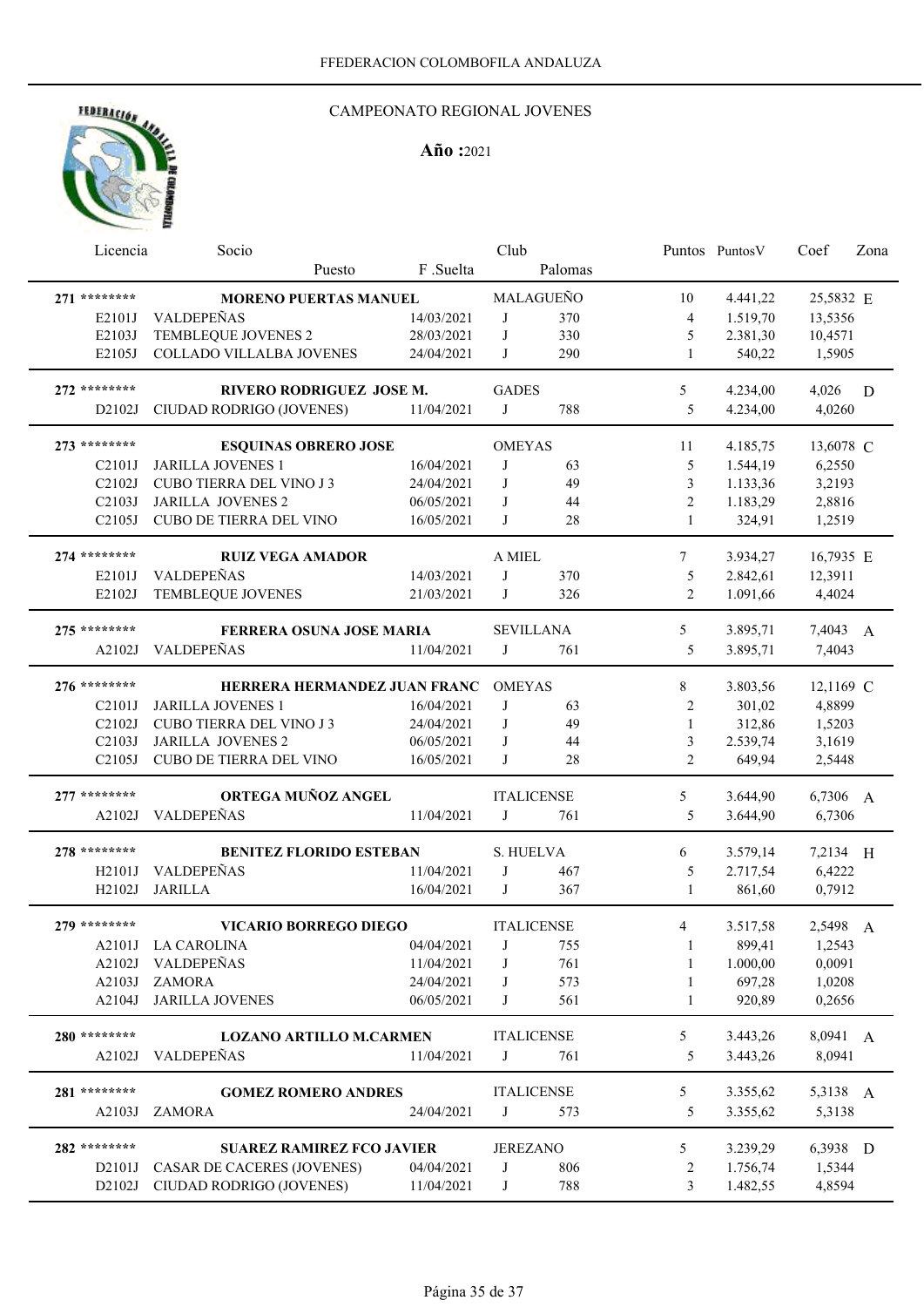## CAMPEONATO REGIONAL JOVENES

| Licencia                         | Socio                                         |            | Club           |                 |                | Puntos Puntos V | Coef      | Zona        |
|----------------------------------|-----------------------------------------------|------------|----------------|-----------------|----------------|-----------------|-----------|-------------|
|                                  | Puesto                                        | F .Suelta  |                | Palomas         |                |                 |           |             |
| 283 ********                     | <b>GONZALEZ GANDULLO FRANCISCO</b>            |            |                | S. HUELVA       | 8              | 3.116,53        | 17,1075 H |             |
| H <sub>2101J</sub>               | VALDEPEÑAS                                    | 11/04/2021 | J              | 467             | 5              | 2.010,72        | 8,4094    |             |
| H2102J                           | <b>JARILLA</b>                                | 16/04/2021 | J              | 367             | $\mathbf{2}$   | 616,00          | 5,4876    |             |
| H2104J                           | MALPARTIDA DE PLASENCIA                       | 30/04/2021 | J              | 304             | 1              | 489,81          | 3,2105    |             |
|                                  |                                               |            |                |                 |                |                 |           |             |
| 284 ********                     | <b>ARENAS RUIZ FRANCISCO</b>                  |            |                | <b>ALHAMBRA</b> | 4              | 3.080,69        | 6,1886 G  |             |
| G2102J                           | <b>FUENTE DE CANTOS</b>                       | 21/03/2021 | J              | 98              | 2              | 1.736,07        | 3,8744    |             |
| G2103J                           | <b>BEJA</b>                                   | 04/04/2021 | J              | 77              | 1              | 826,18          | 0,6642    |             |
| G2105J                           | <b>VENDAS NOVAS</b>                           | 01/05/2021 | J              | 62              | $\mathbf{1}$   | 518,44          | 1,6500    |             |
| 285 ********                     |                                               |            |                |                 |                |                 |           |             |
|                                  | MUÑOZ JARABA RAFAEL                           |            | <b>OMEYAS</b>  |                 | 5              | 2.944,23        | 4,2516 C  |             |
| C <sub>2</sub> 10 <sub>1</sub> J | <b>JARILLA JOVENES 1</b>                      | 16/04/2021 | J              | 63              | 5              | 2.944,23        | 4,2516    |             |
| 286 ********                     | <b>CONSTANTIN ANDREI</b>                      |            |                | MANRIQUEÑO      | 5              | 2.900,85        | 6,2764 H  |             |
| H2103J                           | <b>ZAMORA</b>                                 | 24/04/2021 | J              | 270             | 5              | 2.900,85        | 6,2764    |             |
|                                  |                                               |            |                |                 |                |                 |           |             |
| 287 ********                     | <b>TANCO MARTIN RAFAEL</b>                    |            |                | <b>AYAMONTE</b> | 5              | 2.826,03        | 7,0586 H  |             |
| H <sub>2</sub> 104J              | MALPARTIDA DE PLASENCIA                       | 30/04/2021 | J              | 304             | 3              | 1.868,48        | 5,0492    |             |
| H2105J                           | FRESNO DE ALHAMBICA                           | 14/05/2021 | J              | 410             | $\overline{2}$ | 957,55          | 2,0094    |             |
| 288 ********                     | ******<br><b>FAMILIA DE LA CERDA</b>          |            |                | <b>AYAMONTE</b> | 6              | 2.232,66        | 10,9368 H |             |
| H2101J                           | <b>VALDEPEÑAS</b>                             | 11/04/2021 | J              | 467             | 2              | 890,11          | 2,6902    |             |
| H2102J                           | <b>JARILLA</b>                                | 16/04/2021 | J              | 367             | $\overline{4}$ | 1.342,55        | 8,2466    |             |
|                                  |                                               |            |                |                 |                |                 |           |             |
| 289 ********                     | LEON RODRIGUEZ JUAN CARLO                     |            | <b>CAMPIÑA</b> |                 | 4              | 2.183,18        | 8,7859 A  |             |
| A2101J                           | <b>LA CAROLINA</b>                            | 04/04/2021 | J              | 755             | 1              | 738,08          | 3,1243    |             |
| A2102J                           | VALDEPEÑAS                                    | 11/04/2021 | J              | 761             | 1              | 765,43          | 1,8212    |             |
| A2103J                           | <b>ZAMORA</b>                                 | 24/04/2021 | J              | 573             | 1              | 246,53          | 1,6907    |             |
| A2105J                           | FRESNO DE ALHANDIGA                           | 14/05/2021 | J              | 546             | $\mathbf{1}$   | 433,14          | 2,1497    |             |
| 290 ********                     | REGADERA JURADO ANTONIO J.                    |            | <b>CAMPIÑA</b> |                 | 4              | 1.817,36        | 13,6564 A |             |
| A2101J                           | <b>LA CAROLINA</b>                            | 04/04/2021 | J              | 755             | 2              | 1.136,99        | 8,9014    |             |
| A2104J                           | <b>JARILLA JOVENES</b>                        | 06/05/2021 | J              | 561             | 1              | 389,71          | 2,5160    |             |
| A2105J                           | FRESNO DE ALHANDIGA                           | 14/05/2021 | J              | 546             | 1              | 290,66          | 2,2390    |             |
|                                  |                                               |            |                |                 |                |                 |           |             |
| 291 ********                     | <b>GARCIA CALVENTE LORENZO</b>                |            | <b>OMEYAS</b>  |                 | 3              | 1.770,20        | 1,788     | $\mathbf C$ |
| C2104J                           | OPORTO JOVENES 5                              | 15/05/2021 | J              | 28              | 1              | 1.000,00        | 0,0710    |             |
| C <sub>2</sub> 105J              | CUBO DE TIERRA DEL VINO                       | 16/05/2021 | J              | $28\,$          | 2              | 770,20          | 1,7170    |             |
| 292 ********                     | MONTENEGRO LUZARDO ENRIQUE R. CC.BARRIO NUEVO |            |                |                 | 2              | 1.661,59        | 2,1174 D  |             |
| D2101J                           | CASAR DE CACERES (JOVENES)                    | 04/04/2021 | J              | 806             | 2              | 1.661,59        | 2,1174    |             |
|                                  |                                               |            |                |                 |                |                 |           |             |
| 293 ********                     | <b>MORALES DOMINGUEZ JOSE MANUE</b>           |            | S. HUELVA      |                 | 4              | 1.181,87        | 7,9833 H  |             |
| H2101J                           | VALDEPEÑAS                                    | 11/04/2021 | J              | 467             | 1              | 480,72          | 1,4732    |             |
| H2102J                           | <b>JARILLA</b>                                | 16/04/2021 | J              | 367             | 1              | 181,72          | 3,0603    |             |
| H2103J                           | <b>ZAMORA</b>                                 | 24/04/2021 | J              | 270             | 1              | 324,03          | 1,7399    |             |
| H2105J                           | FRESNO DE ALHAMBICA                           | 14/05/2021 | J              | 410             | 1              | 195,40          | 1,7099    |             |
| 294 ********                     | <b>MARTÍN VÁZQUEZ JUAN PASTO</b>              |            |                | S. HUELVA       | 3              | 1.076,43        | 5,996     | H           |
| H <sub>2</sub> 101J              | VALDEPEÑAS                                    | 11/04/2021 | J              | 467             | 1              | 478,60          | 1,4889    |             |
| H2102J                           | <b>JARILLA</b>                                | 16/04/2021 | J              | 367             | 1              | 269,42          | 2,7983    |             |
| H2103J                           | ZAMORA                                        | 24/04/2021 | J              | 270             | 1              | 328,41          | 1,7088    |             |
|                                  |                                               |            |                |                 |                |                 |           |             |